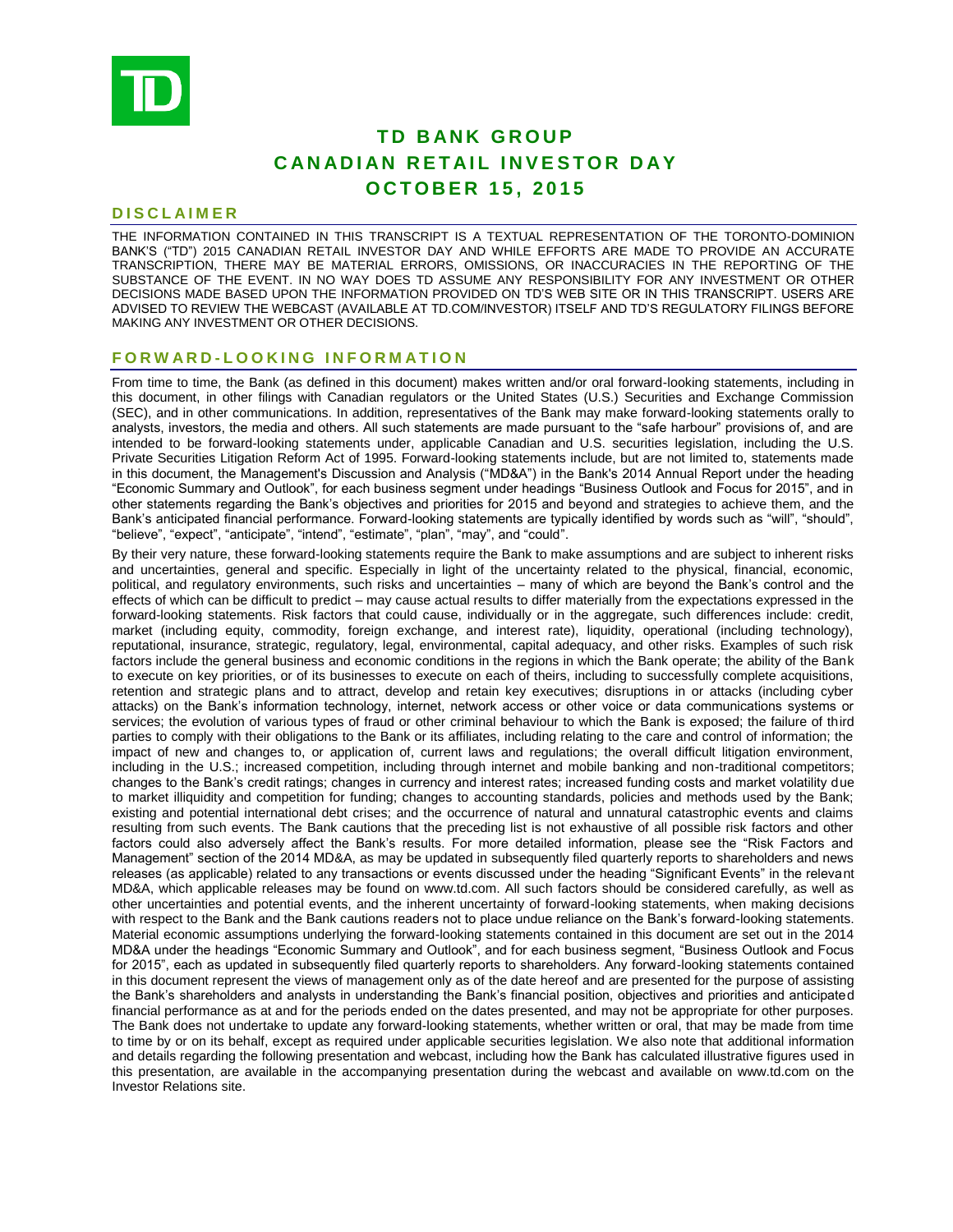# **C O R P O R A T E P A R T I C I P A N T S**

**Bharat Masrani** *TD Bank Group – Group President and CEO*

**Tim Hockey** *TD Bank Group – Group Head, Canadian Banking & Wealth Management*

**Thomas Dyck**

*TD Bank Group – Executive Vice President, Community Banking*

# **Nandita Bakhshi**

*TD Bank Group – Executive Vice President, Direct Channels*

**Kerry Peacock** *TD Bank Group – Executive Vice President, Personal Banking Products*

**Andrew Pilkington** *TD Bank Group – President, Canadian Credit Cards and Merchant Services*

**Kenneth Lalonde** *TD Bank Group – Executive Vice President, Insurance*

**Paul Douglas** *TD Bank Group – Executive Vice President, Business Banking*

**Leo Salom** *TD Bank Group – Executive Vice President, Wealth Management*

**Rudy Sankovic** *TD Bank Group – Head of Investor Relations*

# **O T H E R P A R T I C I P A N T S**

**John Aiken** *Barclays – Analyst*

**Meny Grauman** *Cormark Securities – Analyst*

**Rob Sedran** *CIBC World Markets – Analyst*

**Gabriel Dechaine** *Canaccord Genuity – Analyst* 

**Sumit Malhotra** *Scotia Capital – Analyst*

**Sohrab Movahedi** *BMO Capital Markets – Analyst*

**Mike Rizvanovic** *Veritas Investment Research – Analyst* 

**Peter Routledge** *National Bank Financial – Analyst*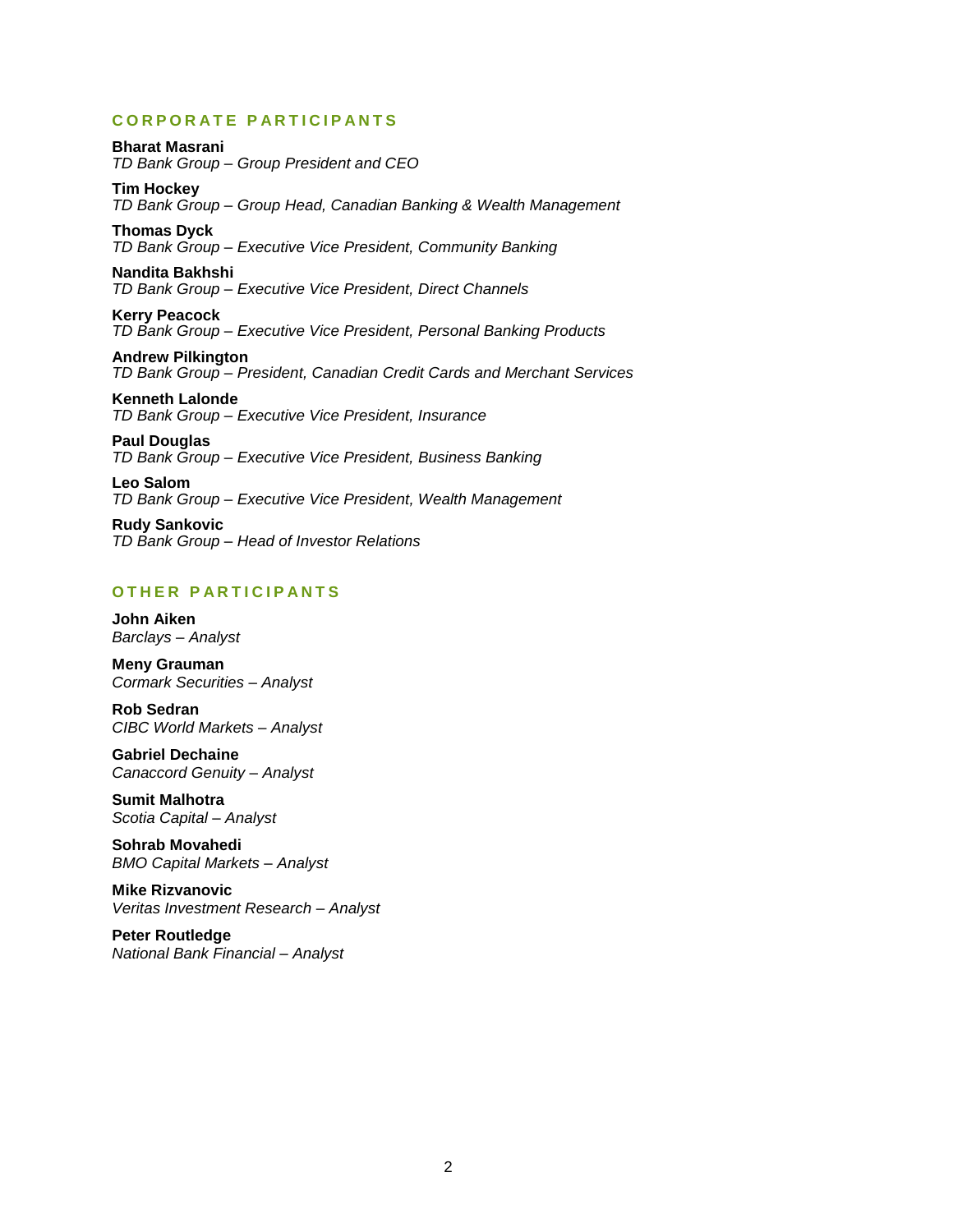# **I N T R O D U C T I O N**

# **Rudy Sankovic – TD – Head of Investor Relations**

Good morning. My name is Rudy Sankovic, and I'm the Head of Investor Relations for the Bank. Very pleased to welcome everyone in the room to our Canadian Retail Investor Day. For those of you joining us via webcast or on the phone, thank you for taking the time to participate.

Before I provide an overview of the morning, let me get the legalities out of the way for you. I'd like to caution our listeners that this presentation contains forward-looking statements. There are risks that actual results could differ materially from what is discussed and that certain material factors or assumptions are applied in making these forward-looking statements.

Any forward-looking statements contained in this presentation represent the views of management and are presented for the purpose of assisting the Bank's shareholders and analysts in understanding the Bank's financial position, objectives and priorities, and anticipated financial performance. Forward-looking statements may not be appropriate for other purposes.

I'd also like to remind listeners that the Bank uses non-GAAP financial results to arrive at adjusted results, to assess each of its businesses and to measure overall Bank performance. The Bank believes that adjusted results provide readers with better understanding of how management views the Bank's performance. Additional information on items of note, the Bank's reported results and factors and assumptions related to forward-looking information are also all available in our Q3 2015 Report to Shareholders and also in the presentation accompanying this webcast.

Today's meeting will feature a combination of short and cycle presentations and two interactive Q&A sessions. We'll begin with introductory remarks from Bharat Masrani, the Bank's Group President and CEO and Tim Hockey, Group Head, Canadian Banking and Wealth Management.

With that, let me turn the presentation over to Bharat.

We'll then launch into a series of seven presentations from the executives, who lead the various businesses being profiled to-date and we'll also have a couple of breaks to allow you to re-energize throughout the morning.

With that – sorry, for both the Q&A sessions, we will encourage everyone to ask questions. There will be mics floating around the room, so that you do have an opportunity to ask the right questions of our speakers. Also pre-approved callers on the phone are invited to ask questions as well. Tim will bring the event to a close with some final thoughts and we do plan to wrap up by no later than noon.

With that, I welcome Bharat Masrani to the stage. Bharat?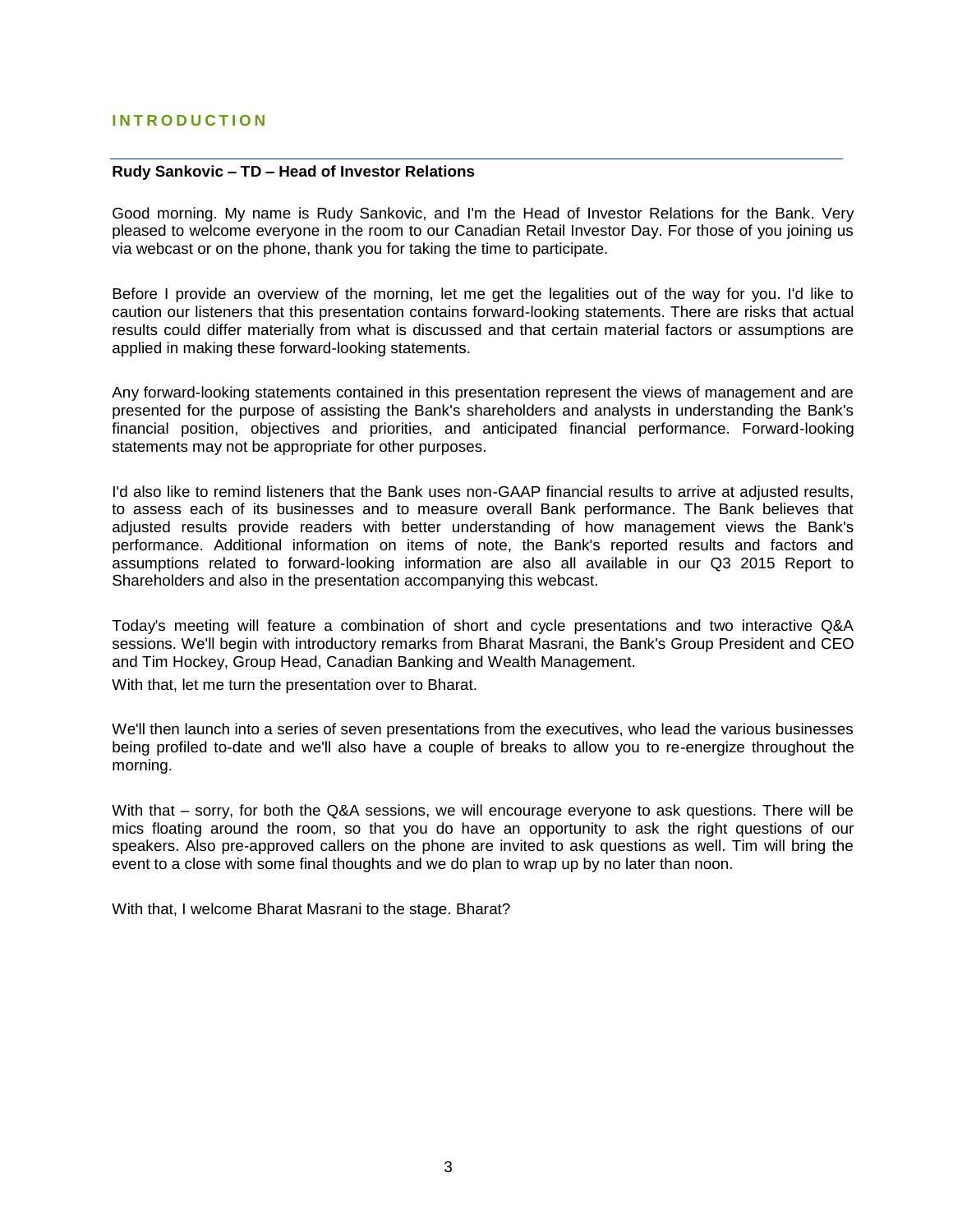# **Bharat Masrani – TD – Group President and CEO**

Thank you, Rudy, and good morning. It's great to see such a big turnout after last night. I thought everybody would opt for the phone, terrific go Jays go, I guess. I'm delighted to welcome everyone who is here in person, via webcast, and on the phone, thank you, thank you very much for joining. This is a great opportunity to hear our leadership team talk about how we will continue to compete, win and grow TD's Canadian Banking business in the coming years.

We have a full agenda today as Rudy noted earlier. Our executive team is on deck to share their strategy, priorities and plans. They will help to explain why TD consistently outperforms our competitors as well as create shareholder value for the short and longer term.

Now, we don't spend a lot of time congratulating ourselves at TD. But part of what we'll do today is profile the incredible, the incredible track record of our Canadian Retail Bank. Great businesses win on their home turf, and that's exactly what we've done. The Canadian Retail Bank is TD's flagship business, contributing over 60% of our earnings. As you know, I joined TD almost 30 years ago. And in that time, our Canadian Bank has made bold transformational moves. The biggest one was the merger between TD and Canada Trust, 15 years ago. Since then, we've more than quadrupled our Canadian Retail earnings with doubledigit compounded annual growth. We also have a track record as an innovator and disruptor.

Our longer hours change the way people bank. Today, TD Canada Trust is the global standard for excellence and the clear leader in service and convenience. We are one of the most valued brands in the world. And we have an amazing culture and team; that's our secrets sauce. I always say, others can mimic our products, match our prices, but no one, no one can replicate our people. If you want to know why I'm confident about our future, it is the incredibly talented people who understand what makes TD stand out in the marketplace.

This brings me to my key theme today. TD looks ahead to get ahead. If you want your business and brand to have staying power, you don't stay the same. You strive to be better, do better. But how we adapt without abandoning our core strengths is what sustains our winning ways. It requires experienced leaders, a relentless commitment to operational excellence, a culture that brings out the best in its people, and most of all, employees, who truly get their business and brand. We have it all. Starting with an incredible team and great leaders in Tim Hockey, Teri Currie and Riaz Ahmed.

Tim is responsible for Canadian Banking and Wealth Management. He's had a solid career at the Bank having joined Canada Trust over 32 years ago on the frontlines. In addition to his varied responsibilities in our Canadian Retail Bank, he's held senior positions in a variety of areas including mutual funds, retail distribution, information and technology, small business, credit cards and personal lending.

Teri joined Canada Trust in 1983, and similar to Tim, also started on our frontlines. Today, she is responsible for TD's integrated approach to technology with a focus on providing customers with seamless experiences across channels, online, mobile, phone, and ATMs. She is also responsible for our people strategies as well as our environmental, real estate and marketing strategies, all of which are important elements of what makes TD the better bank.

Riaz Ahmed joined the Bank in 1996 as an investment banker in our Wholesale Bank. He is one our most versatile executives. Today, he has responsibility for North American Credit Cards, Insurance, Treasury and Balance Sheet Management. Riaz also leads our Corporate Development group, identifying and acquiring businesses and assets that complement TD's strong North American portfolio.

Colleen Johnston, our CFO and Canada CFO of the Year in 2012, is also here today. In a couple weeks, we will mark Colleen's 10th anniversary as CFO of the Bank. Colleen is the main driver behind among other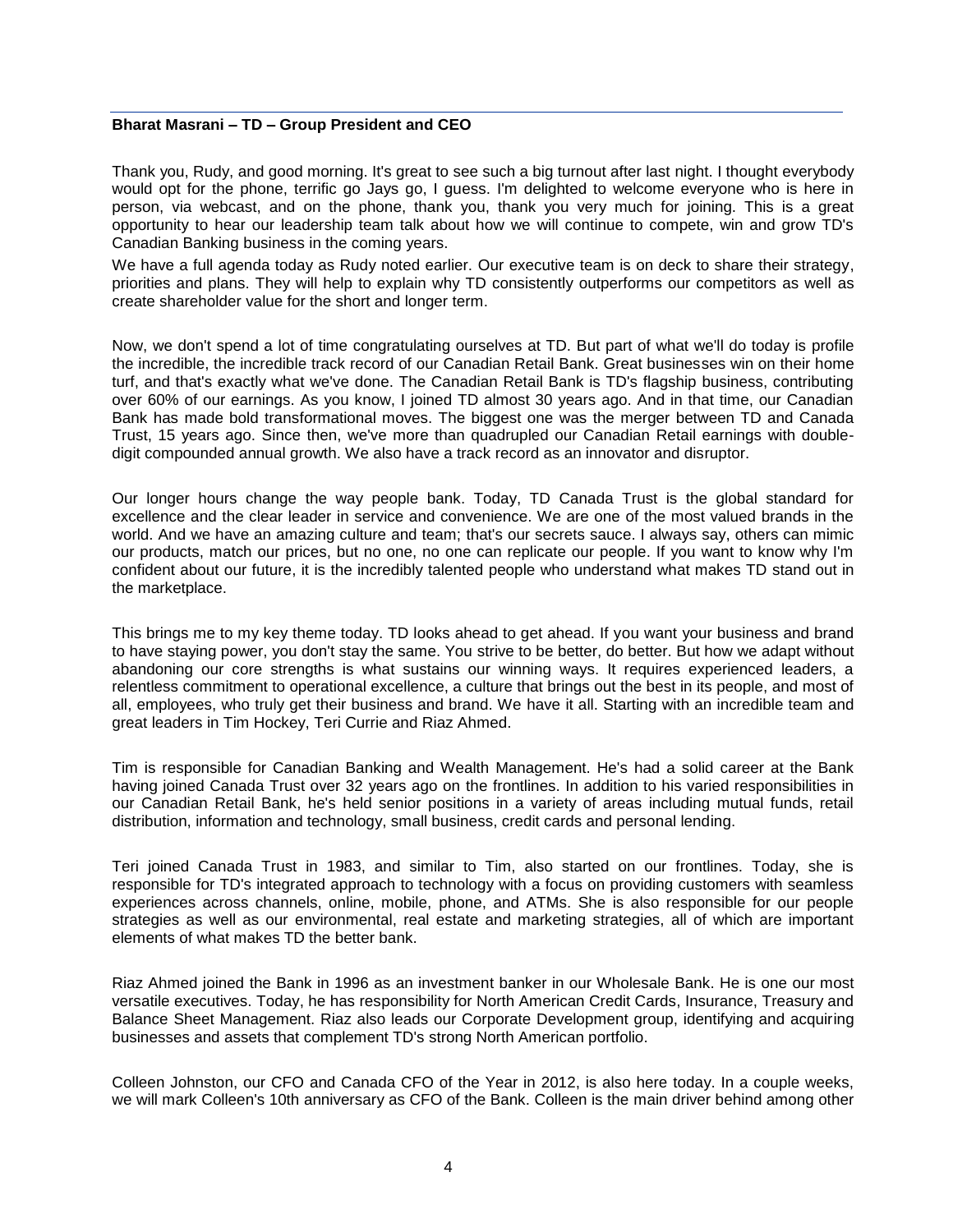things, our Investor Relations effort, so I'd like to thank her and her team for putting together today's fantastic program. You'll be hearing from Tim today and our seven Executive Vice Presidents in Canadian Retail, combined they have over 220 years of global experience in financial services. Riaz and Teri are also here and we look forward to connecting with you throughout the morning.

Let me now highlight three priorities you'll hear about today. First, we will continue to grow and outperform the competition. And as you will see, we've got numerous levers that will help us deliver medium-term earnings growth greater than 7% in Canadian Retail. Second, we are focused on operational excellence, doing the right things and doing things right. TD has grown dramatically over the last 10 years, both organically and through acquisition. Over this time, integrating new and growing businesses has been a key focus for us. We are now turning our attention to optimizing them.

Running our business more efficiently enables us to take some costs permanently out of TD. It also helps us become a fitter and faster organization. We're going to reinvest some of the savings to enhance the customer experience, making it easier to bank with TD.

Let me put it this way, we love our customers. There is no greater privilege than to earn their trust and serve them, but we understand that banking is a means to an end. So when we can find ways for our customers to spend less time banking and more time living, that's a good thing. That leads me more broadly to our third priority. We will maintain our leadership in service and convenience. No one understands the customer relationship better than us. A lot of our insights stem from the feedback we receive from 30,000 Canadian customers every month.

We're leveraging our insights as well as best-in-class retail platform to deliver legendary experiences across all our channels. That's a big focus for us because the way the world is going, people expect their bank to be a tap away, a click away, a call away, and a block away. Enabling customers to bank anywhere is a good experience, but enabling people to bank their way is even better. That's how we are going to keep growing and deepening our customer relationships.

Today, we're focusing on how we are doing just that in Canadian Retail. But I would be remiss if I didn't mention TD Bank, America's Most Convenient Bank and TD Securities. In today's context these businesses are important for two reasons. First because our North American scale is a critical differentiator, allowing us to bring the best ideas and talent from across the continent and spread investments across two leading retail networks.

Second, because these business bring the power of One TD, diverse customer groups that need all of our products and services, whether that be cross-border banking, access to capital markets or any of our other products.

TD Bank, America's Most Convenient Bank, TD Securities and TD Ameritrade are all critical to our overall scale and all contribute to the power of One TD, truly more than the sum of the parts. Needless to say, I'm tremendously proud of all our teams, but none more so than the Canadian Retail team.

So without further ado, let me turn it over to Tim Hockey, who will talk about sustaining our winning ways in Canadian Retail business. Tim?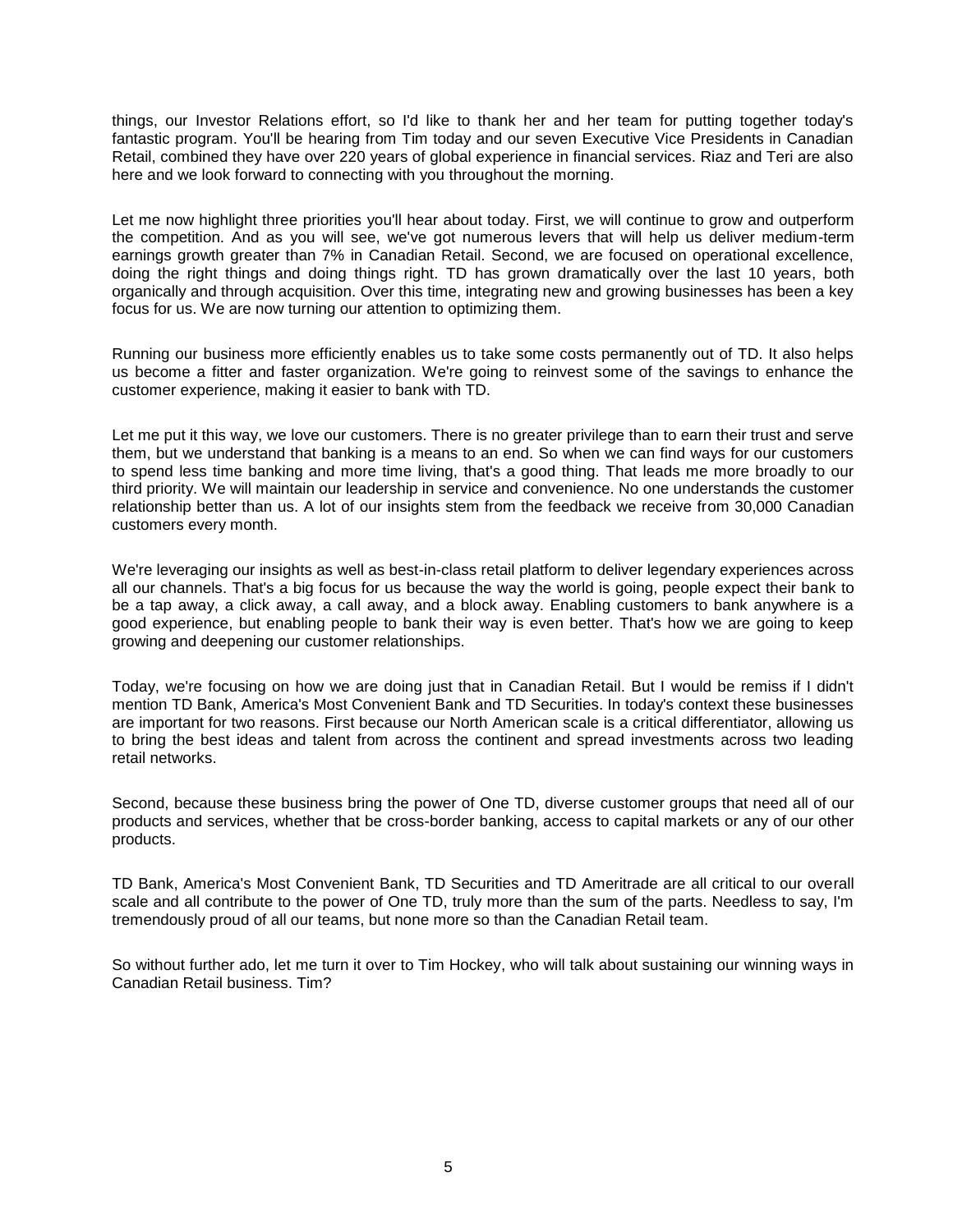# **Tim Hockey – TD – Group Head, Canadian Banking & Wealth Management**

Great. Thanks, Bharat. And welcome to all of you that are here in the room as well as watching us online. As couple of people mentioned that it's been a number of years since we've actually had an Investor Day just focused on Canadian Retail. So we're looking forward to this and showing off a little bit and talking about our future. And I think it's also fair to say that a small amount has changed in the landscape over the last number of years, so it's worth updating you.

So I'm very excited to highlight the key accomplishments towards our goal of always being the better bank and about our growth plans for the future. I'm also excited that you're going to hear from the leadership team that made it happen in the past and will make it happen in the future.

But before I turn it over to them, I wanted to give you my insights on some of the key themes you're going to hear about today. I'm going to talk about the operating environment that we operate in and the role that I think it plays in the decisions that we make going forward. I'm going to start in a very simple way and reinforce that we attribute all of our success to our relentless focus on the customer. And our plans to go forward center on remaining the undisputed leader in service and convenience.

So as I mentioned, there are a few key messages that I'd like you to take away today. First, we are leaders in the markets where we have chosen to compete, and our performance reflects this over the years. Second, TD is built on a strong orientation to growth. Our retail branch network is at the core of our success and is arguably one of the best retail platforms in North America, if not the world. Of course, we're experiencing the same trends that are changing how people bank everywhere. We've been anticipating these changes for some time and have been evolving our customer focus to offer accordingly. We still believe that our branch network as a critical piece of our growth strategy and you'll hear more about that from Tom Dyck a little later.

Productivity is not something new to us. We've been on this journey for some time, constantly improving and creating efficiencies to support investments for the future. And the power of One TD leverages our scale to deliver the entire bank to meet any and all financial needs a customer or client has. By keeping the customer at the center of everything we do and relentlessly focusing on our pursuit of simplicity, customers can interact with us seamlessly and easily.

Great leadership is what differentiates successful organizations. At TD, I know we can only achieve exceptional results if we have exceptional leaders and teams. I mentioned earlier that you're hearing from each of the leaders of the Canadian Retail businesses. You'll see it for yourself that we're backed by an experienced and diverse leadership team. They have the drive to be the best, they inspire the world to win and they are very passionate about growing our businesses.

I'll now focus on why we believe we have the right strategy and what makes us Canada's leading Canadian Retail Bank. First, if it's not obvious it's our people. Our people, our culture and all the things we do differently that make us TD. People and our culture have always been our greatest competitive advantage.

Service and convenience is a theme you've heard a lot about and a theme we will continue to talk about. To us it is the best way to compete and win and it's what we stand for. Yes, banking can be this comfortable. So one thing that has changed about TD over the last few years and that we're very proud of is that we're becoming much more North American. We believe scale matters. And for that matter, we believe you need scale to win. And by making ourselves more scalable, customers can interact with us seamlessly as one bank with many offerings.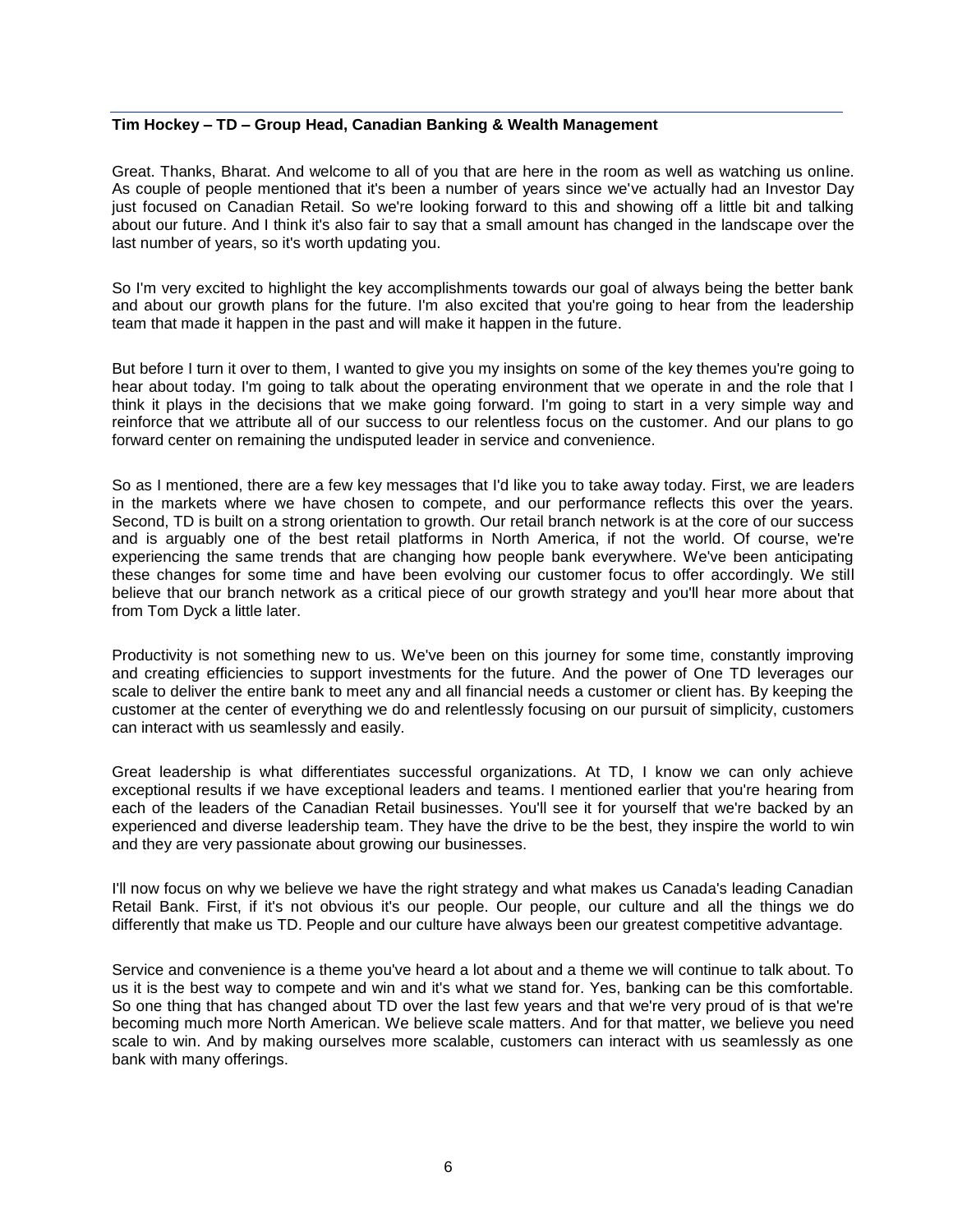As I mentioned earlier, the concept of One TD is our key competitive advantage in our organic growth strategy. It brings the power of TD to our customers in a unique way that the competition cannot match. By mining the organic growth opportunities that exist between all of our businesses, we will create even more value.

So turning to the financials. We'd say our outperformance has been consistent over time. In all of the highlighted key metrics we have better than industry performance. Our revenue growth, net of insurance claims of 6% has been 140 basis points better than peer average. This is in large part due to our ability to outgrow the industry in loan volumes, as you can see, in the top right graph.

And we've achieved our top line growth while prudently managing our expenses. As we said before, our expense growth over time will be inside our ability to grow revenues. And we have done just that with an average gain of 140 basis points of operating leverage over the past four years. The result, pretty simple financial formula, is that over time we've consistently outperformed in net income growth as you can see from the chart on the bottom right by a margin of over 2%.

We continue to build on our market share with fantastic results. As you can see, we have number one or number two market share in every major category. We're proud of our performance on the real estate secured lending portfolio, where we've maintained our leadership. I'll also call out that we're number one in Canadian credit cards, and not long ago, we were number six. We're also number one in personal longterm deposits; number two in business loans; and again, it wasn't long ago that we were number five in business loan share. More on this later, but we do see more opportunity in Business Banking and have identified this as a place where we see potential for continued growth.

Turning to slide nine, the first half of 2015 certainly came with its fair share of headlines. But we do see the second half of the year having a better outlook and next year expect modest GDP growth in the 2% range. Our view on interest rates is a different story. In fact, we don't expect the Bank of Canada to raise rates until 2017.

On the credit side, we keep calling for credit to normalize, but it's proven difficult to predict. And although we do believe some of the impacts of weaker parts of the country will start showing up in our metrics, we actually haven't seen it much to-date. We have a saying at TD, we don't make a bad loan in good times, so we can continue to make good loans in bad times. It's an approach that has worked for us, and in fact, it's helped us take market share.

Lastly, on the regulatory front, it actually feels as if it is normalizing and moving to a post crisis world. Maybe it's because we've become more accustomed to anticipating the changes, but I also think it's to the credit of both the industry and our regulators. We are committed to an open dialogue and doing what's right for the industry, our customers and for Canada.

With all of these factors in mind, we feel actually pretty good about the outlook for our businesses. Of course, we're no better at predicting market volatility, weather conditions and other unforeseen factors that could materially impact our individual businesses than anyone else. But under these planning assumptions, we're optimistic about the next few years.

Looking forward towards our business priorities, we've broken this down in three ways. First, driving efficiencies and optimizing digital channels to deliver best-in-class service. We know customers' wants, needs and expectations are changing and growing exponentially. We need to keep innovating to stay ahead of the curve. Emerging and nascent technologies can create better products and services for our customers. It's also about investing in a seamless experience that deepens our relationship with our customers, bringing our whole offering to them.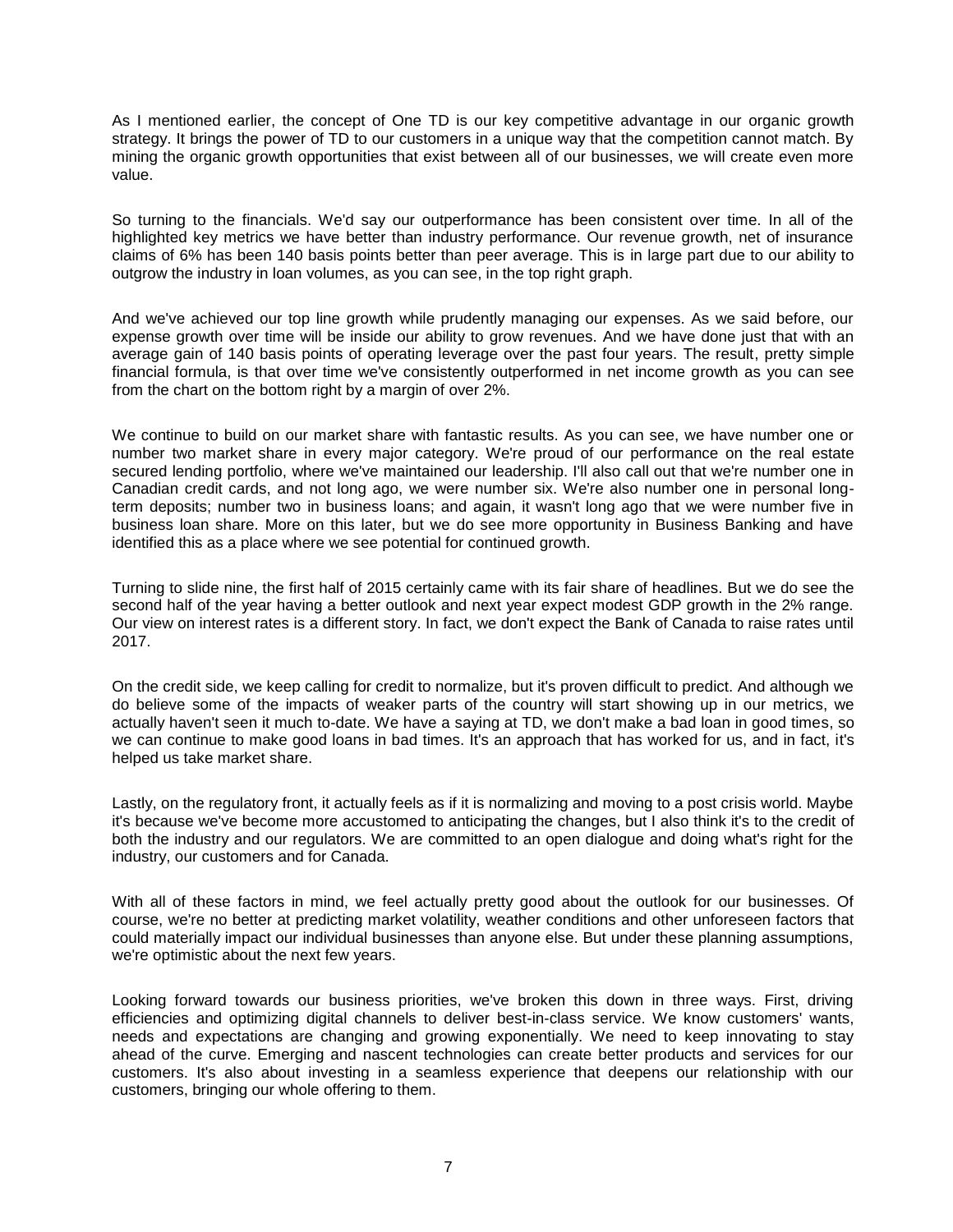Secondly, we will continue to grow our underrepresented businesses. Part of our success is the result of good organic growth and taking share. But as a priority, we'll focus on opportunities we see for growth in Business Banking, Wealth, our Unsecured Lending and Insurance portfolios.

Lastly, we will continue to drive productivity while investing in the future including completing an organizational review that has focused holistically on all of our businesses to set us up for success in the future.

Our three priorities are shared across all of our businesses. So you'll hear similar themes in all of the presentations this morning. As you heard Bharat say, it gives us confidence and our ability to continue to outperform over the medium-term. You'll hear this morning how we'll extend our legendary customer experience into all of our distribution channels. As customers start transacting more and more in digital channels, we will continue to differentiate ourselves with that same level of comfort and ease that they have come to expect from TD.

In Personal Banking, it will be about extending our lead in our core businesses, real estate secured lending and deposits, but also about capturing share in areas that we don't currently have our normal market share. Here our opportunities are organic and well within our risk appetite.

In Business Banking, the quest continues, that is the quest to be number one in this space. We have made remarkable progress and I fully expect this momentum to continue. And despite our rapid growth in credit cards, we see significant opportunities ahead. Now that we fully integrated MBNA and Aeroplan into our platform, this is another example of one of our businesses that has great organic growth opportunities ahead of it.

Insurance is a story of where the transformation continues, but also one of winning where we choose to compete. And why we compete here is simple. It's because our customers expect us to. Having a strong complementary insurance business helps us deepen relationships with our customers. As we continue to build a better insurance franchise, we are confident that we will see strong revenue growth from it.

In Wealth Management, we fully expect to capitalize on a decade of wealth, as some call it. We have built this business organically and much of its success speaks to the power of One TD. Strong partnerships with both the retail bank and the business bank to drive referrals that are now fueling peer leading asset growth. Coupled with a continued focus on efficiency, this is a business that we have confidence, we'll continue to deliver double-digit earnings growth.

But these results, past and future, cannot happen without the best leaders. And our leadership is what differentiates TD from the competitors. To be the best, you must attract and retain the best people. You'll hear from each of the Canadian Retail business leaders throughout the morning. But before I turn it over to them, I wanted to call out how important the strength of this bench is to our organization. Quite simply, we know we have the best team in banking.

As you heard Bharat mentioned, together, they have more 220 years of global experience in financial services – and 135 years of that, by the way, is with TD. And we're turning the 160 years old as an institution this year and as stewards of this organization, it gives us all a great sense of comfort to know that we have such depth and experience running the franchises.

Each of our leaders you'll hear from today deliver incredible results for their businesses by relentlessly focusing on their people and their customers. But what's actually the most impressive thing about them is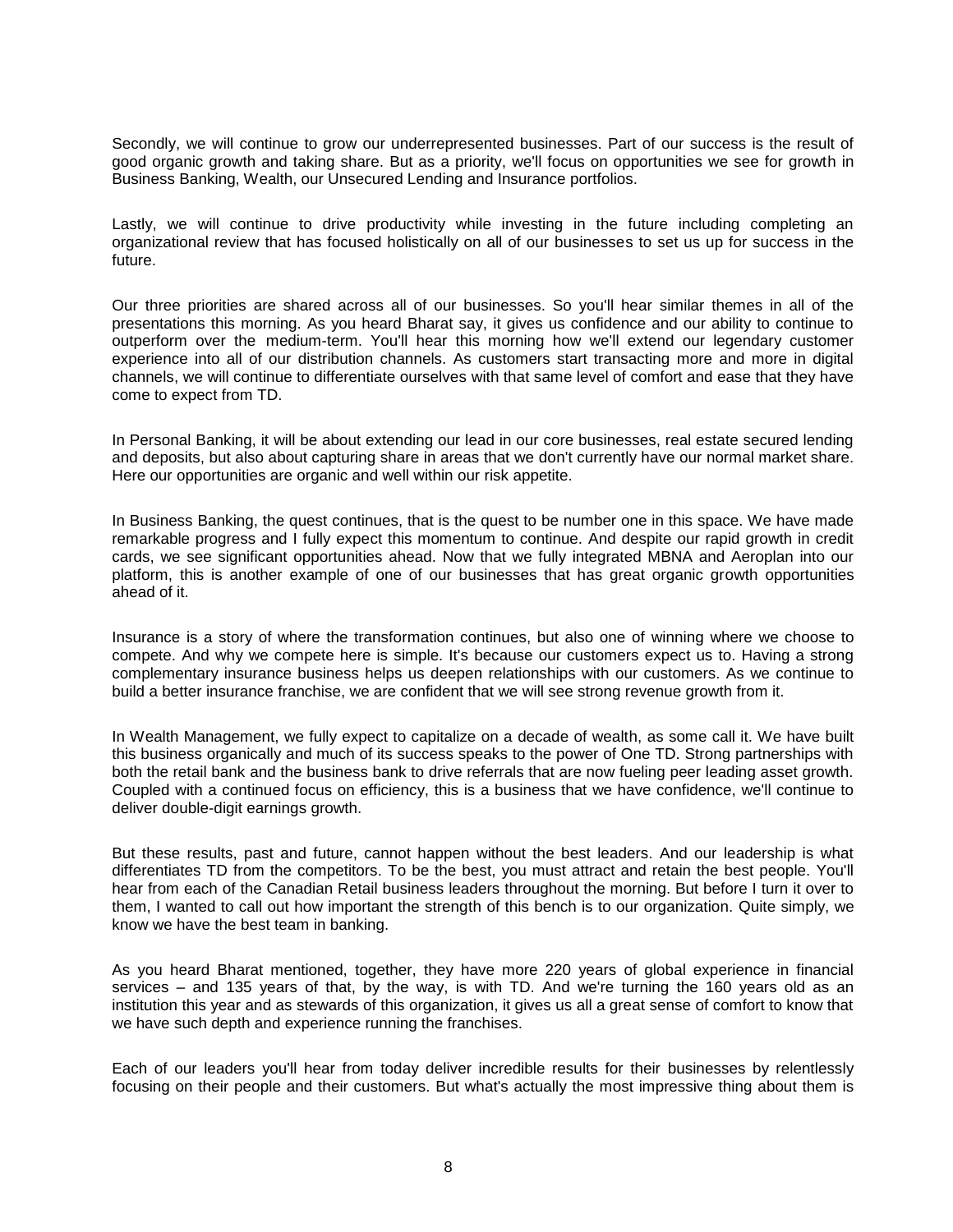how they work together to bring the entire organization together, that's the power of One TD. We are incredibly proud of this team and we know that they are the reason that TD wins and will continue to win.

So thank you for your time today. And enjoy the rest of the presentations. I'll be back a couple of times to make a few more comments and also work with you on the Q&A. And so with that, I will now turn the microphone over to Tom Dyck, who will lead our Community Banking efforts and our branch distribution. Come on over, Tom.

#### **P R E S E N T A T I O N S – P A R T I**

# **Thomas Dyck – TD– Executive Vice President, Community Banking**

Thanks Tim, and good morning, everyone. Little bit about me. My name is Tom Dyck and I'm the Executive Vice President for Community Banking. Currently, I have the privilege of leading our TD Canada Trust branch network coast-to-coast.

I actually began my career over 30 years ago, as a part-time teller while going to school at the University of Ottawa, and over that 30 years, I've had the opportunity to do a number of things including working in Retail, Commercial Banking, Wealth Management, and I've been in a variety of roles including product management, marketing and distribution in both Canada and in the United States.

So for this audience, you likely already know that TD Canada Trust banks about 40% of Canadians and continues to be the undisputed leader in service and convenience. So what I thought I would do in my time today is give you a sense of the journey we're on, and quite frankly, have been on to evolve our distribution network to strengthen our leading franchise. We've consistently outperformed our Canadian and North American peers precisely because we are constantly changing with our customers' needs and expectations.

Today, we're seeing the almost ubiquitous adoption of digital channels and the mobile device, in particular, is the first new channel to significantly change both customer behavior and expectation. Essentially, customers are redefining what legendary service and convenience is, based not just on what's offered by our competitors, but more broadly, based on their experiences with a variety of companies across all industries.

As Tim mentioned, we've anticipated these changes and began our journey to evolve our distribution capabilities over the past decade to take advantage, first and foremost, of our scale and our reach. In 2008, we centralized all direct channels, that's phone, online, ATM, mobile, across all businesses and on a North American basis.

To us, there were just obvious scale advantages for a TD wide network of about 2,500 branches and over 20 million customers and clients. Perhaps more importantly though, we expected that it would be critical in the future to build a consistently high level of customer experience, the TD experience, across all channels. So regardless of where, how or when the customer chooses to interact with us, we would deliver a seamless customer experience. And this strategy has served us very well and my friend Nandita will talk to the specifics of how we're leveraging this approach for a more digitally enabled future.

Now, on the branch side, in 2012, we began to invest heavily in the science of physical network design with the idea that understanding the opportunities and shifts at a very micro level would enable us to have a deeper understanding of our customers, our communities, and our markets. This would also allow us to make better decisions and would, in fact, give us the confidence required to change our approach.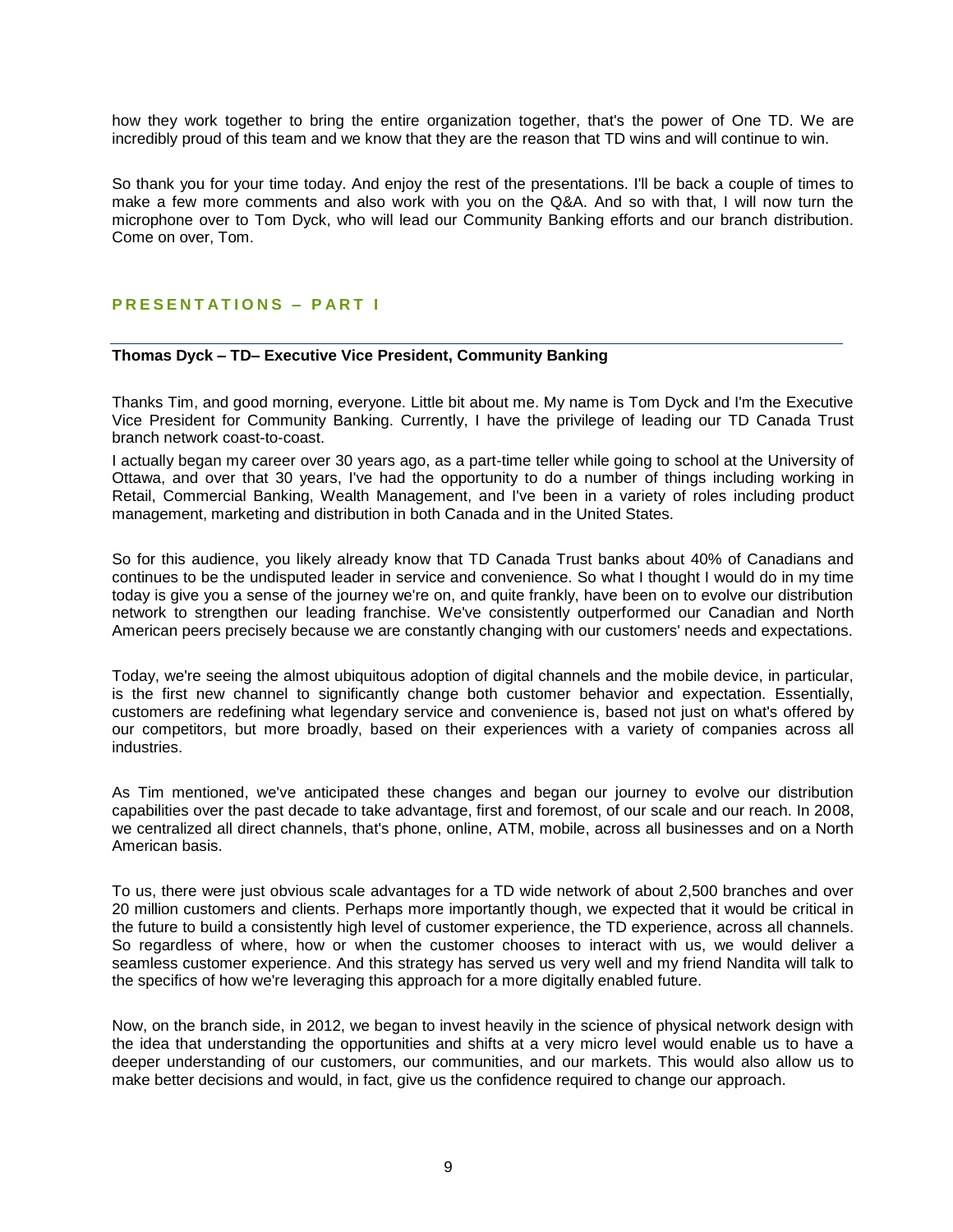At the same time, we launched and continue to launch a variety of new formats that would become the building blocks for this new distribution strategy. We also extended the notion of aligning with opportunity into every aspect of our approach, including where we allocate our people, how we develop them, to the processes that support the role of the branch in the future. And it's these strategies I'd like to talk to you about now.

So as I said, the adoption of the mobile device is, in fact, changing the way our customers bank, but perhaps not in the way you might expect. Large scale adoption of mobile banking is increasing the total number of interactions our customers are doing with us, while gradually reducing dependency and demand for both teller and phone-based services over the last four years, down about 2% and 10% respectively.

So our customers are embracing mobile, but they're not abandoning the branch for service quite as quickly as all the hype might suggest. In fact, when we segment our customers based along channel usage lines, we find that digital-only customers only represent about 5% of our customer base and as a segment are actually shrinking. At the other end of the spectrum, branch-only customers represent about 25% of our customer base, and in fact, they too as a segment are shrinking.

A whole two-thirds of our customers are embracing both digital and branches for service. Importantly, those customers who use both our branches and our digital properties buy more products with us and are more loyal than any customer who only uses a single channel, either digital, phone or branch. So it's critical to us to provide all channels for the foreseeable future, although they'll each need to evolve along with our customers.

In the short to medium-term, we expect that when a customer's needs are routine, they'll use their mobile device as the most convenient way to bank and over time that will displace transactions in the branch, on the phone and online at an accelerating rate, but not eliminating them altogether. Our management challenge then is to manage all of our channels proactively and flexibly along changing usage patterns.

Now the story is much more nuanced on the sales side. We expect the theme to be consistently applied that if a need is relatively simple, it will increasingly be made through a direct channel. Think new checking accounts, card sales, term deposit renewals, as an example. But if the customer's needs are more complex, think buying a home, planning for retirement or solving a problem, they are likely to use multiple different channels, sometimes at the same time and often multiple channels for a single need. What our research also shows is that customers will seek out a human touch at some point in their buying process, particularly for complex needs, often near the end, that will make them, well, more comfortable with their decisions.

The key to our future success then is to be good at managing the complete customer journey across all channels, particularly for more complex needs. And when we get this right, we also know that the customer rewards us with more of their business. Let me give you an example.

Several years ago, we enabled our telephone representatives to book appointments for customers over the phone at their local branch. We gave them the knowledge of the local branch, we gave them the schedule, we gave them the skills of the people that were in the branch and we didn't just give them the ability to book the appointment, but to pass the context and the information from the conversation they've had with the customer to the branch.

Last year alone, this process generated over \$2.2 billion in sales in our branches. Now, with declining foot traffic and customers' expectations increasing for advice, we've been developing a more proactive outreach skill for our branch advisors and strengthening our pipeline and sales management tools and processes which are critical for the fulfillment of more complex needs. At the same time, we've been able to leverage our strong retail relationships to meet a broader range of our customers' needs, effectively providing expert advice across a wide spectrum.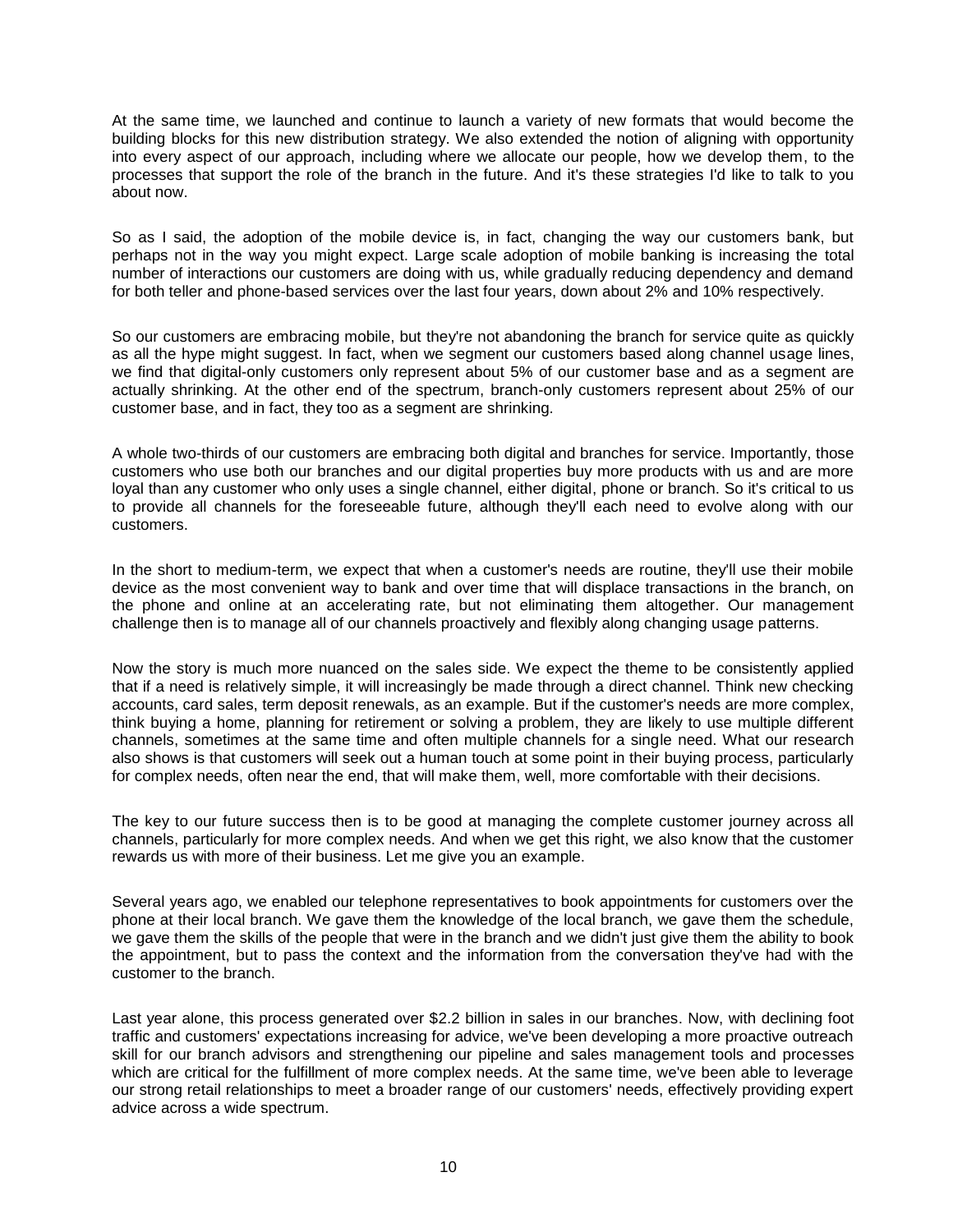For example, as a result of this One TD strategy, we have consistently been able to grow the number of retail customers who are now also wealth customers. And through this process, we've been able to grow the wealth book of business by over \$24 CAD billion last year alone. Effectively, we're repositioning the branch to take a stronger advisory role and a transition from being a retail branch to more broadly representing all of TD in the local marketplace.

So the branch will continue to play a role in meeting our customers' needs. That said, what will be done in a branch will necessarily require the network design and physical building to evolve. With less service traffic, over time, we expect there to be fewer, smaller and more locally relevant branches. And we've already begun to take action. Where demand for day-to-day banking has declined substantially, we've consolidated locations, and importantly, we've been able to do so without any degradation in either customer retention or loyalty. And where markets are growing or where we have an opportunity to steal share from our competitors, we are opening branches.

We expect to continue to organically manage the network this way directed by our local insights and our market analytics and capabilities. With less foot traffic, there's also an opportunity to reduce the size of our branches. Currently, about a third to one-half of our branch footprint is dedicated to routine day-to-day service. So our new designs are open, comfortable and conducive to conversations rather than transactions. They're smaller on average 3,500 square feet versus our historical average of around 5,500 square feet. They are locally relevant, and very importantly, they are adaptable, and this is an important element.

While we know that our customers will change the way they use our branches, what we don't know is how quickly that change will occur. Our new formats are designed to be modular, in fact, they are modular, and can be reconfigured quite literally overnight for a fraction of the typical renovation cost.

We've also launched help and advice centers where day-to-day banking needs will be met on a fully selfserved basis, and in that framework, our customers are able to complete over 90% of the transactions they could typically complete in a full-serve branch and help us nearby if they run into trouble. These centers are staffed with a complement of advisors that can meet the entire range of our customers' needs. We currently have four of these centers and we're thrilled with the results of them and plan to open up several more over the coming year.

In the end, we also know that while our customers like our branches, they love the people that are in our branches. So we're bringing our advisors where our customers are through new innovative formats. We've successfully launched pop-up branches in places like malls, temporary trailers and zones of new construction, and we have a mobile branch that can travel to a local festival, a community under construction or respond quickly to a natural disaster. In fact, we just deployed this mobile branch two days ago to the Town of Collingwood where during a renovation we uncovered a structural problem that caused us to close access to the ATMs. Literally overnight, we deployed the truck and the community of Collingwood had full access to banking the next morning.

Now, we're also applying this same approach to the evolution of branch technology. We've begun to refresh our platform with touch screens, faster processers, higher bandwidth to enable multimedia and multi-device conversations, just to name a few. Importantly, we've been able to evolve our branch channel while tightly managing our capital spend and reducing operating costs.

So by now, hopefully, you have a sense of how we've anticipated and taken action on the trends that we're seeing today, but we've been taking action for several years now. As a result, we've been able to hold branch expenses, effectively reducing cost annually to offset the natural inflationary pressures of things like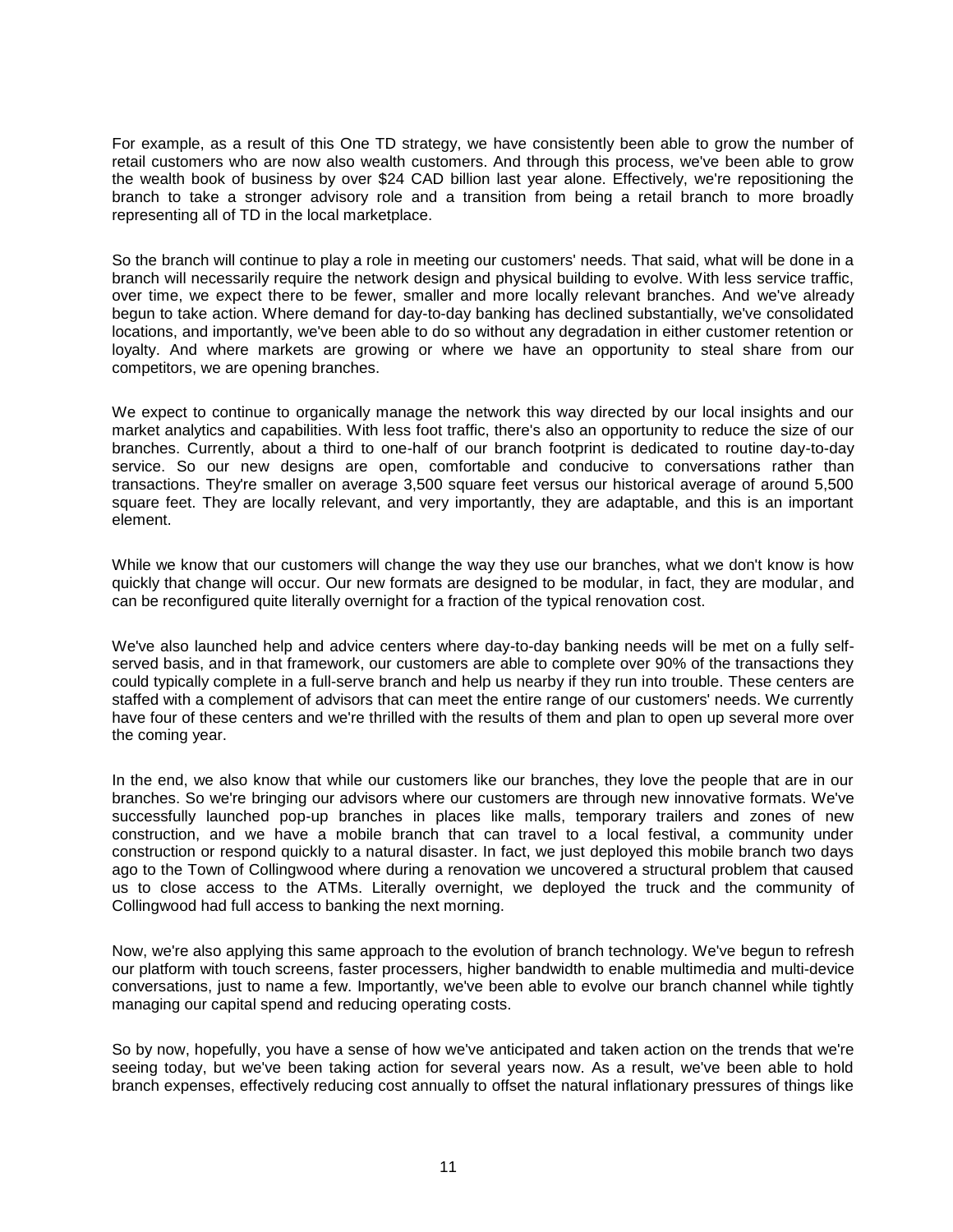increases to salaries, benefits and lease and utility costs, as an example, which typically increase at around 3% per year.

We've also invested in activity based metrics and forecasting and processes that allow us to more nimbly adjust our staffing level in line with changes in customer behavior. We've introduced automation and simplification of in-branch administration, change the way we support our teams by modernizing our approach. And contrary to what you might think possible, we've been able to do all of this and increase sales per FTE and per square foot, which we have recently benchmarked, on a North American basis, as best-in-class against our peers.

In fact, our ATM and phone channels have also been doing this in parallel, and they have been actively managing their costs through leveraging their North American scale, a focus on process and efficiency and continuously strengthening and improving their sales capabilities. As a result, Nandita and I have been able to manage our combined expense growth for all distribution to about 2% per year. What this has allowed us to do is that within that 2%, we have also been able to grow our investment in digital more aggressively and build out a leading platform that customers are increasingly embracing.

So looking forward, what can you expect from the branch channel? Well, our strategy will focus largely on much of the same with emphasis on four key pillars. First, with expected declines in foot traffic, we will continue to focus on deepening customer relationships through cross-sell and strengthening our sales management disciplines. We'll continue to improve our ability to manage our customers' needs, as they transition across channels. Extending our appointment booking into online properties, is a great example.

Two, the mobile evolution is not only changing customer behavior, but it's changing the expectations of our own people on how they want to learn, communicate and collaborate. So you can also expect us to increase our investment in our people, developing their ability to provide advice on complex needs. We'll modernize the way we train and support our people. Nearly, 50% of branch employees are millennials. It's hard to imagine. 50% of branch employees are millennials. These millennials learn and consume information differently than past generations. Employees want to google answers for just-in-time information. They want to watch videos to learn how to do things and they learned through gamification. We're already a leader in our use of social media and you can expect us to get much more active in social spaces as well, a new frontier for communities, again, to be where our customers are rather than where we might like to meet them.

Three, Leo, Paul and I are leading our Community Banking strategy which is a key element of our Canadian growth story, leveraging our strong retail position to grow all TD businesses. We'll continue to strengthen access to Wealth Management and Commercial Banking expertise through a combination of colocation and cross business sales management disciplines. We've already established local cross business leadership teams to this end and are building out detailed and specific market based One TD plans to win uniquely in each and every one of our communities. In fact, we've already aligned many of our metrics and incentives with this strategy, and I can tell you the early results are tremendous.

Finally, we will continue to align our people and adapt our physical presence with changing customer behavior and to take advantage of opportunities to grow organically. We'll also continue to leverage our investment in network design capabilities to more organically manage our physical network across all businesses and channels. You should expect to see us continue to close, open and relocate branches in the coming years. We are continuing to invest to optimize our market opportunity and to evolve with our customers.

Customers will continue to visit our branches, albeit less frequently, to connect with our people. Our customers want a human connection as a part of their relationship with TD. When they visit a TD location,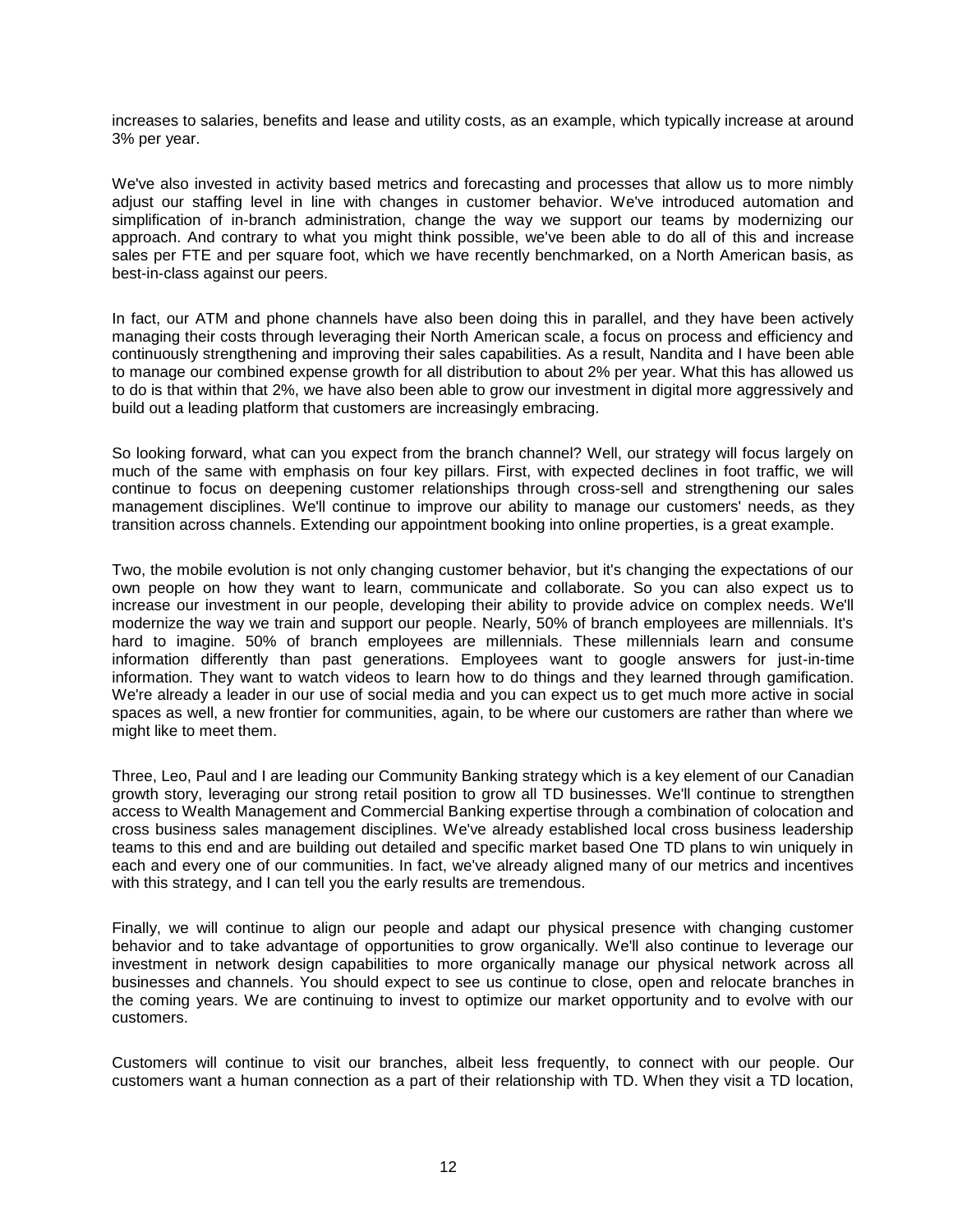they will be greeted warmly and our legendary experience will extend well into our advice, freeing our customers to focus on other more important elements of their lives.

We've all seen or read the flash in new branch design with iPad stations and electronics. Well, our strategy isn't about flash. Rather it's about a disciplined approach to evolve with our customers, not too far ahead and not too far behind. We are determined to be understated and very disciplined. To be honest, I just don't know why I would want to issue a press release about our journey and inform our competitors about our approach and in the process make change more disruptive for our customers and our people. Evolving is just how we do business at TD.

So, you can expect us to continue to take advantage of their cost opportunities available when our customers rely less on the branch for day-to-day service, while thoughtfully evolving and investing to grow our sales and strengthen the customer experience. In the end though, our strength is our One TD philosophy, which is really at the heart of our Community Banking approach. Perhaps, unlike other banks, we actually like each other. The Retail bankers like the Commercial bankers, who like the Wealth Management folks. And we work together in our local communities to meet the needs of all Canadians.

So with that, I'd like to pass the microphone over to my friend Nandita, who will share with you the journey we've been on in our direct channels. Nandita?

# **Nandita Bakhshi – TD – Executive Vice President, Direct Channels**

Thank you, Tom, and good morning, everyone. As the newest member of the team, I thought I'll give you a brief snapshot of my background before I dive into the presentation. Similar to my peers, I started my career 25 years ago in a bank branch. Since then, my career has taken me to many companies in many countries and has allowed me to experience different facets of banking. I've led the product management team. I've innovated in payments. I've even rolled out a mobile wallet with European Telcos in early 2000 and I've also led retail franchises. I've worked at various medium to large banks like Fleet, Bank of America, Washington Mutual. I was not in the mortgage department, so I had nothing to do with the debacle there.

Six years ago, I joined TD. I joined as the Head of Product Management and I then became the Head of Consumer Bank. And about three months ago, in July this year, I joined as the Head of North American Direct Channels. In the last few months that I've been in my seat, I've gone out and talked to my peers, trying to understand how we can work together, as Tom mentioned, to serve our customers and also how I can help and my channels can help to achieve their business goals. And as I talk to you today, what you'll hear from me are two themes.

One, and Bharat talked about it, Tim talked about it and Tom mentioned it, how do we leverage our North American scale to bring best practices and efficiencies across our footprint? Second, we know we recognize that our customer experience is evolving. How do we make sure we as a management team work together, to make sure that we are allowing our customers, that we're providing our customers, a seamless transition across different channels in an omni-channel manner? So with that, let me dive into my presentation.

At a glance, our North American footprint is truly impressive. This scale represents a significant opportunity for Canadian Retail. You heard Tom talk about our branches. We have about 2,500 branches in the North American footprint. Supporting these 2,500 branches or about 2,500 branches are 4,800 ATMs. We have a brand-new fleet of ATMs, every single one that is owned and operated by TD has a touch screen, and those that are deposit-enabled have an image-enablement to it.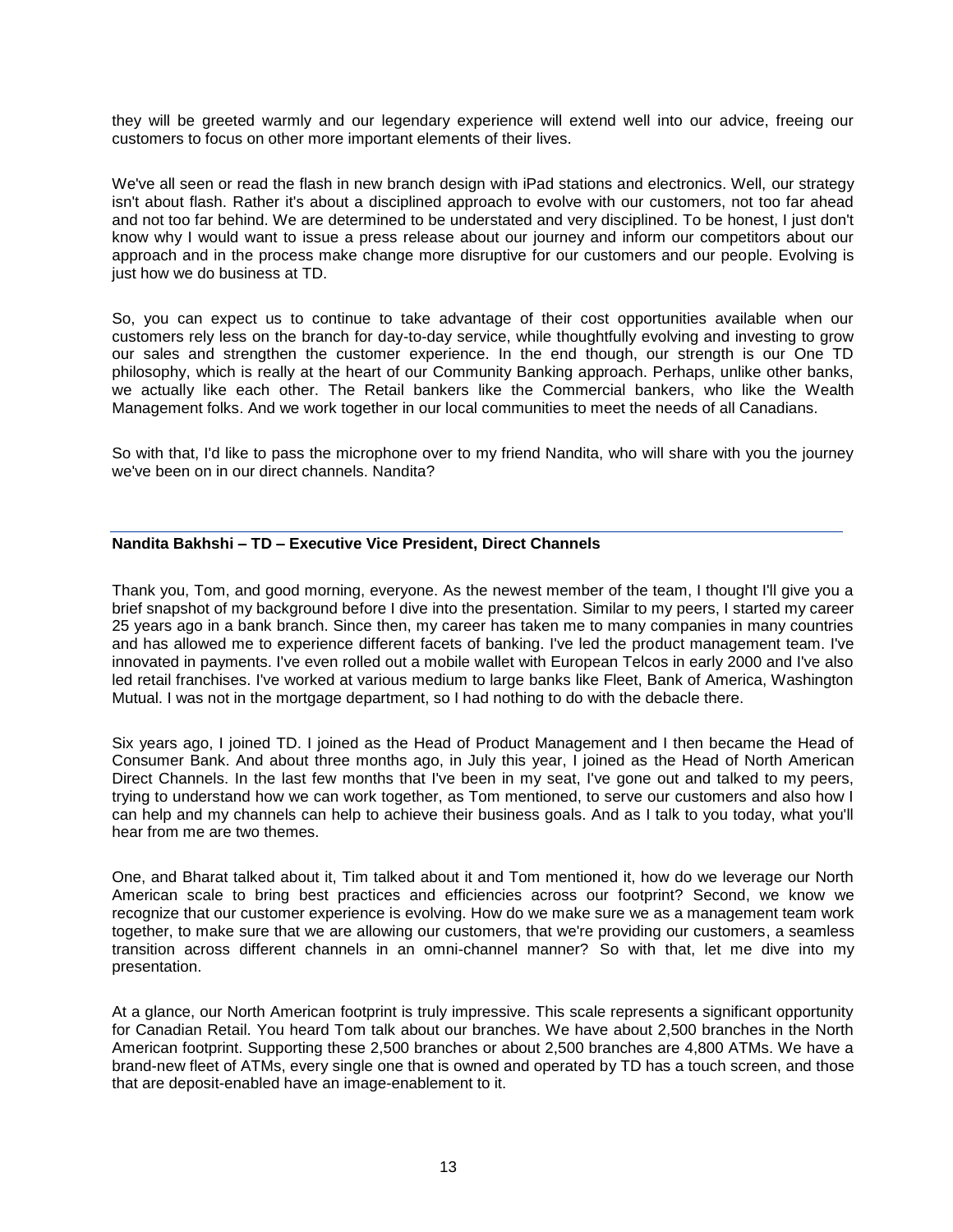We have 8,000 colleagues in our phone centers, and they serve over 20 million customers on an annual basis. They take about 55 million phone calls on an annual basis. In our digital, online, and mobile channels, the stats are impressive. We have about 9.3 million active online users and about 4.6 million active mobile users. Just this year, we'll have about 3 billion interactions with our customers. So what does it mean for TD? Simply put, our North American presence not only differentiates us, but serves as a strategic competitive advantage. Our scale allows us to do a number of things our competitors cannot do.

From a customer perspective, we can provide North American banking experience, and my colleague, Kerry Peacock, will talk about it in a second. But just think about the customer experience, when he or she does not have to drive across the border just to make a bill payment at a U.S. retailer called Macy's. Because now they can sit in their living room and by one click make that payment. Now that's customer experience.

We talked about deploying best practices and we've had tremendous success in this space. We rolled our image-enabled ATMs in the U.S., learned from it, and we're the first bank to roll it out in Canada. Customers love image-enabled ATMs because they don't need deposit tickets, they don't need envelopes. We bankers love it, too, because it reduces our cost of servicing the ATM because we don't have to send out a courier every night to pick up those checks. Similar story on mobile deposit. We rolled it out in the U.S. In fact, when we first rolled it out, our customers were having some trouble holding the phone and clicking the picture at the same time. I guess this was before the selfie days. I'm sure they'll be all fine now. We learned from it and we modified our experience. And when we brought it back to Canada, we allowed the customer to touch anywhere on the screen to take the picture of the check. That was very well-received by the customers, and this tells you that hi-tech and hi-touch can coexist.

Finally, we are also working to advance our high-performance culture to include innovation. Our employees are passionate about the TD brand, about providing legendary customer experience to our customers every day. We are now empowering them to embrace and foster innovation, and thereby we're creating a culture of innovation. I'd like to talk to you about an internal online community that we have created, with about 21,000 employees. They come together to give us advice and ideas on innovation, how to serve our customers better. One idea that this team came up with was to optimize our platform and saved the bank \$2 million. So you can see that innovation is alive and doing well at TD.

Leveraging our high-performance culture, as I talked about, moving on then to our performance. So with this scale and this performance, no wonder we are a leader in all our channels. ComScore, an external benchmarking firm, ranked us number one in active mobile subscribers. Additionally, J.D. Power ranked TD number one in self-service banking. We recently launched online appointment booking, and I'm delighted to say that customers love it. And about 56% of consumers that actually book the appointment online and walk into our branches actually buy products and services from us. Tom talked about the fact that the traffic in the stores is going down. What a wonderful way of creating that traffic because this consumer has already identified that they want to buy a product or a service from us.

Moving on to the ATM, at 70%, this channel has the highest number of monthly customer interaction amongst all channels. And after we enabled these ATMs to become image-enabled on deposits, we saw a 10% to 12% increase in deposits just through the ATM channel. As you can imagine, it's much cheaper to deposit a cheque through the ATM than it is through our branches. We are also introducing sales through our ATM. A recent program to increase credit limits by simply clicking yes or no at the ATM was a huge success. A brand-new fleet of ATMs, new functionality, amazing customer experience earned us number one spot by J.D. Power.

Switching to the phone, this is an incredible TD success story. We generate today, and Tom alluded to it, we generate today, just this year, we've generated 189,000 referrals from our phone to the branches. Again, goes back to the fact that we can send customers over to the branches that really want to buy a product and service from us. By integrating MBNA Contact Center into North American Phone Channel, the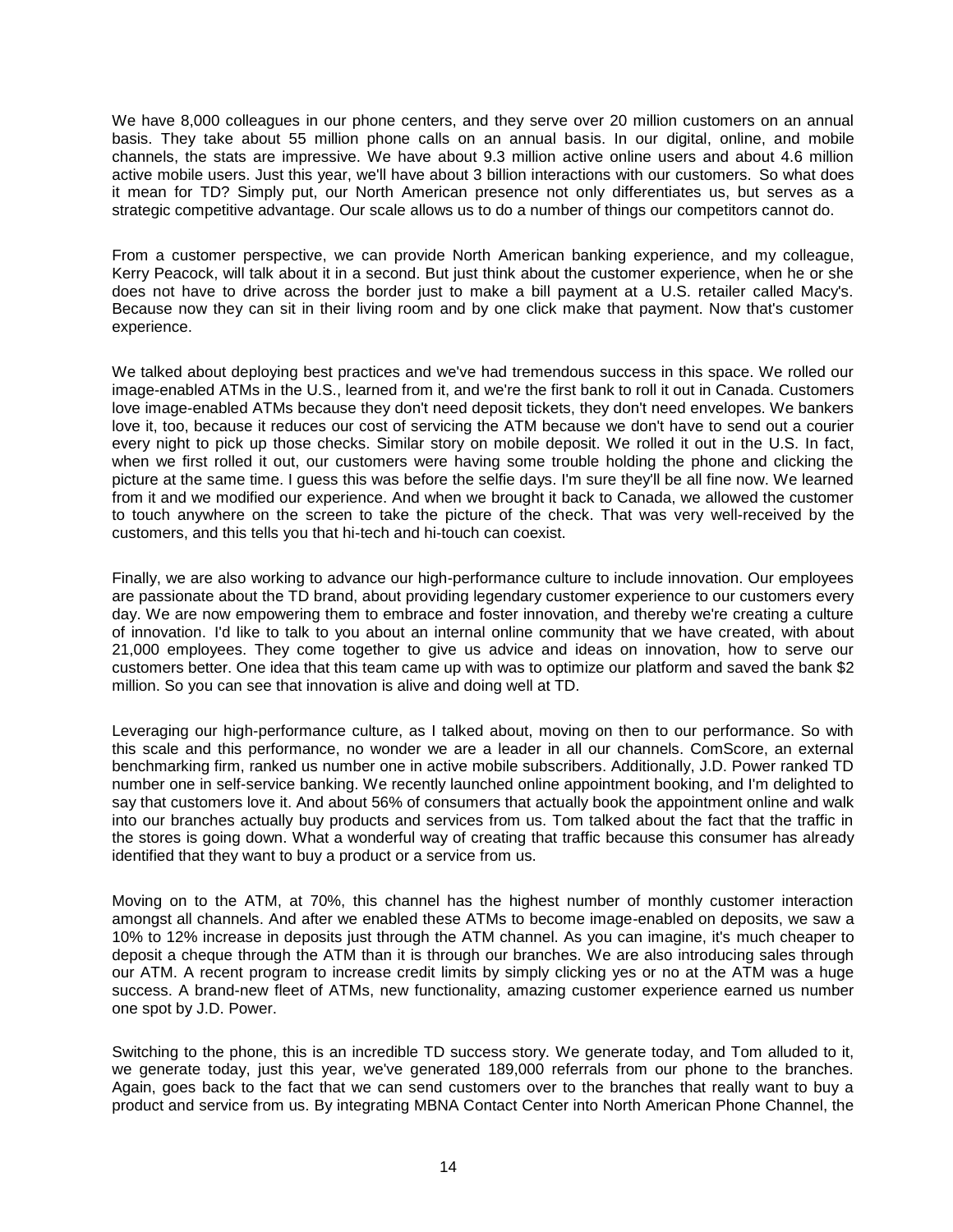bank will realize a run rate savings of \$10 million in fiscal 2016. This again goes to the power of North American scale. The Phone Channel was also recognized both in Canada and in the U.S. by SQM for delivering industry-leading customer service.

Now let's talk about our priorities. Our priorities are simple. It boils down to focusing on the customer, focusing on the employee experience and a relentless commitment to excellence, which you saw was a theme with all of us.

So let me start with customer service. We focus on delivering a richer experience through all direct channels, making sure that these experiences are personalized, because our customers tell us, show me, you know me. And this leads to a greater engagement with the customer. One of the ways we provide a richer customer experience is by applying design thinking or design principle to our customer experience. You may be asking, what is that? What is design thinking? Well, let me tell you a little bit about it. It's a process. It's a process of collecting consumer, customer data and insight, converting them into ideas and concepts, and testing it with real customers. In fact, in instances, we have our customers co-create our user experiences sitting with us.

I'll give you a great example of that. I'm sure most of you here are TD customers and you know about our Quick Balance feature. If you hold the phone and you use your thumb and you just swipe your thumb over the phone, you can get a peek of your balance. And if you let it go, it springs back like a rubber band. It's customer-friendly, it's intuitive, it's discreet, and it has a wow factor that connects the customer to the bank.

There's another example how we've used design thinking and really making our experience customerfriendly. We had a product called Email Money Transfer, and that product was available online. The team took that product, applied design thinking, and made it intuitive, easy-to-use. In fact, you could take the payee information from your contact database on your phone and launch it on mobile. We saw a tremendous reception from the customer. In fact, the numbers went up 53% year-over-year of the usage of just this product. And the customers saw value in this product and were ready to pay us a fee. So it's a nice fee-generating that the digital channel's bringing to the bank.

Employee experience, I talked about how we are creating a culture of innovation. Our customers are today conducting their lives on their mobile phone. They expect as they walk into the branch for our employees to be well-versed on digital and talk to them in the language that they want us to talk to them. So we have taken, and Tom talked about it, how we're educating and training our employees to becoming digital ambassadors. So we have trained our employees. We've used gamification and marketing materials to get them really excited about the digital properties we're launching. And as a result, our employees are very comfortable talking about our mobile app, our mobile deposit and the other features. So we are making tremendous progress, not just on the customer side, but on the employee side too.

Relentless commitment to excellence. Well, direct channels is all about that. I've spoken about the benefits of a North American power house and how it can reduce costs. And the two examples I gave you were both first instituted in the U.S. and brought over to Canada. Well, I'll give you an example where we are actually piloting something – it's actually not in pilot, it's in production. It's being used today in Canada that we're taking over to the U.S., which is our mobile platform. We're going to be launching a brand-new mobile platform in the U.S. leveraging the one that we have here today.

Our phone channel has utilized common platforms wherever possible. We're leveraging technologies like the outbound dialer on both sides of the border. In addition, the phone channel has centralized its core functions and capabilities which has improved efficiencies. An outcome is that we have gone from 32 centers to 15 centers today.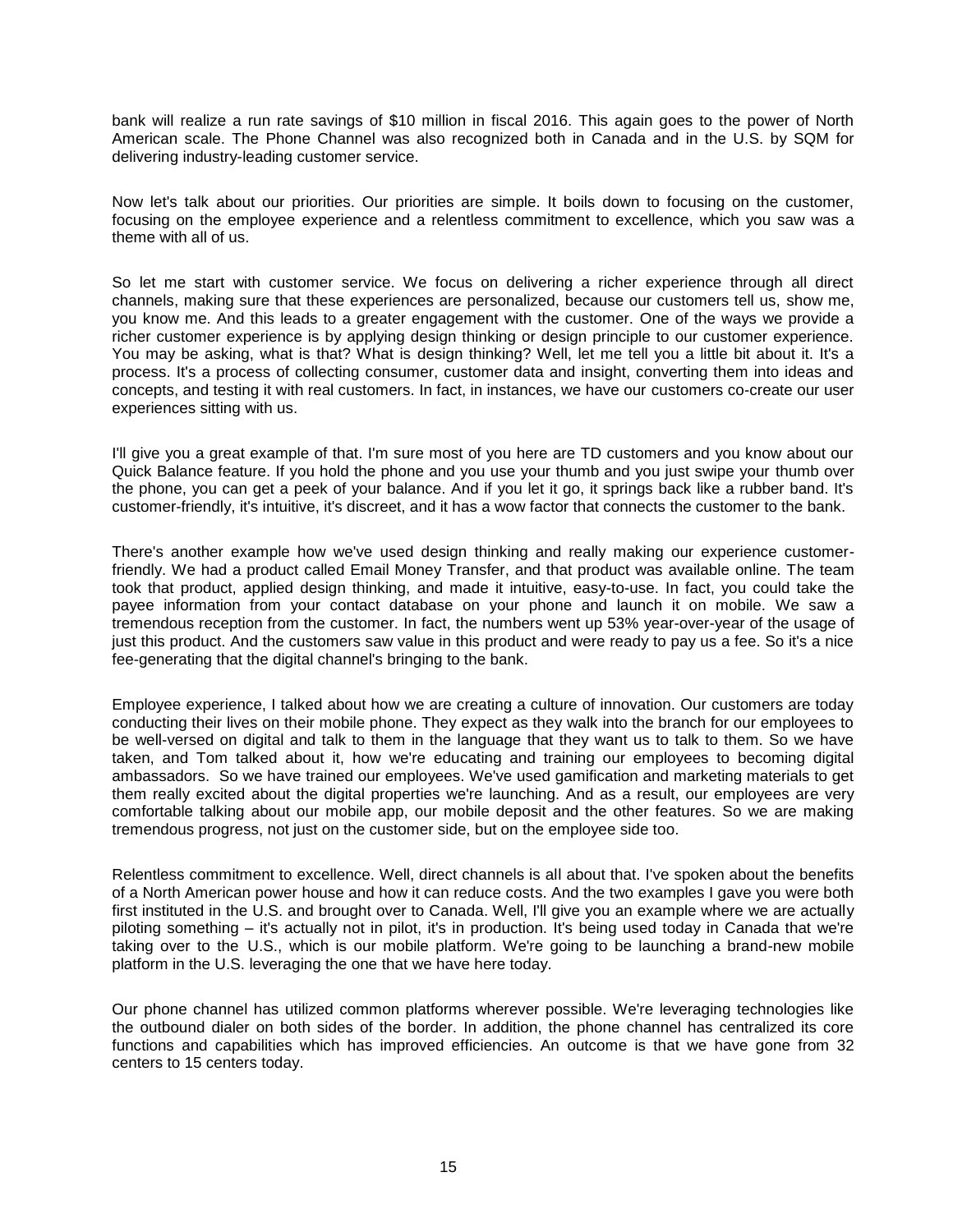In keeping with the evolving customer expectations, we are migrating transaction from branch and phone to digital. The cost savings benefit from this migration is tremendous. In 2015, we will deliver more than \$80 million worth of savings from migrating customers from paper to eStatements, another benefit that the digital channel, the direct channel is providing to the bank. Clearly, we're leading across all channels, but as customers' needs evolve, we have to ensure that we are investing in the future. So for us, like others, the future is digital.

Now, let's talk about the TD innovation agenda. I think it's safe to say that innovation is top of mind in our industry these days. But at TD, we have a very interesting and a very simple philosophy to innovation. If it doesn't deliver for our customers, it's not worth the investment. We aren't trying to be all things to all people. We are focused on innovating based on our customer needs and expectations. So let me walk you through some recent examples of innovation for TD. Last year, we participated in the launch of UGO, Canada's first open digital wallet. UGO is actually broader than payments. It's a shopping experience. It includes payments, loyalty and gift cards. The adoption has been impressive. We anticipate a quarter of a million cards by end of year.

We also launched our app for the Apple Watch on the day the watch became available in the stores. This was huge for us. The app was a reflection of how we brought One TD to life. Customers can view their banking, credit card, investing information right from their wrist. In addition, we've been fairly aggressive in partnership and collaboration with FinTech startups. Let me talk about a few of those. We just recently signed an exclusive agreement with Flybits, a Canadian company that has developed a geolocation platform that will integrate with TD's banking app and will deliver personalized content and services.

So let me give you an example, so what should it mean for you? Once we've launched it, as a TD customer, which I'm sure all of you are, as you arrive at a mall, that offers free TD valet parking, we'll be able to send you a message and remind you to pull up for that benefit. So you don't have to do anything at all, just have to be a TD customer and we'll give you the message. Another great example of collaboration that's worth mentioning is with the company called Nymi and MasterCard. Nymi is a new payment solution on a payment system built into a wristband authenticating the customer by using their heartbeat. What's cool about this? That's first in the world. And we just got entered into a partnership with Nymi and MasterCard.

Last year, we opened the TD Lab in the Communitech Hub in Kitchener. The lab, the reason I like it, takes a startup approach to improving customer services through technology. It's staffed with the combination of full-time employees and some co-op students who embody the culture of entrepreneurship and innovation. We recently announced, I'm sure you've seen it, our further commitment to innovation by opening a new office in Kitchener-Waterloo that will employ 120 technology and software engineers next year. But rather than listening to me talk about it, let me direct your attention to the screen. And as you can see, the lab is in action right here.

Not what you expect from a traditional bank every day. But the cool factor aside, I'd like to leave you with these closing thoughts. Our direct channel strategy hinges on the following. Outperforming in digital is critical to our success. We're focused on building a culture of innovation internally, which will result in migrating more customer transactions to digital, resulting in a better customer experience and cost savings for the enterprise.

Our North American scale gives us a distinct advantage allowing us to leverage capabilities on both sides of the border, build things once, modify them, but use them in both countries. And our digital platform will benefit greatly this year from careful investment and partnerships we are making in the FinTech world. These will be funded by distribution efficiencies and bolstered by an unwavering commitment across the organization to create and foster innovation that is truly customer centric. Our integrated distribution strategy has served our customers well and has set us apart till now and we'll do so well into the future. Thank you for your time. And I'd like to turn it back to Tim.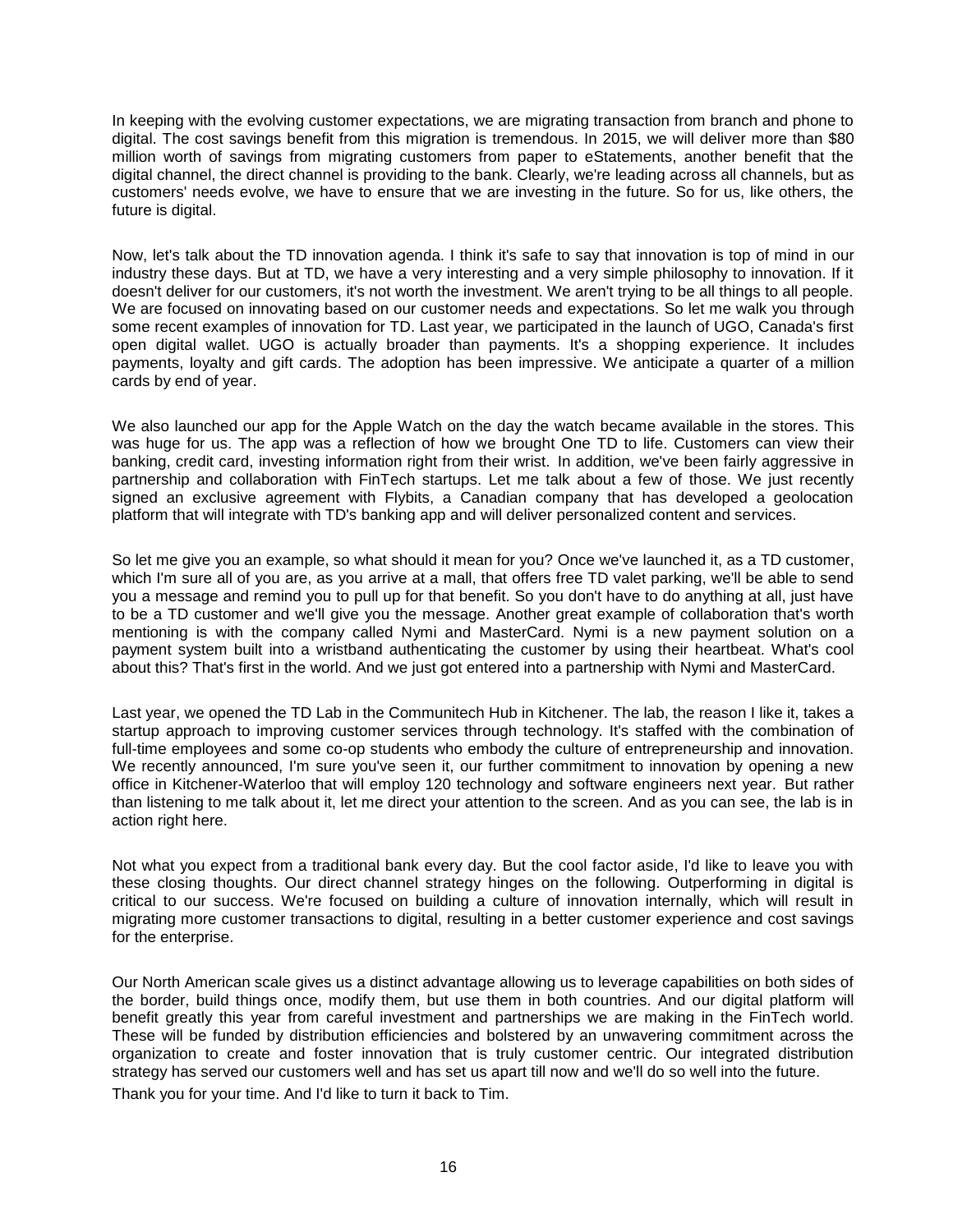# **Tim Hockey – TD – Group Head, Canadian Banking & Wealth Management**

Thanks, Nandita. We'll give you our first break of the morning in just one minute, but I thought I'd actually take one minute just to combine the themes of both our Community Banking, traditional branch banking strengths and Tom's presentation, as well as obviously the fantastic innovations that is going on in Nandita's world.

So first, obviously, trends are changing and we are adapting as you would expect TD to do. But there are three things I want to reiterate here about that. First, we will continue to adapt and we will do it at our customers pace, not ours or not yours. Second, our branches are incredibly important to our customers and to us, but as customers start using them in different ways, they will look different as you saw, they will be different and they will meet very different needs.

Third, customers behaviors are changing and their expectations are rising quickly, but they want the same comfortable experience in all their channels, not just one. It means to win, you can't just pick one channel and say, yes, we're going to focus on that, I'm going to be great at that. To truly win, you have to have a seamless customer experience across all of your channels, whether it's needing instant help on the go by reaching a 24/7 phone agent, getting into the branch at 7:30 at night, getting advice on a Sunday morning or in fact doing a straightforward transaction on your mobile phone, it doesn't matter, it has to be seamless and fantastic, that's what our customers expect.

So this is what we mean when we say we keep customers at the center of everything that we do and why I'm confident we'll continue to have the best distribution network in Canada, if not the world.

So we're going to take a short break now and then we'll come back, I mean short. So we'll give you about 10 minutes, but we thought in the spirit of last night's win, we'd show you a couple of things. So roll the video.

# **Rudy Sankovic – TD – Head of Investor Relations**

Thank you. Welcome back. And I hope you've enjoyed the two presentations that you've seen so far. So up now will be Kerry Peacock, who heads up our products area; and Andy Pilkington, who looks after the card portfolio. And then, we'll break – sorry, won't break, but we'll go to an interactive Q&A that Tim will moderate.

So Kerry, why don't you join us on the stage? Thanks.

# **Kerry Peacock – TD – Executive Vice President, Personal Banking Products**

Thanks, Rudy. As he said, I'm Kerry Peacock, and I lead our Personal Banking Products. Just before I get into talking about that, I'll give you a little bit of information about me.

I've been with the banker, or a predecessor version of it for over 30 years, having started as a loans clerk in New Westminster, British Columbia, in what is now a Tim Hortons, as we merged those branches. I've had the privilege of working in a lot of different roles with the organization, everything from being a branch manager to running our credit centers, to leading our corporate and public affairs. Last time we did one of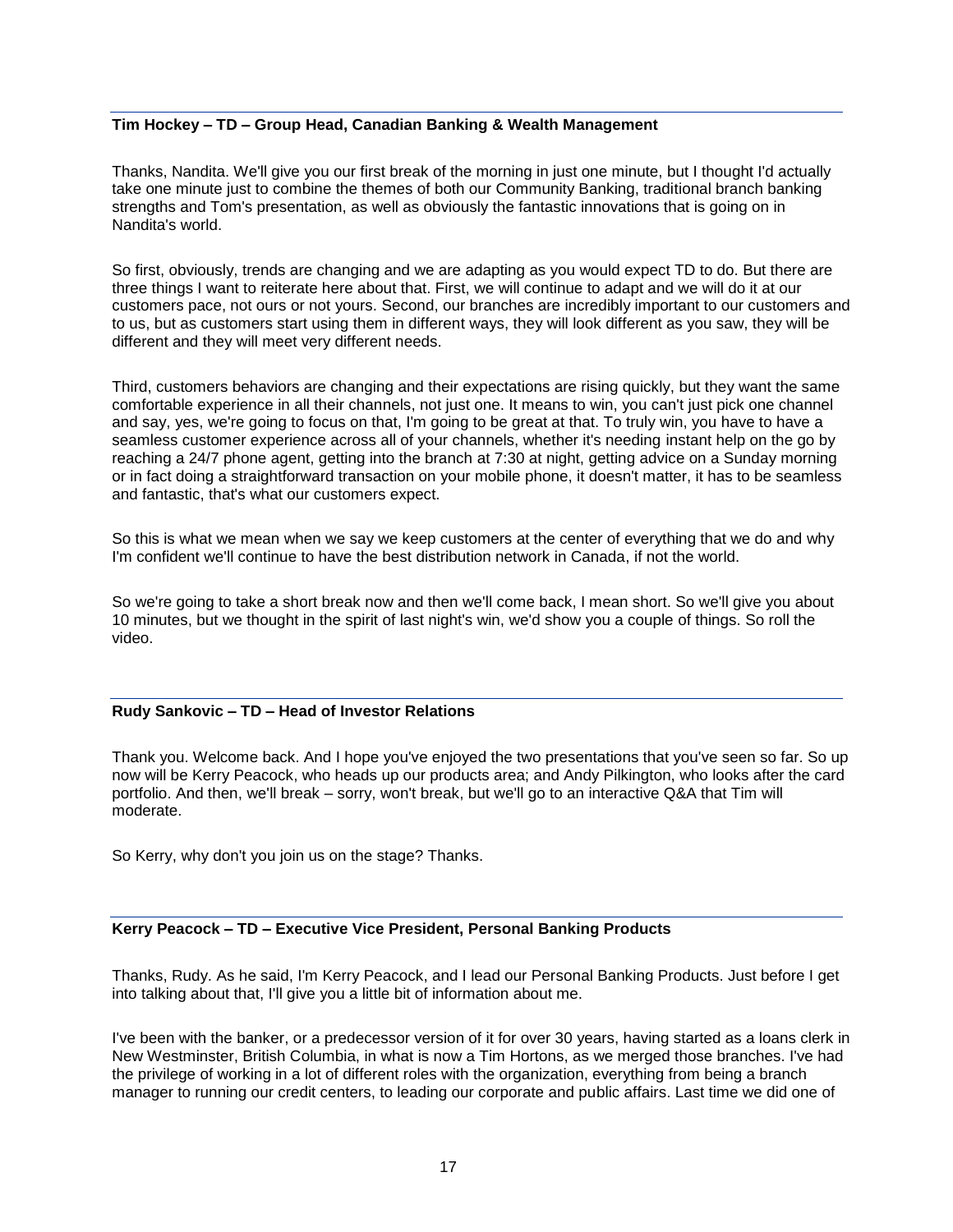these, I was in Tom's chair. I've had a chance to run our direct investing since then. And for the last two years, I've been leading the Personal Product Group.

So, let's talk about Personal Banking Products. We have \$250 billion in loans and \$162 million in deposits, which represents 72% and 66% respectively of the Canadian retail book of business. Within that, we have really four businesses: real estate secured lending, personal lending, everyday banking and savings and investing. But we don't run it as kind of a holdco of four products silos, we run it as a integrated business so we can deliver holistic solutions to our customers and grow organically for the bank.

You've already heard a lot about our competitive advantages. We partner with Tom and Nandita to design product journeys that enable a legendary experience. And in addition to the world-class channels that Tom and Nandita run, we run some dedicated channels in the real estate space with our broker channel and our mortgage sales force and in the everyday banking space with our remote sales. That allows us more breadth and puts us where the customers are. In the broker space, it gives us more access to new home buyers. With the mortgage sales force, we can be onsite at builder sites or in realtor offices; and with our remote sales capability, our employees can take their tablet out and be in the mall or at a community event and open a checking account or savings account, credit card, or give you an access card.

We're also a leader in growing net customers, outgrowing the number of net customers beyond what the population growth is every year and that comes maybe really good at both customer acquisition and customer retention. You can see in our financials our discipline around margin management and risk in the PCLs, and we leverage our North American presence.

As Nandita mentioned, we have Cross-Border Banking Group and they leverage the benefit of the 1,300 stores we have in the U.S. to bring better products and services to our Canadian customers. As Nandita mentioned, we launched, in March, U.S. Bill Pay. So as a Canadian, you can now use your TD Canada Trust account to pay your Macy's bill or your Kohl's bill or wherever you happen to shop in the U.S. Combined, that Cross-Border Banking business will add \$40 million in revenue to our books this year. So all of those things add up to our ability to outperform. So let me talk a bit about performance.

On our deposit side, we've gone from being number two in 2011 to number one in market share, in our dayto-day banking business, which is chequing and savings or what we will call non-term in the kind of market share stats. That is our anchor business. It is the place where we drive acquisition of new customers for the bank. It's about 70% of our personal deposit book and we've grown that market share 286 basis points in that timeframe, taking our share to 24.1% today.

On the term side – actually, one more point, on that, we've done that while the number of Canadians who switch banks is actually down by half from what it was and while we continue to grow the other investing businesses, which you'll hear more from Leo about later. On the term side, it's an example of our disciplined margin management. We want to retain our franchise term customers and we do that. But we are consciously running off our lower margin non-franchise book and that we have other funding sources in deposit side in wholesale so we can be very disciplined in our term pricing.

On the credit side, we have number one market share in real estate secured lending. Underneath that, similar to chequing and savings, we've gone from number two to number one in mortgage share, gaining 108 basis points of share. However, we have lost a little bit of space on the equity lending with a couple of process and product feature gaps, but that's actually real opportunity for us going forward, which I'll come back to in a minute, similar to the opportunity we have in personal lending.

But before I talk about those, I wanted to give you our perspective on why we think we can continue to outperform when we're already the market leader in what some might call a mature business. So we see our ability to grow, like you might look kind of broadly, nationally and say there's not a lot of opportunity there, but when we look at it, we look at it and get it underneath and we see lots of opportunity, both in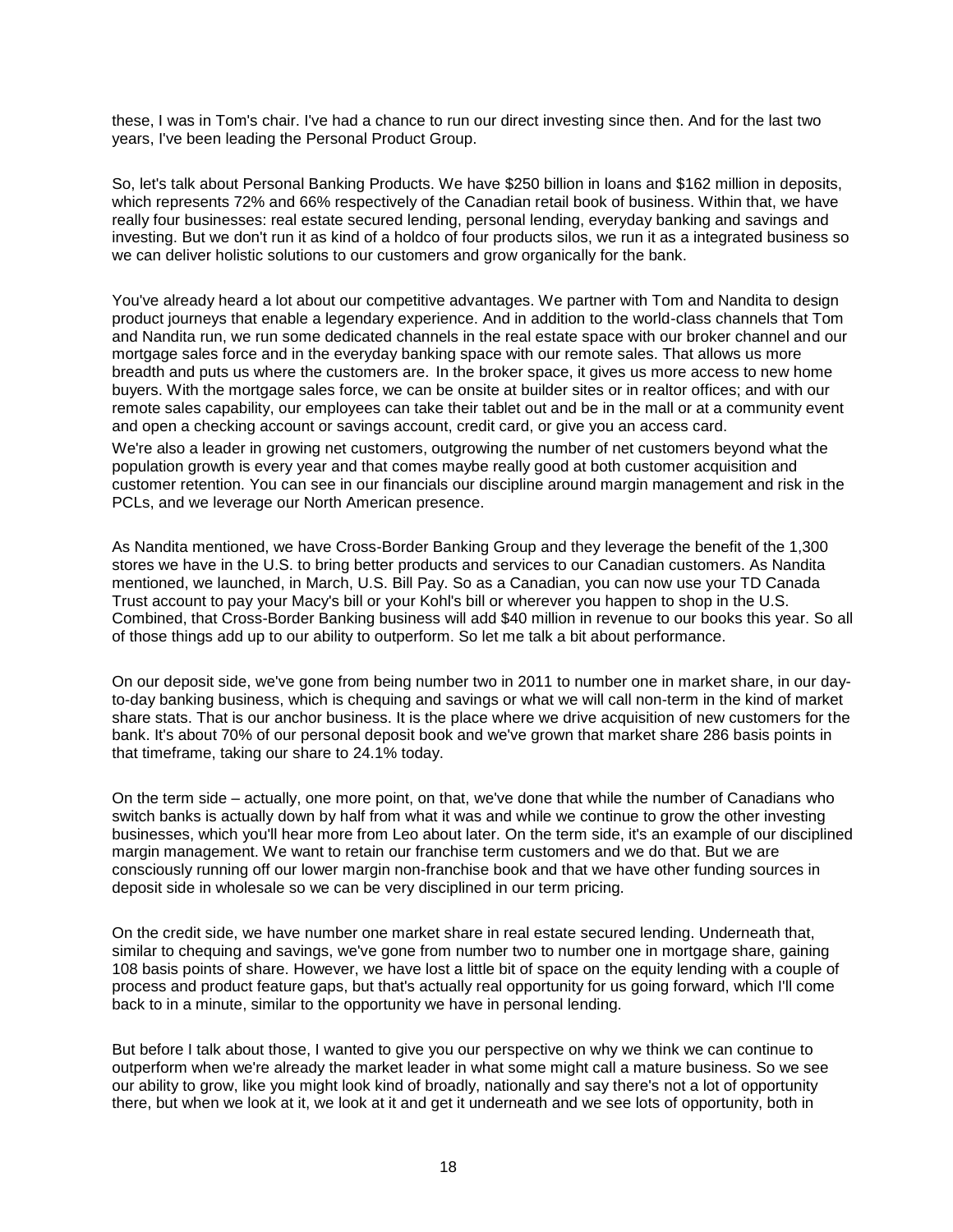businesses where we're under our relative share, like personal lending, and in targeting segments whether they're geographic, demographic or life event.

An example of that would be new to Canada. We see lots of opportunity for us to leverage our number one position as the bank of choice for new to Canadians, to expand our business with that group by creating unique packages to meet their needs, including our Visa Direct offering that we launched in November of 2013 that allows those customers to send money to over 170 countries.

With all the size of our business, we also have the opportunity to grow by optimizing the businesses we already have. That has a number of elements, everything from pricing, so we can target offers to the right customers, to really getting to know our business and how we create value for the customer.

An example of that would be in the chequing space. Our data tells us how important it is to make sure we get a customer into the right chequing account at the first time they join us. And since we launched our new products in 2013, we've seen a significant improvement in our attrition levels, because we are getting the customer into the right product that fits their needs right from the get-go.

So let me take you through a couple of more examples of how we use targeting and optimization to drive growth in this business. The first one is real estate secured lending. First, we target growing by adding new features. Last November, we launched a new home equity product called FlexLine, it's actually a combined mortgage and line of credit product that delivers customers' flexibility and has good margins for the bank.

Since doing that, you can see that we've had significant improvement in our results, doubling our originations in that product year-over-year. We're also growing organically in that business by optimizing it. Through a structured program, we've significantly improved our retention of real estate mortgages, up 250 basis points to 92% retention. But to put that in something a bit more meaningful, we would have had to originate 20,000 new mortgages a year to replace that improvement in retention. And it's a continuous journey. Later this fall, we'll actually launch Click to Renew in partnership with our digital channels. So our customers – it's easier for our customers to renew their mortgage with us, and we'll save capacity in both the branch and the phone.

Another detailed example will be personal lending. In my world, personal lending is unsecured loans, loans and overdraft. And we see this as an opportunity business. As Tom said, 40% of Canadians bank with us and our research tells us that Canadians prefer their first person they choose to get their personal lending from is their primary bank. And so, we see a lot of opportunity here, because we're number one in everyday banking with that 24% share I mentioned, but we only have 14% share in personal lending. So we see a lot of opportunity for us to improve in this space.

So in 2014, we started to focus on that business. And in particular, we're focused on winning back our franchise customers who have personal lending with other companies. And we're seeing significant improvement here as well. We're up 7% year-over-year and we've gained 87 basis points of share which is more than all of our big five peers combined. And we've done that while our PCL rate is actually lower than when we started, because we're acquiring better quality customers.

So let me turn to what I consider the third pillar of growth for our business, one that number of people have been talking about today and that's operational excellence. If you get a process right, you deliver better customer experience and you save money and you can grow. So in our world, we hold our product people accountable for the end-to-end customer journey. They don't do that in isolation. They work in partnership with the branches and the other distribution channels with operations, with our control functions, but it's their job to oversee that entire journey from the shopping to the buying to the ongoing engagement. And because they're looking at end-to-end, we see improvements in our customer experience and our productivity.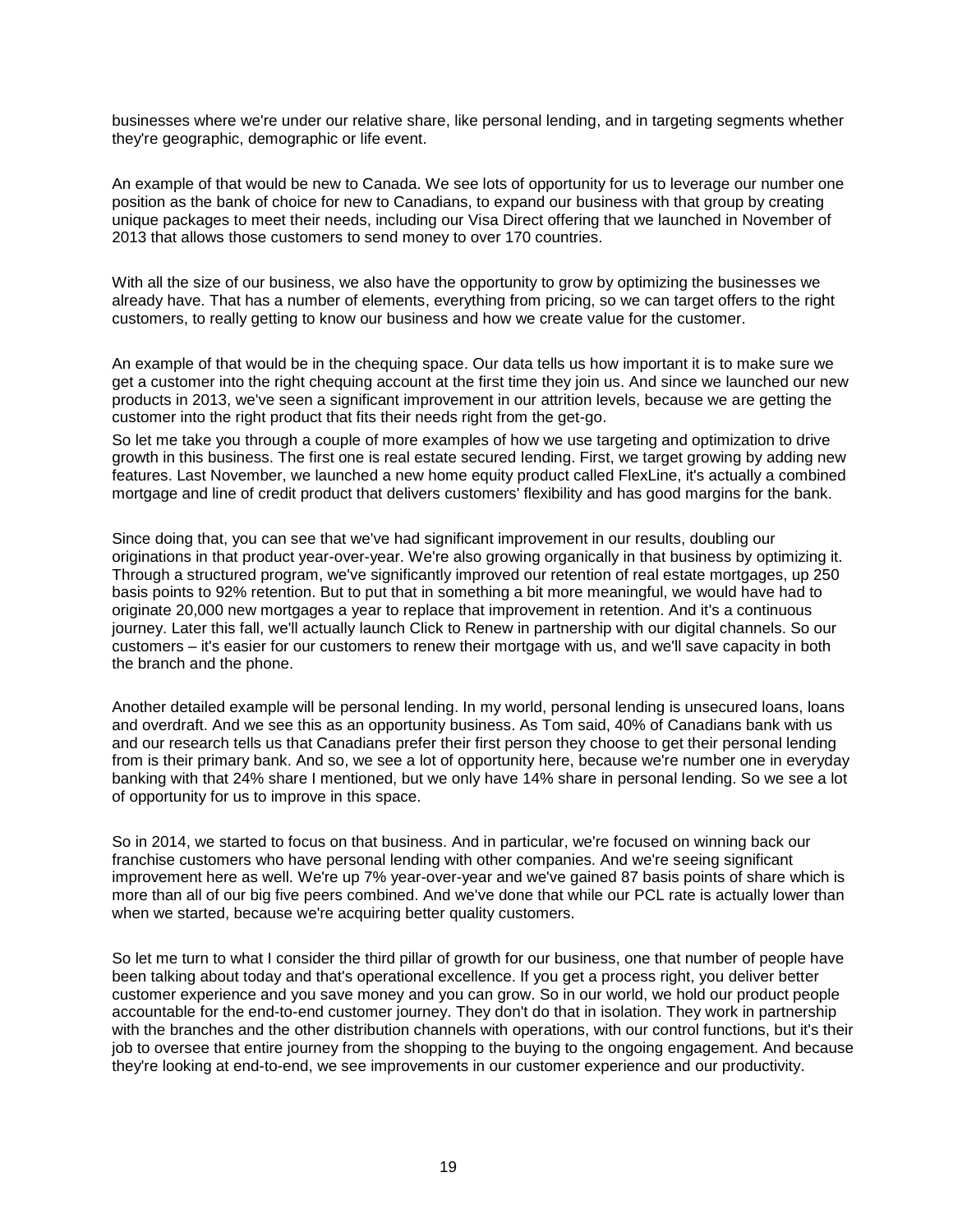A couple of examples, as Nandita mentioned, we now have our mobile deposit capture, which makes it easy for our customers to deposit a cheque with their phone or their tablet, which is enabled now end-toend through the electronic cheque clearing and that also saves us in vendor cost, branch cost, branch capacity, and so we have a better customer experience and more streamlined process and it will save us \$30 million a year. And we were able to be the first bank in Canada to do that when we've cleared the first check in April, because the U.S. had already gone to electronic clearing and we could leverage the knowledge in our U.S. base to bring that to market here.

On the digital front, we're definitely partnering with our channels to make sure that where customers want to do thing digitally, we're enabling it, and eStatements are a great example of that. We actually had a number of customers came to our website, wanted to get digital statements, but each of our products had their own process so the customers were abandoning it. Well, we streamlined that process. It's one process for all the products, gone back to those customers, help them get the digital statements that they wanted, and as Nandita mentioned, drives significant savings in eStatements.

We actually have a playbook that our teams use to map those end-to-end customer journeys and find the better way to deliver for our customers. And when we're working on the personal lending business, we mapped the overdraft process. And as a result, we changed it, we now offer the overdraft as a feature of opening a new account. It went from taking 16 minutes to mere seconds and we've doubled our number of overdraft sales in the branch network. So we know that working collaboratively with our partners across the company, we can really make a difference in our end-to-end approach, enhancing the customer experience and the productivity.

So in summary, I think we have the right recipe to grow the Personal Banking business. We're wellpositioned to continue our leading market share by driving through those targeted opportunities and optimizing the business we have, well within our risk appetite. And collaborating with all of our partners across the bank, we can really drive an ongoing improvement in our customer experience and our productivity.

So now, I'll actually hand it over to my partner, Andy Pilkington, who runs one of our key products in Canada, our Credit Card business. Andy?

# **Andrew Pilkington – TD – President, Canadian Credit Cards and Merchant Services**

Thank you very much, Kerry. Good morning, ladies and gentlemen. As Kerry said, my name is Andrew Pilkington. I've been at TD just under two years now, heading up Canadian Credit Cards and more recently Merchant Services. Prior to that, I spent six years at JPMorgan Chase, three years running the Canadian Retail Card business and then I was heading up their Global Commercial Card business out of New York. And prior to that, I spent over a decade with American Express, initially in Europe and then in Canada.

So I've been in Canada now as a resident for 12 years. I'm still trying to shake-off my Liverpool accent without much success. But Paul McCartney is playing at the ACC this Saturday night. So there'll at least be two Liverpoolians in town this weekend. I'm here today to talk to you about the remarkable journey that we've been on with Canadian credit cards. We've now built a book of \$19 billion worth of loans and it's not only been done through acquisitions, we've also had some great organic growth in our legacy TD card book.

In terms of acquisitions, we bought MBNA at the end of 2011 and that gave us great leadership into directto-consumer credit card, marketing and also a strong footprint in the affinity space, and overnight, it made us the number one dual issuer of both Visa Cards and MasterCard in Canada. We're the only issuer with a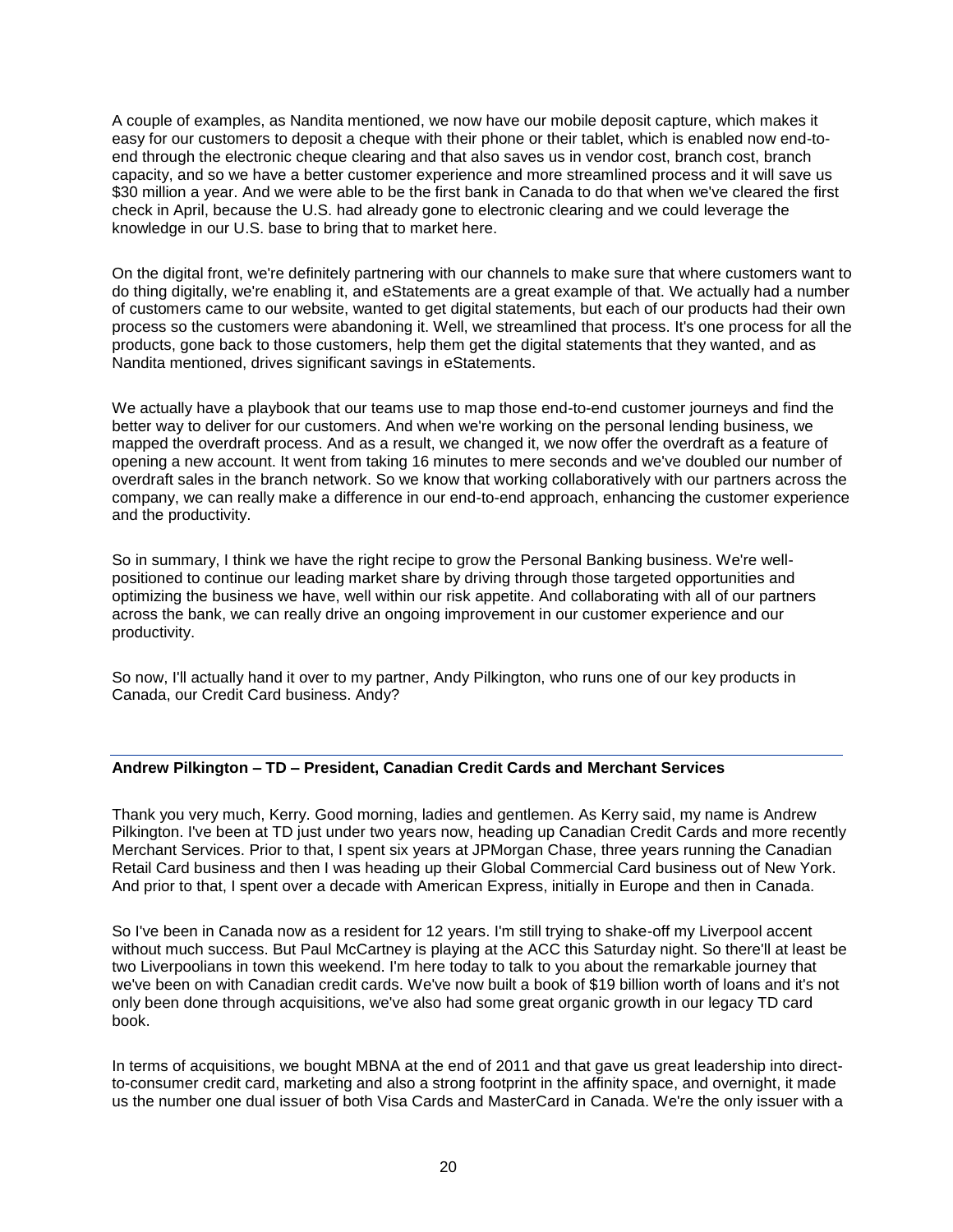very sizeable book with both networks. And obviously, we ingested a lot of MBNA expertise into the TD organization with that acquisition. A couple of years ago at the end of 2013, we acquired the Aeroplan relationship and a lot of the Aeroplan book. And I view Aeroplan as the crown jewels of the Canadian credit card industry and it served us extremely well. We're really building that book as we speak.

As you can see on the left hand side of the screen, some of the key metrics. We now have over 7 million active account holders with TD cards in their wallets, which is very impressive when you consider the population of Canada. And in terms of purchase volume or spend on the Visa and MasterCard rails, we have now \$86 billion going through our books. And we're number one from a loan perspective by about \$3 billion from our next nearest competitor.

So how do we maintain this competitive advantage? Well, first of all, we have best-in-class distribution and Tom and Nandita have been talking about that this morning. From a branch perspective, I've been really impressed in the time I've been here by Tom's branch network. I call it the selling machine, because they're so good at distributing not just credit cards, but all of our banking products. And in terms of phone, digital, direct mail, we have a number of other channels, which serve us extremely well. We have a broad and very complementary product suite. So we don't have too much overlap or competition between TDCT and the MBNA books. And we have real scale, as you can see from the numbers on the screen, that scale gives us great leverage in terms of negotiation with suppliers, which we have exercised and continue to exercise and also gives us a lot of internal synergies as Nandita alluded to behind the scenes, lots of savings which makes us more competitive.

It'd be remiss of me not to talk about our strength in the travel credit card space, which is very important in Canada. So we have a co-brand suites of products with Aeroplan, which gives us access obviously to Air Canada and the Star Alliance, but we also have our own proprietary First Class Travel Card, which is backed by Expedia, the world's biggest online travel site.

So let's have a quick look at some of the key metrics over the past four years where we've really changed our profile in the industry. You can see that our receivables have more than doubled from about \$8 billion in 2011 to nearly \$19 billion now, which is a CAGR of 22% annually. And as Tim mentioned, that's taken us from lagging well behind our competitors to actually number one.

Purchase volumes gone from \$37 billion to the \$86 billion number I mentioned and actually \$13 billion of that purchase volume increase has come from our TD legacy book, the rest from acquisitions. So we have number one share, but we've done it very, very profitably. We've expanded our margins, and obviously, in a benign credit environment, we've had excellent credit performance.

So now, I'm going to share our priorities for both the near and the medium term with you all. So as I said, we've had a lot of success from retail, and as Tom mentioned, we're really looking to deepen further those customer relationships. And from a card perspective, that means getting the right credit card into the right hand of the right customer at the right time. So within three years, we're looking by 2018 to actually acquire through the TDCT channels, and not including MBNA, 1 million cards by 2018 and that will become our run rate after that. That would actually increase our penetration of TD franchise customers to 50%, so i.e. one in two TD customers would carry an active TD Credit Card which they're using.

From a TD Business Visa and I hope many of you in the audience have TD Business Visas in your wallets and you're using them. We have a tremendous opportunity. We made big improvements to the product set and our performance over the past couple of years, but we are underpenetrated in that segment and feel it's a real opportunity.

And then lastly, we have a great opportunity to reengage our MBNA direct model. I would not be telling the truth if I sit here and say that everything went seamlessly with our integration of MBNA. We've had some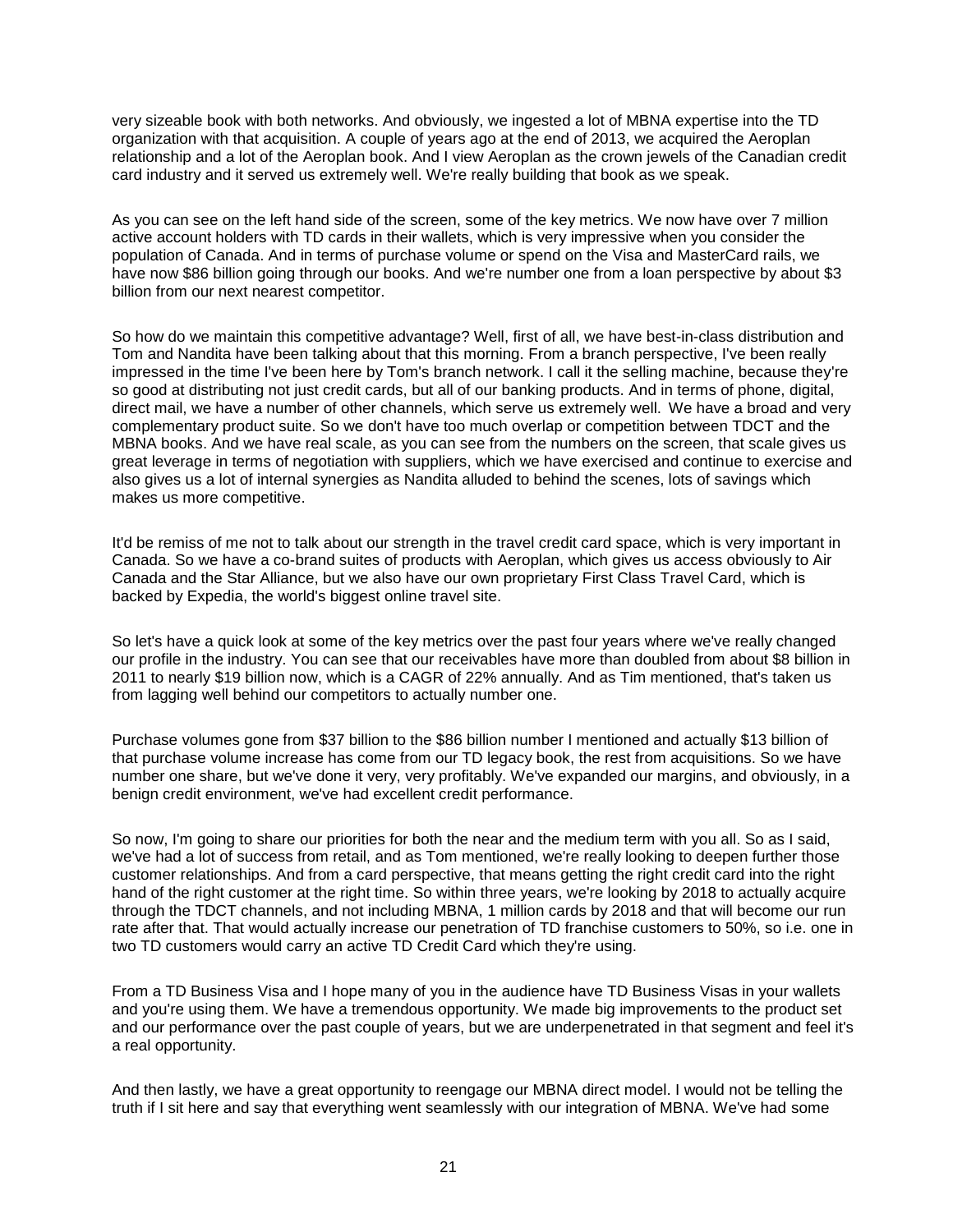challenges with that integration, but we're now fully integrated with TDCT, as Nandita mentioned, and we are really looking to drive the unique capabilities that we have with the new platform to target customers and make offers at the right time, through the right channel, with MBNA.

We own the platform now, it's highly scalable. We have ambitions to grow credit cards, not just in Canada, but also south of the board in the U.S. and this platform may actually help us do both and gives a really competitive advantage. So the combination of these strategies and some other secondary strategies that we have in play, we believe, will add an additional \$500 million by the year 2018 on to our revenue brace. So that's pretty big numbers on the screen, half a billion of revenue and 1 million of newly acquired accounts, both by the year 2018. So how we actually are going to do that? So allow me to show you one of the tools that we've developed, again, to try and ensure that the right card lands into right customer at the right time and this is for our TDCT channels.

I mentioned we're a leader in travel products and we all know that Canadians are extremely keen travelers, especially in the winter months, for obvious reasons. So we actually have our frontline ask customers, do you travel? And if the customer says yes, we ask them do they want to fly faster or do they want a travel flexibility? If they want to fly faster, i.e. spend less dollars on their credit card to earn a flight more quickly, then we'd offer them the market leading Aeroplan Loyalty Program, which frequent flyers and business travelers love, as I'm sure we all anticipate.

If they want flexibility, i.e., they're not so keen on flying, but they want to take cruises or land trips, then we would offer them the Expedia-backed First Class Travel Card. Not all customers want to travel or at the stage of life where they can so freely. So we also have options, you can see, if they say no, I don't travel and if they want to borrow, then we have the Emerald Low Interest Card, you can see on the screen, or alternatively, Cash Back is a very popular and fast growing segment in the Canadian Credit Card marketplace, so we've got those offers as well.

And really what we're trying to do is not just position the right card from our perspective, from an earnings view point, but also make sure the customer gets the right card in their hand with the right value proposition for them. If we manage to do that, then we'll become the customers' first choice, top of wallet is an extremely important status to have in the credit card industry. So you're wondering what may this have done for our earnings and our performance. So since we instituted this approach which is late June, early July, we've seen the growth of newly acquired accounts in our portfolio – across the portfolio grow at 10%, for these four focus cards is growing between 40% and 50%. So we think we're on to something with this approach.

We have exactly the same plan with our business credit cards, which is a great segue into our next theme, business cards. I mentioned a couple of minutes ago, I believe we've really punched below our weight, so to speak, in this actual segment, but that is changing and changing very rapidly. We've made some key investments in the last couple of years in business credit cards, and it is starting to pay off as we're now driving double-digit growth in our performance against many key metrics.

So we're building a very competitive suite of business credit cards with online easy to use self-service tools, which provide management information for businesses, to be able to control their expenses better, or very slick reporting to enable them to report for tax returns, et cetera. We've been refining processes with our operations team. We're working with risk management to update our strategies particularly in the small business segment, and we just really want to make it easier for our bankers to sell. Our bankers are very good at selling products, if you make it easy for them to sell, and that's what we're doing.

We do have a lower penetration rate in business cards. If you look at our total commercial customer base, the penetration rates of those who have a TD business credit card in use is lower than it should be. So we feel there's a lot of whitespace to grow here, and the key word on this slide is double. We're looking to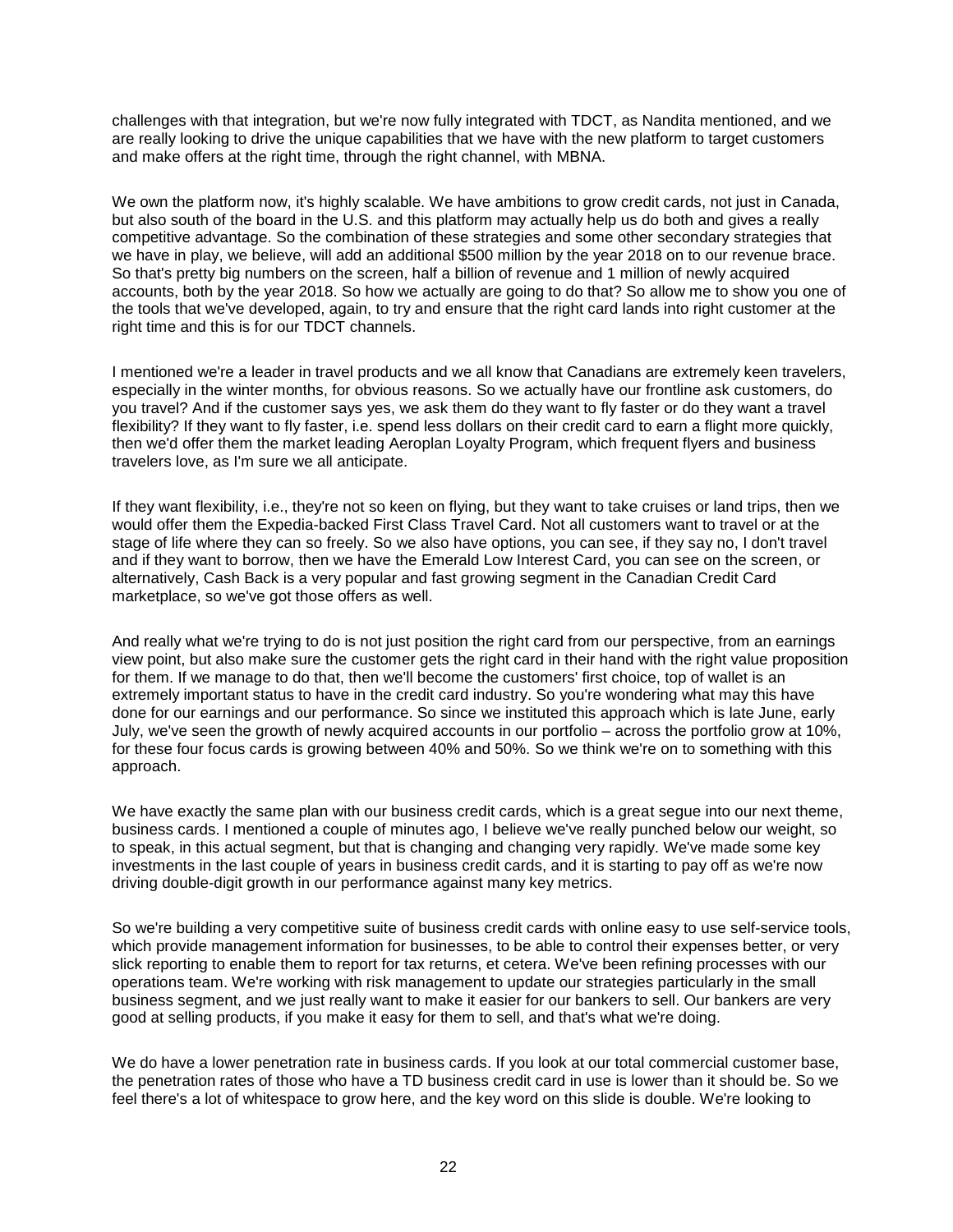double the customer base, another 150,000 accounts, double our penetration, and double our earnings so that we can take more than our fair share in what is extremely lucrative segment of the business.

Now, I'd like to move on to our third and key strategic objective, which is MBNA. So, MBNA is divided into three business lines. Our first line on the left hand side is really the core MBNA branded lending business. The second business is an affinity business where we work with hundreds of partners across Canada. And the third business line is our credit union business, which is incredibly important to us. If we look first of all at the core which is nearly 60% of the volume that runs through MBNA, this is our direct-to-consumer business. It's a lending business at its heart.

And this is why we took a bit of a hiatus when we went through the conversion of the platform from the Bank of America platform to our own newly built platform. But we're now back up and running, we're aggressively marketing our products and have developed many new strategies which optimize the risk/reward tradeoff and ensure really the customers that we go after from an MBNA perspective, actually complements the customers that we look to acquire from a TD perspective. We don't want to be going after the same set of customers for the main part.

From an affinity perspective, this is a great business. We work with over 300 partners across Canada. We have many sporting franchises; the CFL, the NHL, the NFL, we have the CAA in Québec, and in terms of colleges and universities, we have a 95% market share in terms of credit card issuance amongst colleges and universities, where we have existing college students as well as alumni actually signing up for the card. And the success of this business is really attracting customers who are loyal to a particular brand or institution, and then, really onboarding them and then really building the profitability of those accounts through making offers, making loans.

And just on a very topical theme given the video we saw before the break, we actually issue cards for the Toronto Blue Jays, and we issue cards for the Toronto Maple Leafs. And I was looking at some data here today, and I'm comparing how those cards were selling at the end of their respective seasons. As we know, the Leaf seasons normally ends in April, so I was looking at their sales in April, and I was looking at the sales of the Blue Jays in September. And I can tell you now that the Blue Jays' card sales were outstripping the Leaf sales by a factor of 8:1, which shows that money does follow success. And by the way, for all you Leafs' fans, I'm a Liverpool Football Club supporter, so you can take a shot at me later, there is plenty of ammunition.

In terms of the new platform with MBNA, one of the key benefits that we have with the new build is the four affinity partners, we can sign a new partner, say a university and actually design a program for them, customize it, pricing, customize the build, customize the plastic, and have that program up and running in a matter of weeks, not months and costing is tens of thousands of dollars, not hundreds of thousands or millions of dollars to launch a product. And last, but by no means least, we're very proud of the credit union business that we have, and the relationships we have as part of the CUETS franchise, and it's over a \$1 billion of loans now on that book, and you can see they have very broad distribution, over 1,700 locations running the length and breadth of Canada.

We actually have in the credit union credit card space nearly an 85% market share, and we're investing heavily in technology and in a number of other functionalities to actually ensure that we retain those customers and grow that business, grow it for the credit unions themselves and also for ourselves. It was a strategic acquisition, MBNA made nearly 10 years ago, and it has given us access to a non-TD customer base that otherwise we would not have had access to. So all my colleagues that presented earlier, have talked about our commitment to excellence, and I want to talk a little bit about what credit card is doing to drive an efficiency agenda.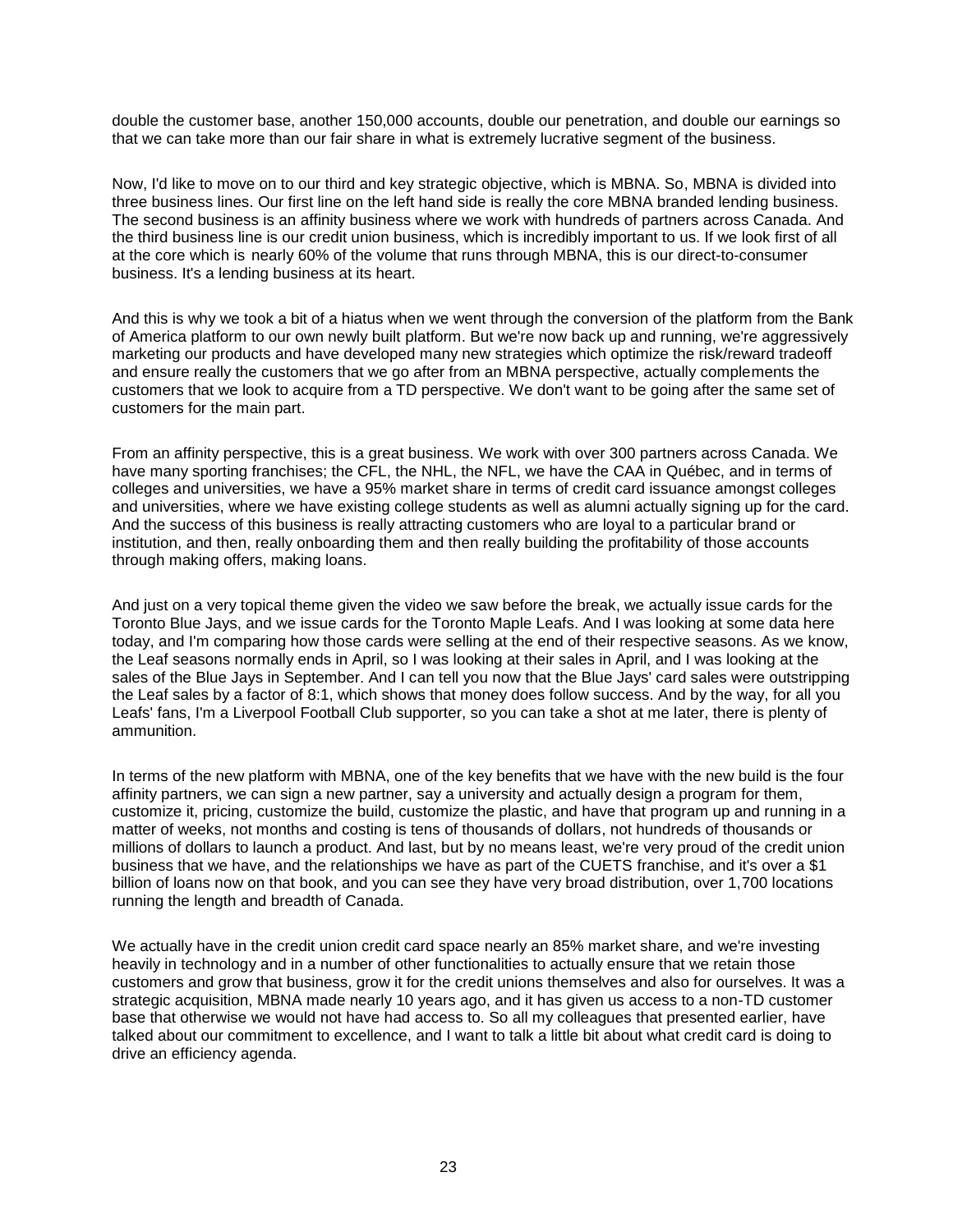I took you through the four focus cards a little earlier, on sales tool that we showed on screen. That's not just about driving revenue, but it's also a key step in simplification. We actually have 18 cards, which we distribute just through TDCT, putting MBNA to one side here. 18 cards and it's just too many. It's too many for the employees, it's confusing. It's too many for customers. So we're looking to simplify choice and streamline our processes. So we will wind down products over the course of the next two years.

They are of either little value or just simply not competitive in the marketplace today because really when you look at it it's critical to have credit card products that; one, address customer needs; two, make healthy returns for us; and three, is really easy for our employees to understand and sell in the various distribution channels that we have. Because I firmly believe that less products means less collateral, less training, less complexity and less cost. And that also leads to a lot more confidence for the employees, more familiarity, better service, and that's ultimately going to create more revenue for us. So I'm anticipating material cost takeout and productivity gains as we move down this product rationalization path. And we'll also see some efficiencies with our network partners Visa and MasterCard.

So, I was introduced earlier as A. Pilkington, but I believe I've acquired a new nickname which is E. Pilkington, given my fervor to drive all things electronic, and trust me, I'm okay with that nick name, I've had many worse nick names in my life, but really what we're trying to do is drive paper out wherever we can, wherever it makes sense. And this was crystallized for me, just after I joined TD, I spent a lot of time sitting in the call centers and visiting branches, but particularly in the call centers not only did I see all the legendary experience and made me feel very good about joining TD, but I did notice as I was sitting listening to calls that a lot of customers had actually elected to take both a electronic statement and a paper statement.

So I started to ask the agent, hey, just the next three calls or four calls when you see a customer with this profile, can you see if you can encourage them to just move on to a digital statement because there is a lot of benefits for the customer, as well as for us. And it just shocked me how many customers that, sure, I will, yeah, I don't want a paper statement. Many of those actually told the agent that, yeah, I just throw the paper statements in the junk. I don't even open it, I just use the electronic statements. And here we are spending tens of millions of dollars sending paper statements out to people who actually don't want them.

So in the middle of 2014, we started with phone channel, Terry's unit was just so helpful in actually kicking this off with us. So just ask customers as they phoned in for whatever need, if we saw this dynamic to actually ask if they'd like to convert to pure digital statements. And since the middle of 2014, over the last year, we've actually converted over 1 million customers onto pure digital statements, which is just phenomenal. We've actually saved in this fiscal over \$10 million in the credit card business just by converting customers from paper to digital. We're not forcing customers, but it does make a lot of sense. It's right for customers. It's right for the environment and it's right for shareholders. So there is still a big opportunity there, but we've already got over 40% penetration of credit card customers in TD Canada Trust who just take online digital statements.

So in summary, between travel, cash back, borrowing, loyalty, co-brands, affinity and credit unions we have lots of customer choice throughout Canada. We're highly focused on driving revenues across all the customer segments, but we are very much making sure that TDCT, MBNA and CUETS all work in harmony and don't compete with each other wherever possible. Through initiatives like eStatements, through synergies that scale brings, through product rationalization, we've got a great opportunity to drive greater efficiencies over the coming years.

And lastly, I haven't really talked about my team, but I have a very eclectic team of a large number of TD experienced people who really know how to get things done in the bank. We've actually hired a lot of people from the industry as well, who bring real industry expertise, not just from Canada, but from outside Canada. And with MBNA, there was a huge infusion of credit card talent brought into TD, it was terrific. So I feel that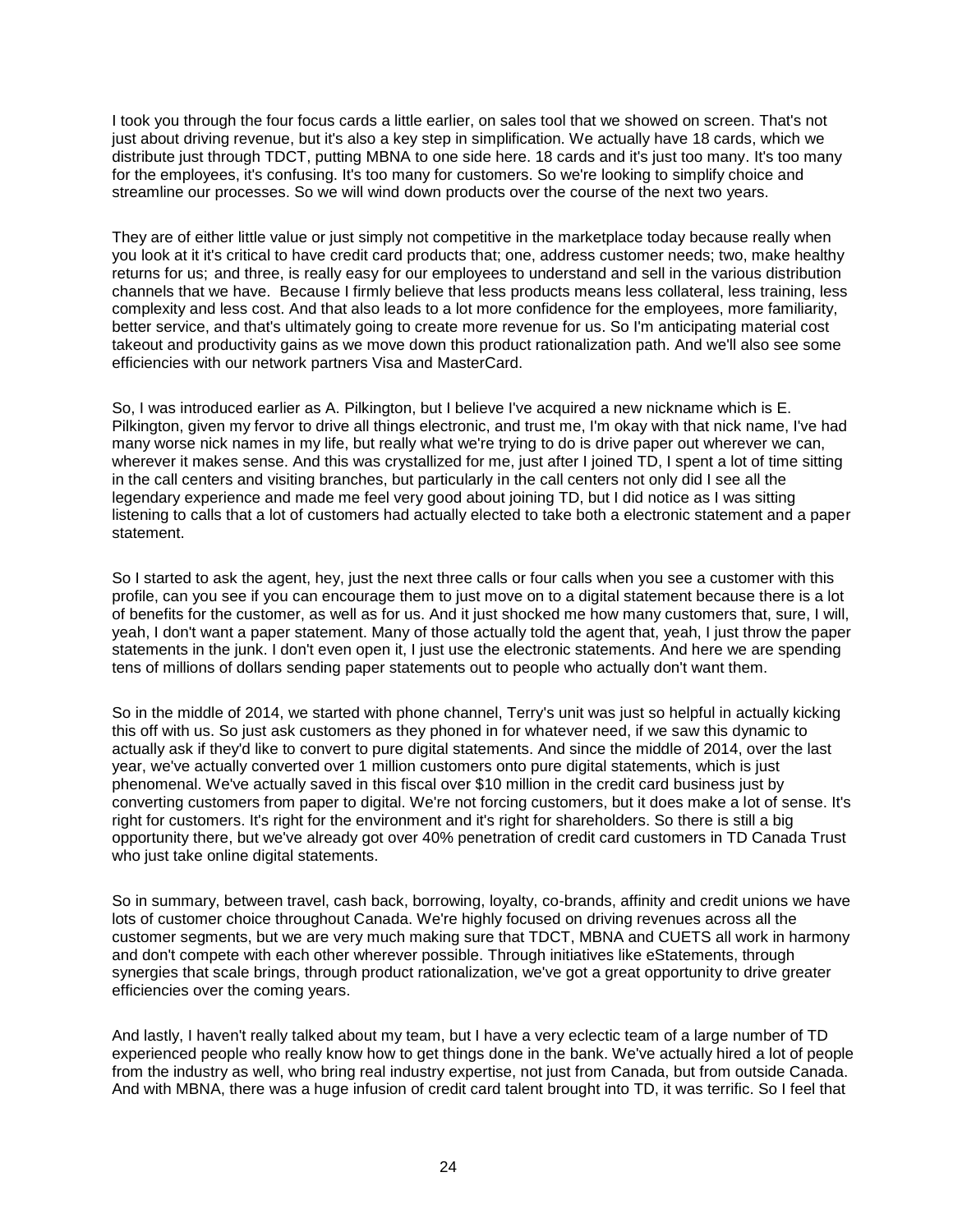we have at TD, the best team of credit card professionals in the industry, and that's why I feel confident that we can manage to reach those objectives that I've laid out before in the last 15 minutes.

So that wraps up my presentation. I'd like to invite Tom, Nandita and Kerry to join me for Q&A, and Tim is going to moderate.

# **QUESTION AND ANSWER - PART I**

#### **Meny Grauman – Cormark Securities – Analyst**

Hi. It's Meny Grauman from Cormark Securities. You talked a lot about the changes happening to banking because of technology. And I was just wondering, the interplay between the efficiencies that you talk about, as you move to the digital channel versus the new investments required, what's the sort of the net impact here? And over time, if you give us a sense of how those two competing forces interplay with each other.

# **Tim Hockey – TD – Group Head, Canadian Banking & Wealth Management**

Yeah. So we look at it, and I think you saw it in one of the slides, in Tom's slide, that talks about our overall distribution expense. And you've all seen the stats that talk about the cost of a personally assisted transaction versus a digital transaction. And to give you a rough magnitude of those numbers, couple of billion dollars are spent in our branch network, about a quarter of that number is spent on the phone across all of these businesses, and about a third of that number is spent servicing over ATMs, and about an equivalent number to our ATM cost is what we spend in complete cost of our online channel.

So if you look at the ratios of those numbers, and we are blessed right now with an opportunity to say, customers notwithstanding they love our people and they like our branches a lot, they're not clamoring to use them more. And so you take that big cost base, and as Tom said, very carefully, methodically, rationalize where it makes sense, open where it make sense, reduce, make it more efficient, move to more advice, and it frees up a lot of expense dollars that you can now invest in our digital capabilities that Nandita talked about. So we're quite comfortable that we have been managing this trade-off effectively over the last few years, and we will continue in the next few years.

The trick to us is to do it at our customers' pace, and you've all written about, read about, heard about a massive shift that's going on. Well, the massive shift has been going on for years if not decades, and we've been managing carefully through that trade-off.

#### **Meny Grauman – Cormark Securities – Analyst**

And just as a follow up, that pace of technological investment, is that something that you see speeding up over time, or is there a sort of discrete jump somewhere and then flattening out, how do you just kind of see that profile of investment?

# **Tim Hockey – TD – Group Head, Canadian Banking & Wealth Management**

Yeah. The way we think of it is, we're actually making some significant bets and investments in our technology infrastructure underlying it. So, most of the innovation types that you saw in the video, actually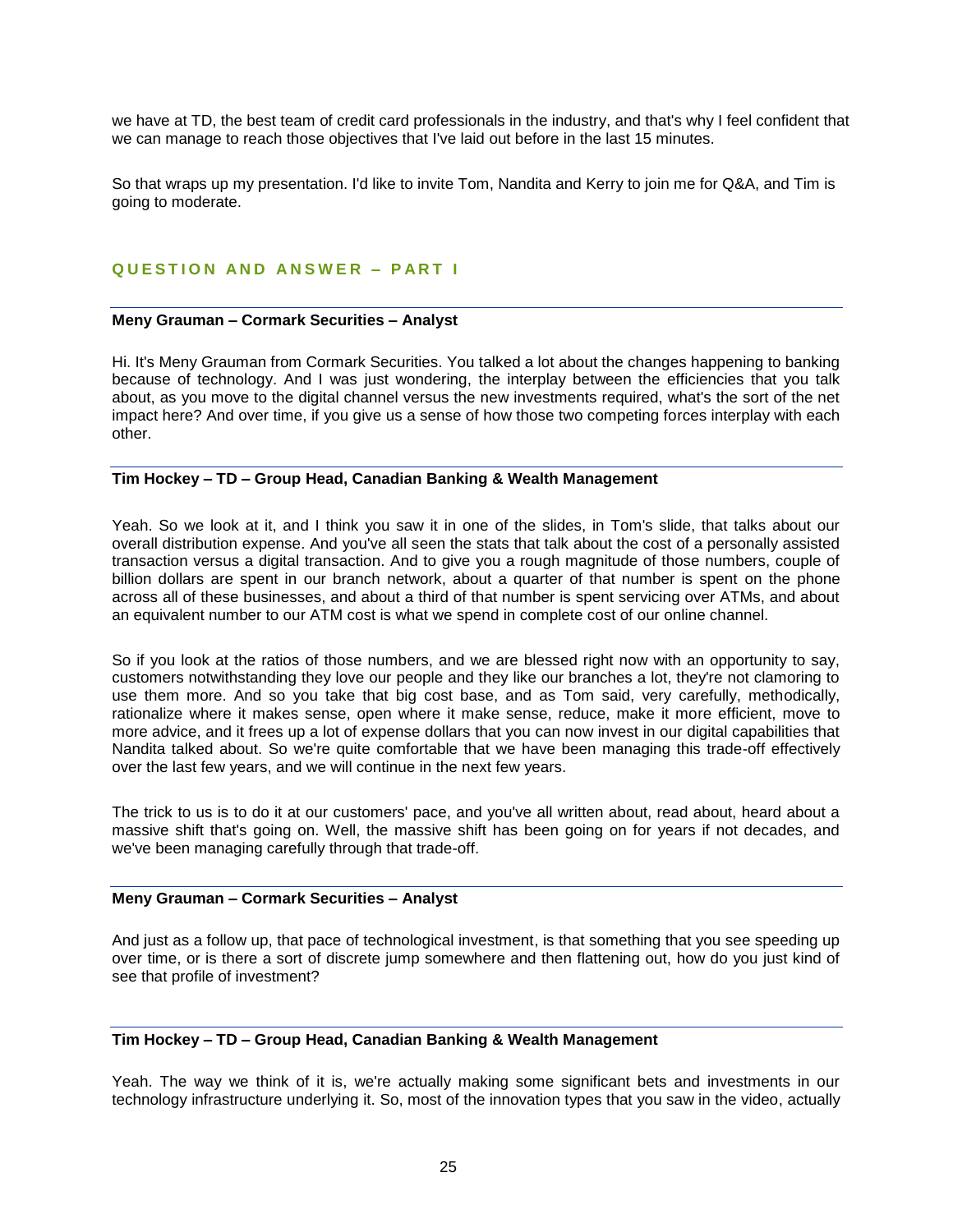is done much more cheaply than what would have been traditionally the case with the massive mainframe systems and our legacy systems.

What our technology team is doing is modernizing our base sort of accounting systems, if you will, and that investment is going on inside our existing run rate. But at the same time, much of this innovation is being done at the customer interface level, and then interacting with those improved middleware protected legacy systems. And as a result the trade-off, as my belief is, it will get dramatically more efficient over time to make those marginal changes. And to give you good example of some of those cost to change at the margin, which were in the tens of thousands as opposed to what traditionally might have been \$100,000. So it's actually getting more out the efficient frontier for investments.

# **John Aiken – Barclays – Analyst**

John Aiken with Barclays. I guess, carrying on with that, there has been a lot of discussion around FinTech and all the myriad of possibilities that are out there. Can you give us some sense in terms of how you look at the investments you're making in technology, whether how you think about, do you want to develop this in-house, like we saw with the video on there, or how do we choose partners to try to marry up and do the best in breed that's out there on a third-party basis?

# **Tim Hockey – TD – Group Head, Canadian Banking & Wealth Management**

Yes. So I will start and kick it over to refer to the guys for some examples here. The way we think about it generally is all of those options are available to us. The vast majority of FinTech firms, and we've talked to many, many, many of them, want to be partners frankly with the banks.

Very few of them actually believe that they will put Canadian banks or banks generally out of business. They would rather say, we've got this capability and if you look at all of the things we've talked about today, much of it is relatively recent innovations in distribution capabilities that came not necessarily invented by us, but absorbed by us and partnered up with us. So FinTech generally looks to work with us in many ways, and you've heard about some examples, but anybody want to offer another example of where we're partnering with the firm?

# **Andrew Pilkington – TD – President, Canadian Credit Cards and Merchant Services**

I can, sure. So I talked a little bit about business credit card. We are upgrading our systems around reporting, as I mentioned. So we did a very complete exercise where we looked at we could build it ourselves or we could actually outsource it. But there are four or five global competitors who do this very well, they do it for many issuers. And when we did the math in terms of how much it would cost and how quickly we could go to market, we made the choice to RFP and go externally. So every major decision like that we'll look at the relative merits of in-house versus external. And where it makes sense, like it does in this case, we will go external.

# **Peter Routledge – National Bank Financial – Analyst**

Peter Routledge, National Bank Financial. Question on your move or your ambitions in unsecured personal lending. Aren't we at the end of the household credit cycle? And isn't it now a bad time to be increasing personal lending share? How are you thinking about that?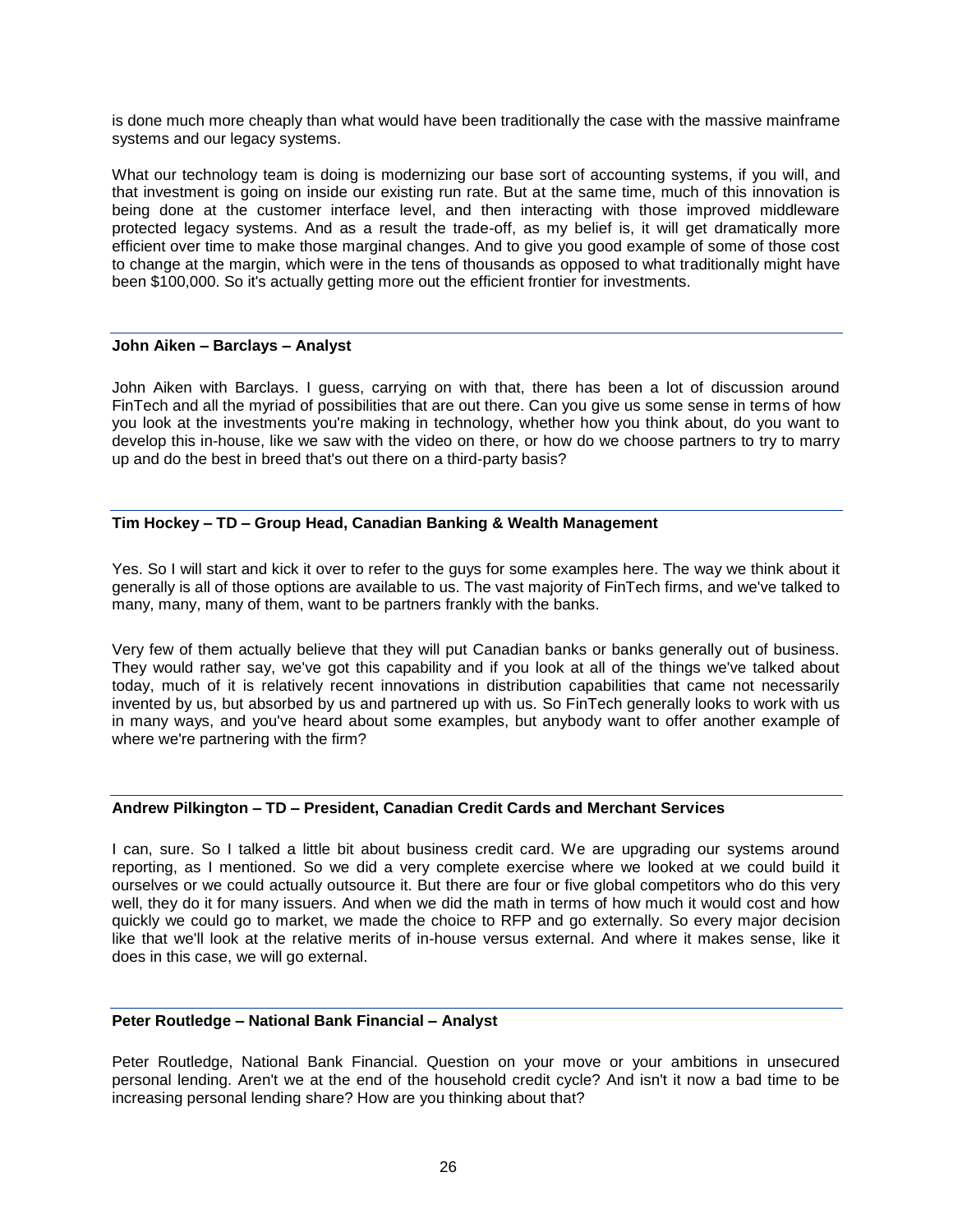# **Tim Hockey – TD – Group Head, Canadian Banking & Wealth Management**

Yeah, well, I'll start and then throw it over to Kerry. We don't think so. Notwithstanding the credit cycle and normalizing, as we said, we actually have been quite careful about thinking where we're going to grant credit. And as you know, we're generally quite prudent in our individual decisions. So the approach we've taken on an unsecured lending is – well, I'll let Kerry talk about the approach we've taken because it's in keeping with that theme.

# **Kerry Peacock – TD – Executive Vice President, Personal Banking Products**

And so we're looking at as expanding our lending to our franchise customers. So it's not about getting customers to take on more debt, it's identifying where franchise customers have debt somewhere else, whether they're good quality credit customers and offering them credit with us. So, for example, our line of credit product is unique in the market in that customers have the ability to fix in a portion of the rate if they wish. So we've got a unique product, and we're reaching out to franchise customers who have existing debt somewhere else that are at the top end of the credit risk curve.

So, to Tim's earlier statement, we try to be consistent in that we make the good loans both in the good times and in the bad times. And so I'd say this is right on that strategy of making good loans to good credit risk, to existing franchise customers.

# **Tim Hockey – TD – Group Head, Canadian Banking & Wealth Management**

So just a reminder, we'll take calls over the phone as well. If anybody wants to chime in, the operator will let me know. But let's move to the next question in the room.

# **Sohrab Movahedi – BMO Capital Markets – Analyst**

Thanks. It's Sohrab from BMO Capital Markets. A couple of questions: Tom, over the last three years, what has happened to the square footage trend associated with the branch network?

# **Thomas Dyck – TD – Executive Vice President, Community Banking**

Yeah. It's actually interesting. Our average lease is around 20 years. And so to make a change to the average square footage of the entire portfolio of buildings that we have actually takes some time as we renovate, make the modifications, change, move that type of stuff. Where you actually see the dramatic difference is in the locations that we have constructed and occupied over the last 24 months to 36 months. And in those spaces, we've done branches in as little as 2,000 square feet.

But typically, we'll enter into a market at around 3,500 square feet but in a modular format. So that basically means we'll typically have, call it, three office, private office spaces as well as four teller locations. But because it's modular as traffic patterns change, we can quickly, as I said, just literally overnight remove a teller station and build a new office in that space for a real fraction of the cost of what it used to be. So it's more about the moving forward pace, and so that's going to bring averages down over time.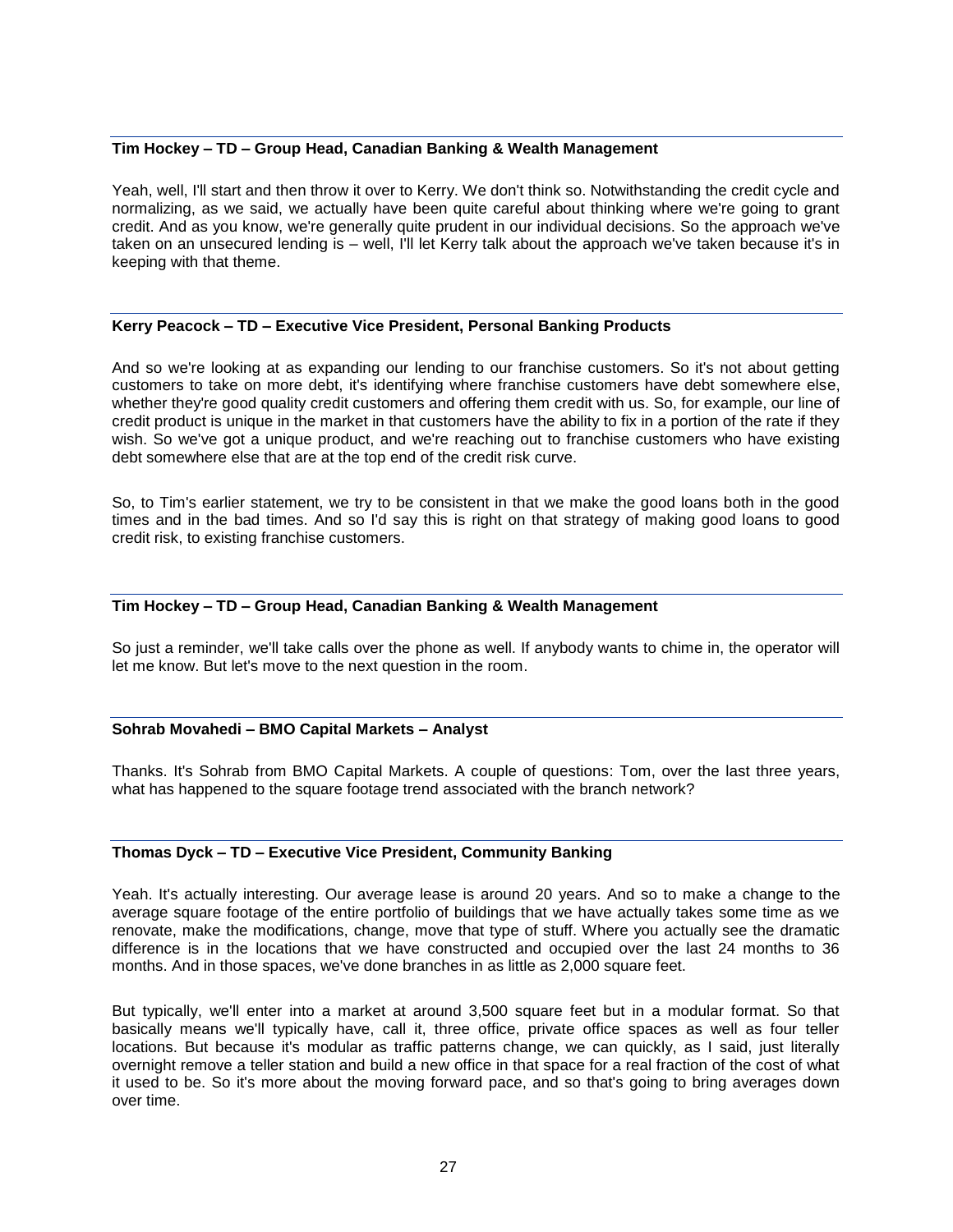# **Sohrab Movahedi – BMO Capital Markets – Analyst**

So that I understand, it's less about necessarily square footage coming down but making that square footage fungible, I guess, from location to location, is that the message?

#### **Thomas Dyck – TD – Executive Vice President, Community Banking**

It's both. So it's making it fungible, so that 3,500 square feet we can reconfigure overnight. But over time, we're replacing 5,500-square-foot locations with 3,500-square-foot locations.

#### **Sohrab Movahedi – BMO Capital Markets – Analyst**

And that time could be up to 20 years.

# **Thomas Dyck – TD – Executive Vice President, Community Banking**

That's right. As the portfolio matures, that's right.

#### **Sohrab Movahedi – BMO Capital Markets – Analyst**

Okay.

# **Tim Hockey – TD – Group Head, Canadian Banking & Wealth Management**

But one other addition to that, obviously, as we look to merge potential sites, and let's face it, in some locations, we have a much higher penetration of branches on a geographic basis. So the way to think of it is, very close proximity to a branch is very important for day-to-day transactions. But as those day-to-day transactions move to things like our phones, then customers are willing to actually travel for a further distance for a less frequent transaction. So as a result, we have opportunities over the next few years to merge branches.

When you merge branches, especially, if you take two very large branches, as we often add, they're very dense urban shops. You put them together, they'd might actually even increase in size, believe it or not, but you'll only have one instead of two. Because they are very, very busy and large operations.

#### **Sohrab Movahedi – BMO Capital Markets – Analyst**

Yeah. No, I was less fussed about the individual branch sizes but more the overall square footage because that's ultimately. And then my second question is really for Nandita, I think, or Tim for that matter. I mean, you've talked about the people being the secret sauce at TD. But we're talking about how technology is going to dislocate that interaction with the people.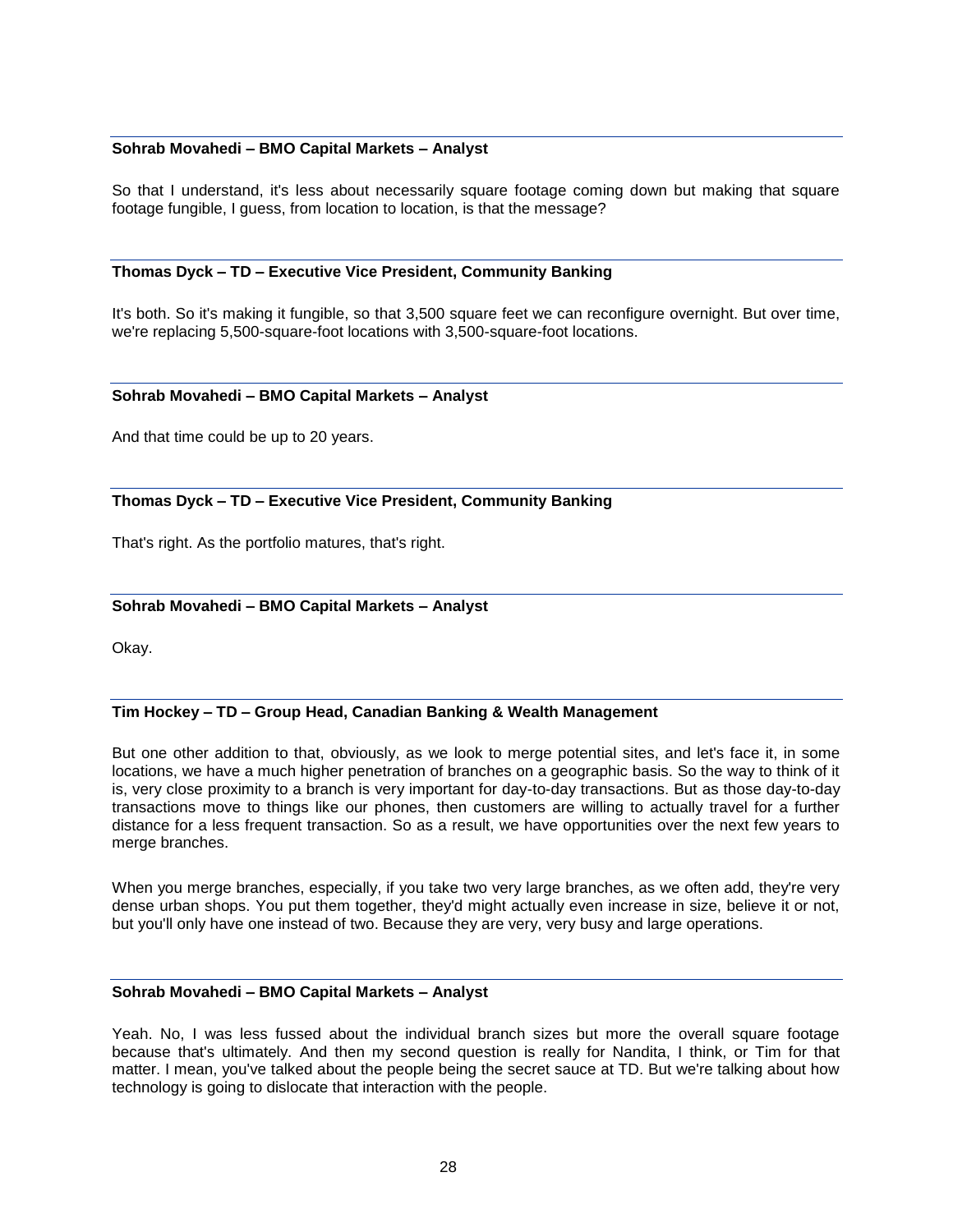So maybe a tough question, why aren't you going to lose your competitive advantage over time if more and more transactions and interactions are going to get done away from your people? And then what's the price elasticity of this customer satisfaction that you give over the direct channels?

# **Tim Hockey – TD – Group Head, Canadian Banking & Wealth Management**

So, well, I'll take the people question. It's something we've been talking about a lot, and we use to think that, wow, we need to come up with some alternative answer to our great customer culture in the front lines, over the phone or in our branches. And in fact, it's not an either/or, it's an everybody. And the way we think of it is, our culture about being customer-oriented is very, very infused throughout the organization. It doesn't just have to be the front line people. And so Nandita talked about it, in fact, they've all talked about it in terms of the approach that the teams are talking through product marketing, to the changes we make so that they are customer-emphasized.

So it doesn't matter if you're a customer-focused person. If you are a product officer or an IT manager and you're thinking about it from a design point-of-view with the customer at the center of everything, then I'm quite comfortable that we will continue to have our advantage with customer orientation.

Now, having said that, we will continue to have face-to-face salespeople and service operators through all of our channels for decades to come. As I said, it's been transitioning for decades. Many of you have heard me tell the story of when I started as a part-time teller, we were just rolling out ATMs. And when we were rolling out ATMs, my customers used to come to me over the counter and say, why are you promoting the use of those ATMs? You're going to lose your job. 32 years ago. We still have lots of tellers. So the point is, our people will be there in sales and service roles, and their attitude and culture with an orientation towards the customer will matter for decades to come.

Now, the price elasticity to that customer satisfaction, we see that it matters. We actually do see that our customers are stickier for having a better experience. Remember, the number one reason for customers to choose their bank is convenience, is the perceived convenience, the location of their branches, having all of those channels. But the number one reason why customers leave their bank is a bad service experience. So if you win on convenience and you win on service, you just get more than your fair share of customers, both deciding to come to you, and you lose just less than your fair share of customers deciding to leave you, and then you grow faster than the rate of population, which has been our experience.

I'll go to where the mic is going. Sumit?

# **Sumit Malhotra – Scotia Capital – Analyst**

Sumit Malhotra, Scotia Capital. Couple of questions on the credit card business. And, Andrew, you started your slides by highlighting the size of the loan book. We actually haven't seen that loan book increase this year. We've had some decline in the past few quarters. So to start there, how much of that relates to actions on the part of the bank to counteract the consumer leverage trend and maybe economic trends in the country?

And then secondly, I didn't hear too much about what the attrition rates have been post the Aeroplan acquisition. Is some of the runoff you've seen in the loan balance related to Aeroplan customers choosing not to stay after the move to TD?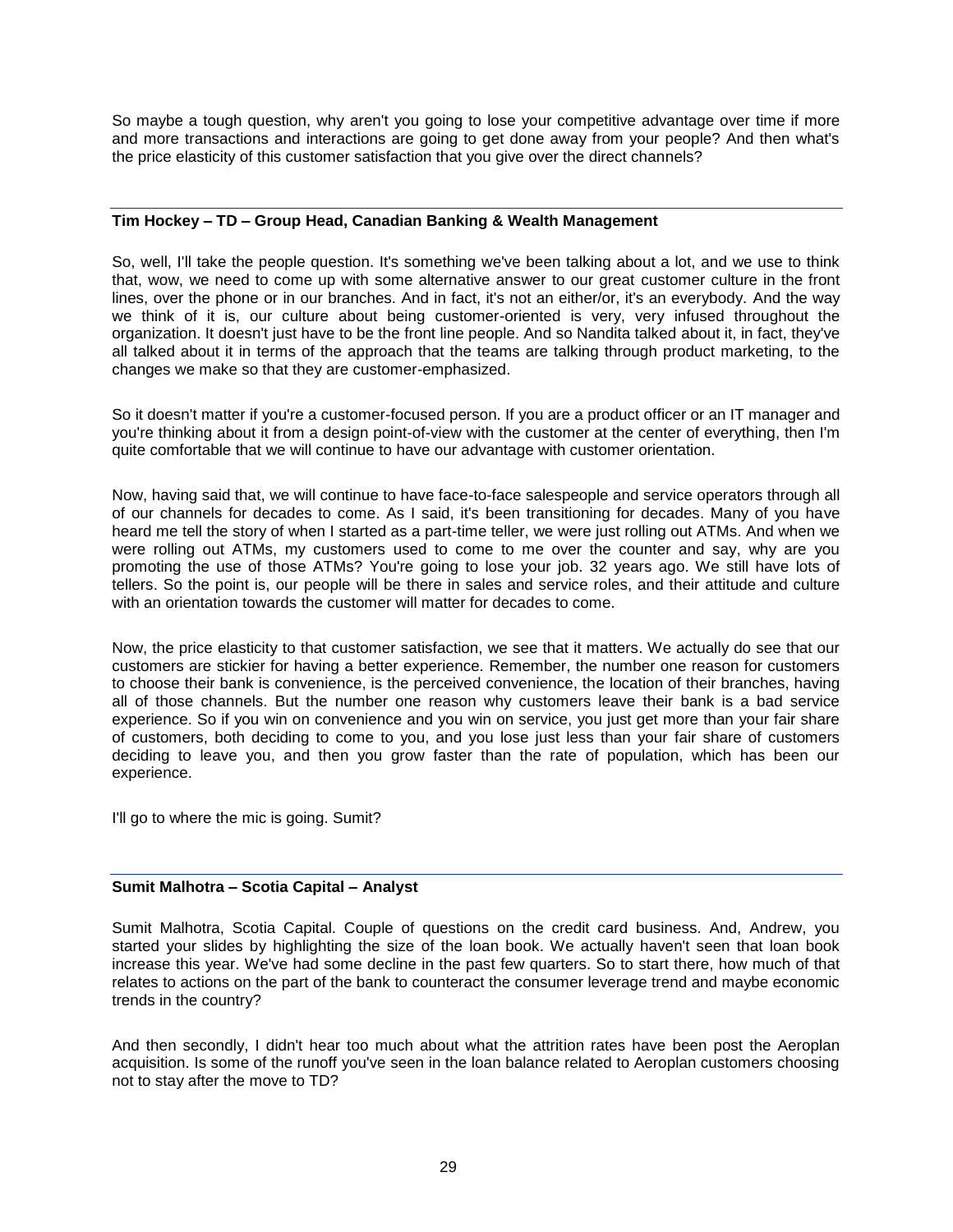# **Andrew Pilkington – TD – President, Canadian Credit Cards and Merchant Services**

Yeah. It's a great question, thank you. So very little of the runoff has been Aeroplan. Most of the runoff that we saw was actually around MBNA. I mentioned when I was talking that we had a huge conversion from one platform to another, and that just necessitated a cessation for a period of time of actual new sales and business.

So we had to sort of take a back step while we did the conversion, and that's really directly correlated with the drop-off in loans. But we are rapidly rebuilding that book. And as I said, we're back out aggressively marketing. And last month from an MBNA perspective, we had our record month for new accounts, so we are going to plug that gap. And if you look more recently, we actually have started to see our share go back up again.

#### **Sumit Malhotra – Scotia Capital – Analyst**

The second question for that business would be related to fee income and your revenue growth target. A year ago at this time, a lot of us in the room were quite interested in what was going to happen with the interchange file that seemed to come and go without too much effect. So maybe just put it here: if you can talk about it, what actions have you taken in your business to offset that revenue loss?

And secondly, I'll try my luck here, depending on what happens next Monday, there may be other changes that get forced on banks from a fee income perspective. In that \$500 million, are you modeling further pressure on portions of your fee income or maybe a lack of ability to raise fees going forward?

# **Andrew Pilkington – TD – President, Canadian Credit Cards and Merchant Services**

Okay. I'm certainly not going to comment on the general election. But in terms of the interchange reductions, obviously, they hit the whole industry. As you said, there have been a lot of discussion for many years, so it allowed us to prepare what we would do to actually offset those interchange reductions.

And what we have done is we've taken into account, how customers will be impacted, what the competitive scenario was like to make sure we remain competitive, and also what the financial impact would be if any actions we took. So we took a number of actions across the portfolios to actually offset the interchange reductions, and we pretty much covered the entire gap.

# **Gabriel Dechaine – Canaccord Genuity – Analyst**

Good morning. Another cards question, actually, you've got the target for 15% growth from the balances over the next three years. The industry as a whole hasn't grown balances for a number of years. And I'm just wondering if there is a unique set of circumstances whereby TD can actually deliver on that growth because the ROE on those assets is 3%, 4%, 5%. So it could be...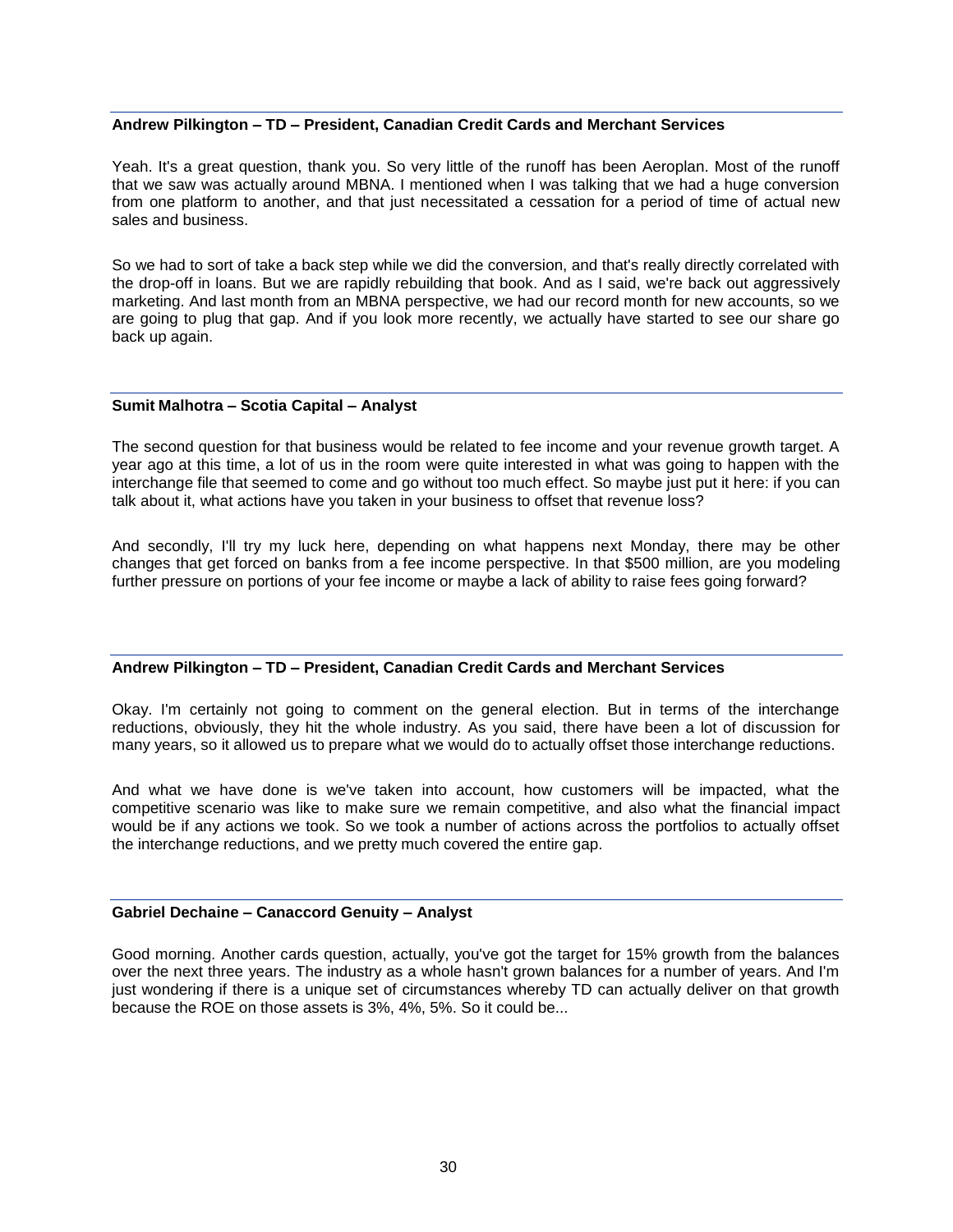# **Andrew Pilkington – TD – President, Canadian Credit Cards and Merchant Services**

Yeah, yeah. Good question. So the industry actually has recently, you're right historically, there's been very low growth in the credit card balances across the industry. But over the past couple of years, last year it grew by nearly 10%, and this year we're seeing growth in the mid single-digits. As Tim alluded to, we have a lot of opportunity in our credit card book. One of the initiatives that we have, I think Nandita alluded, was traditionally we've been quite conservative in the line sizes that we've granted, particularly in our legacy TD Card book. And as Tim pointed out, we were lagging our competitors, and that was one of the reasons.

So we have a major drive to actually where it makes sense, and very much thinking of risk and reward, to actually go back to our back book, if you like, where we have millions of customers, and where appropriate, give them higher line sizes, and we're seeing very large take, and that's actually allowing us to start increasing our balances again. So that's just one of the strategies we're deploying to make sure that we can match those growth levels which I mentioned earlier.

#### **Gabriel Dechaine – Canaccord Genuity – Analyst**

Okay. And then I guess, Tim you probably – like NIM questions or margin questions quite a bit. Just directionally over the next few years, I'm hearing a lot about the growth in cards, growth in unsecured lending, and eventually the growth in business banking. You've said you don't expect rates to go up, or you're not modeling rates to go up until 2017 or 2018.

So does the mix of your asset growth over the next few years cause your margins to increase? And then also the risk adjusted margin, what's the direction of risk adjusted margin underneath that?

# **Tim Hockey – TD – Group Head, Canadian Banking & Wealth Management**

Yeah. So the general trend in margin over that same timeframe, "X" more than a marginal increase in interest rates, is sort of an inexorably minor amounts down, and again it's just a sustained low interest rate period. It's not over the five-year period. As we get a different mix shift, then we'll be obviously a little bit of an offsetting effect, but if I'm going for memory here, you'll start to see it sort of flatten out, and then slightly start to rise again. From a risk adjusted point of view, the short answer is again not knowing the risk adjusted margin number in my head, and if I did I'm probably wouldn't...

#### **Gabriel Dechaine – Canaccord Genuity – Analyst**

I was hoping one of us did.

# **Tim Hockey – TD – Group Head, Canadian Banking & Wealth Management**

I don't need more margin numbers that I have to answer every single quarterly call. But generally, we're quite comfortable with the mix both at our overall balance sheet as well as from a risk perspective with the businesses we're trying to grow, whether the unsecured lending or credit cards.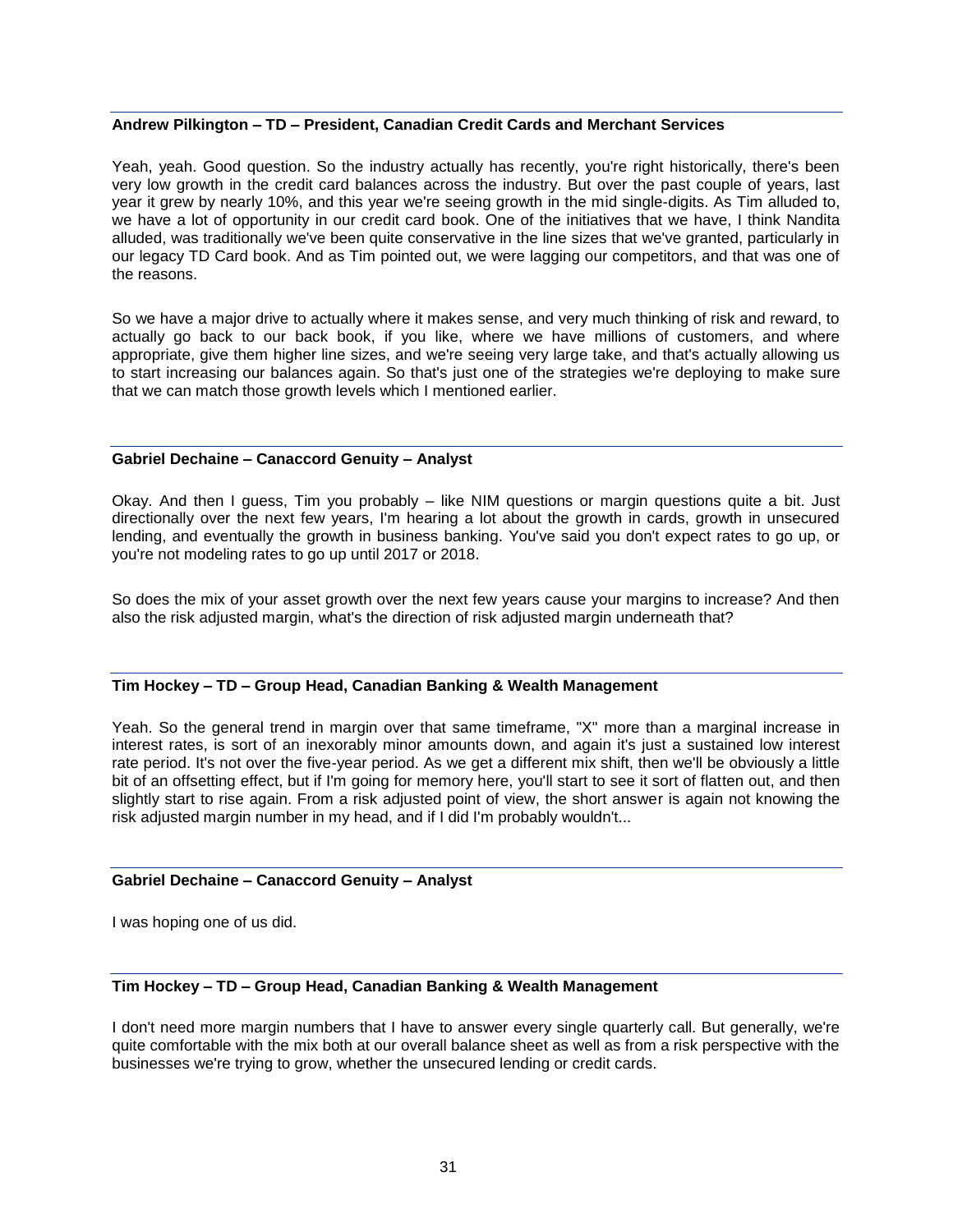# **Gabriel Dechaine – Canaccord Genuity – Analyst**

Okay. Thank you.

# **Tim Hockey – TD – Group Head, Canadian Banking & Wealth Management**

Okay. One more question. Right at front.

# **Rob Sedran – CIBC World Markets – Analyst**

Thank you. It's Rob Sedran from CIBC. A couple of more cards questions: I guess you're the number one card bank now, so you get a lot of questions on it. First of all, one of the products that MBNA was active in that you deemphasize was the balance transfer business.

How active are you in it, and what do you think about it? And then, the second question is, within the three-year to five-year window, your partner on Aeroplan will be undergoing some negotiations with its partner. How insulated are you from any changes at the Air Canada level to that structure?

#### **Andrew Pilkington – TD – President, Canadian Credit Cards and Merchant Services**

Okay. So first of all from a balance transfer perspective, again, I want to repeat myself, we did take a hiatus on that, from our core lending business in MBNA over the past year. But we're aggressively out there marketing offers for balance transfers. And with balance transfers there's always a balance between being out there – the time period you offer, the price that you're offering, it is an optimal point where you can make very good returns, but also if the time period goes on too long, and the price is wrong, it's not good business. And so we're just optimizing that model, and we're out there aggressively marketing MBNA balance transfers, as we started to do more so as well from a TD perspective.

In terms of Aeroplan, in a few years out, you're right, there are negotiations that are going to go on with some of the key suppliers. We're feeling very comfortable at the moment that we're in a very, we're in an excellent partnership with Aeroplan, and the Aeroplan and Air Canada will actually reach some agreements so the program will continue for years to come.

# **Tim Hockey – TD – Group Head, Canadian Banking & Wealth Management**

All right. I think, it's time for our second break for 10 minutes, and we'll call everybody. Thanks.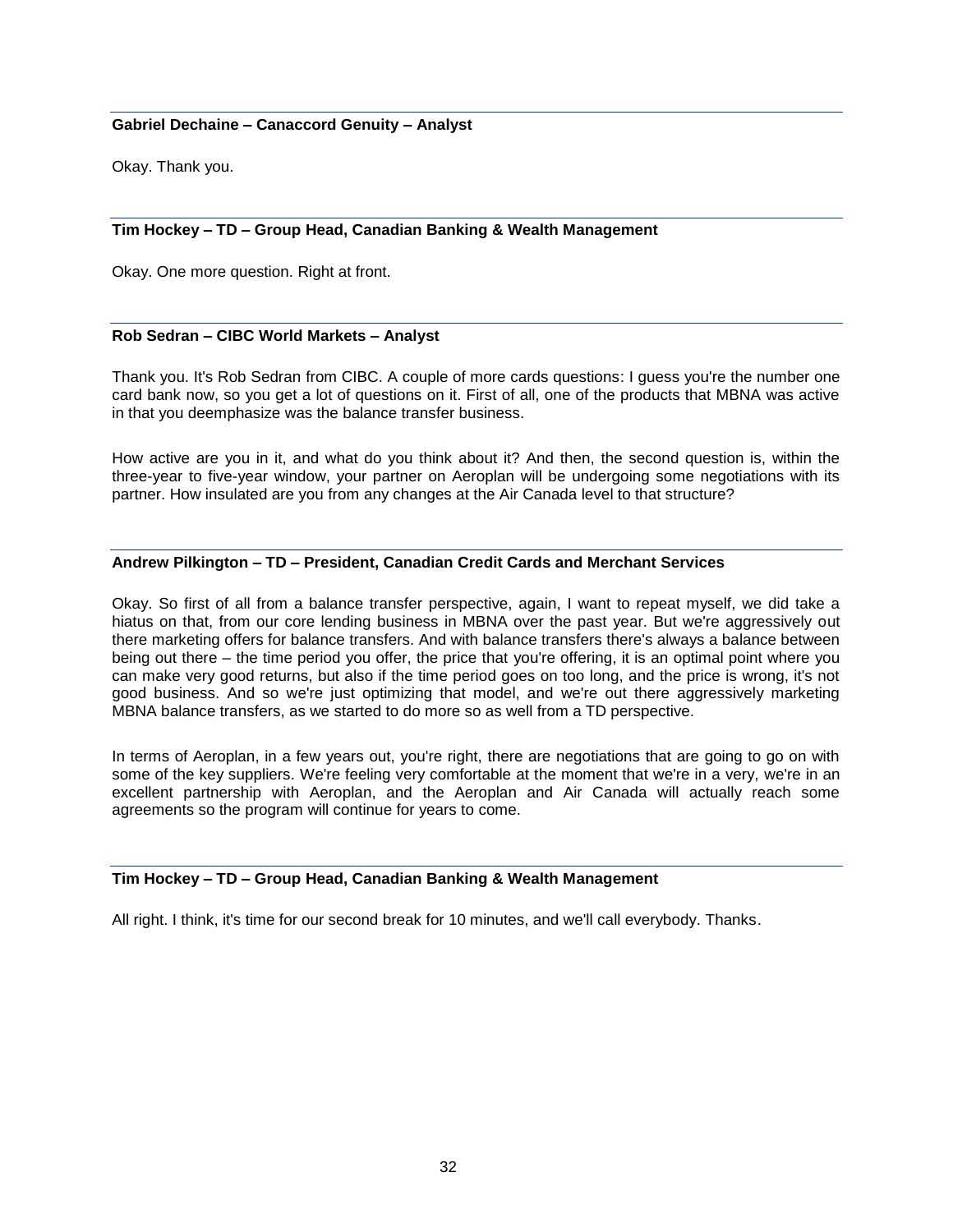# **PRESENTATIONS - PART II**

#### **Rudy Sankovic – TD – Head of Investor Relations**

Welcome back everybody to the tail-end here of the presentations. I think we've got three great story lines here for you. So you're going to hear from Kenn Lalonde, Head of Insurance; Paul Douglas from Business Banking; and Leo Salom from Wealth Management. So I'm going to invite Kenn up to the stage to take us through the Insurance story. Kenn?

# **Kenneth Lalonde – TD – Executive Vice President, Insurance**

Well, thank you Rudy, and good morning everyone. My name is Kenn Lalonde, and I'm delighted to be here to talk about our exciting and growing Insurance business. But before I get started, I'd like to tell you a little bit about myself. I've been with TD for the past three years. Prior to that, my career has spanned over 30 years; first, in the consumer packaged goods industry, and then in financial services both in Canada and the United States. I've worked both in the banking and insurance industries, and over the last 10 years, I focused on Life & Health and personal lines General Insurance.

So to begin, the Insurance business at TD includes both the Life & Health category where our primary business offerings are credit and balance protection products, as well as General Insurance where we have achieved scale efficiencies in home and auto. The combined businesses have achieved over \$4 billion in premiums, and delivers strong ROEs both individually and collectively. So what's our competitive advantage? We have a loyal and sticky customer base through our affinity relationships and with our TD customers. Like other direct-to-consumer models, we have a cost advantage relative to physical distribution.

We have an advantage from a customer experience standpoint by being vertically integrated, and owning the end-to-end value chain, from sales and distribution, to product, pricing and underwriting, to claims management. This model positions us to constantly work every part of the value chain, which ultimately creates a superior customer experience. And finally and perhaps most importantly, we have the benefit and power of the TD brand. Our brand, which is one of the most trusted and respected in the market, is the envy of our competition in the insurance space, and particularly in home and auto.

So turning to the next slide. Through this cycle, TD Insurance has delivered strong performance that has positioned us as a market leader. Now, I know that many of you will recall the challenges we faced a couple of years ago in our General Insurance business related to the severe weather in Southern Alberta and the GTA, and our decision to strengthen claims liabilities related to Ontario Auto. When you've gone through an event like that, you look at all aspects of the company and you learn from the experience. We're now more customer centric from a product design standpoint. We've modified our pricing where we were off market, and we're more sophisticated in our approach to underwriting and risk.

In the General Insurance market, we're the leading direct writer focusing on personal lines with a 30% market share of the direct market. We continue to see consumer demand shift towards direct-toconsumer distribution channels as direct insurers have gained almost a point of share per year from brokers and agents over the past 10 years. But what really positions TD uniquely in the marketplace is the fact that we're the number one group affinity insurer, which offers better underwriting risk characteristics than the mass market, and moreover a compelling go-to-market strategy.

Affinity customers and the agreements we have in place with many professional, alumni and employer groups, some of whom are shown on this slide, represent 75% of our total book of business. And the benefit of these two leading positions is that we are the third largest personal lines writer in Canada. In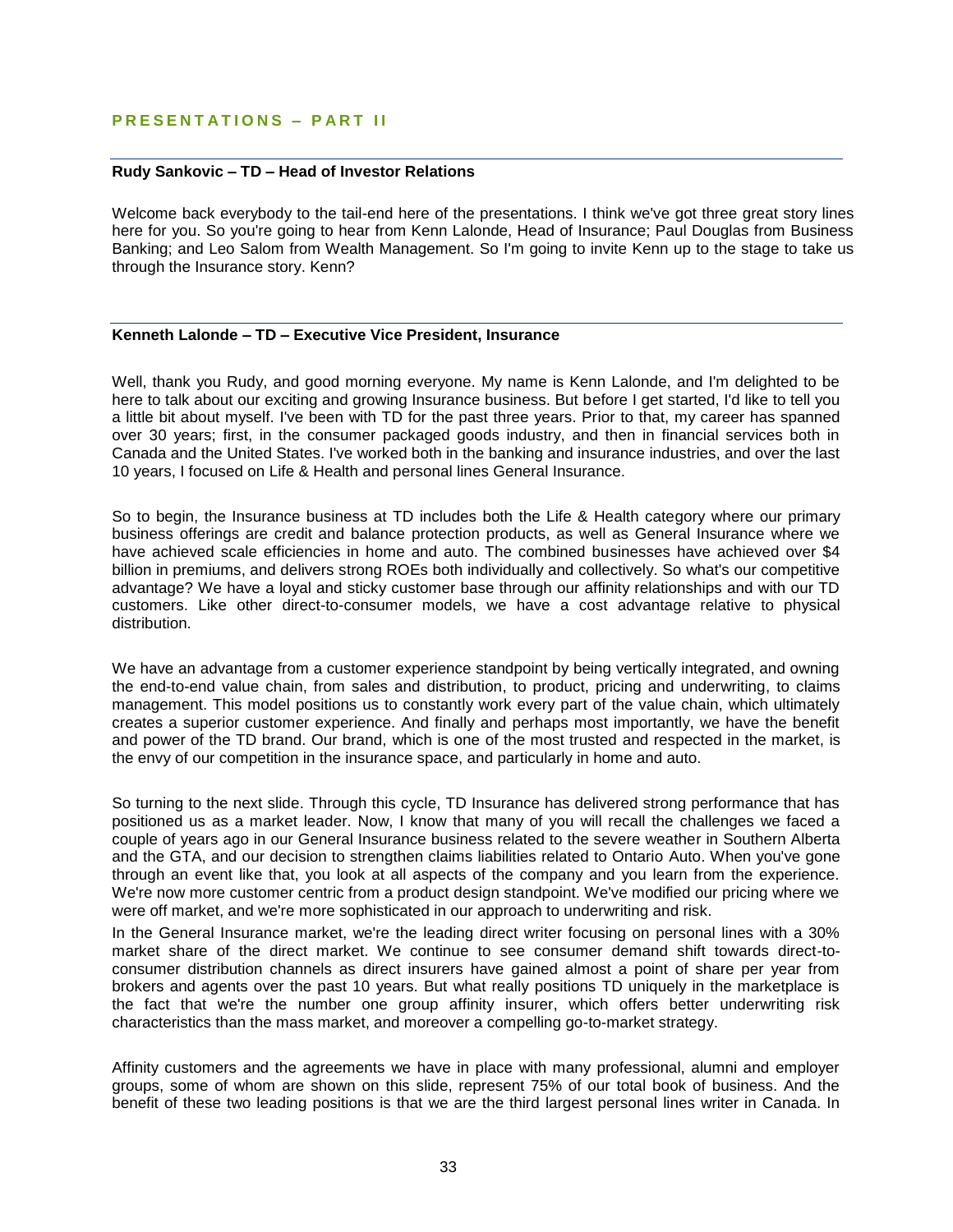credit protection products, we're the number two insurer amongst the banks, providing life and critical illness insurance on loans, including our customers' most important asset, their home. Our penetration rates have been increasing over the past year as a result of strong focus in our branches and mobile mortgage channels. We're number one in balance protection products by virtue of TD's leading position in credit cards, and the launch of Aeroplan last year further strengthened our position. And finally, in travel and non-creditor Life & Health, we're a small niche player, where we've generated good growth, and have solid opportunities to compete in a targeted manner.

On a combined basis, our book of business has been growing over the past four years as demonstrated by our in force policies, growing at a rate of 3%, and our premiums growing at a rate of 5%. Now, I spoke earlier about the power of the TD brand to Insurance. But I want to address the question of why TD has chosen to compete in the General Insurance category. Well, market research tells us that 80% of the Bank's customers expect TD to offer insurance products. Furthermore, 70% of Insurance customers are also customers of the Bank, and in our General Insurance business specifically, 45% of our customers are also customers of the Bank. This provides an attractive opportunity to cross-sell TD banking products to our insurance customers.

And what we also know, is that customers of insurance and banking are more tenured and more profitable to TD. And if you really think about it, it makes sense, that our affinity customers in particular, who are professionals like engineers and accountants, university or college grads, as well as employees of large companies would provide a customer profile that is attractive to TD overall. Finally, we've aligned our customer value proposition in insurance with that of the bank to position our products and services and customer experience to anchor on comfort, convenience and care, delivering value rather than focusing only on price as the key differentiator.

So in the Insurance business, the customer moment of truth comes at the time of a claim. This is where you're fulfilling the promise of the brand. If you get it wrong, you've simply lost the customer, and even if you mostly get it right, the propensity of the customer to shop increases dramatically. In a recent Accenture survey, they indicated that 38% of customers who have a good claims experience are still likely to switch. So we have to ensure that every step along the value chain is operating effectively and in a synchronized manner. This starts at the point of origination, making sure we provide the right coverage to customers when they buy a policy, to ultimately delivering a claims experience that is simple, fast, and meets customer needs.

And there are a variety of ways that we actually do this. We're improving the sales and service capabilities of our frontline employees through comprehensive advice training as well as advice-based tools to help ensure our customers have the coverage they both need and understand. Today, our customers can get a quote in just a few simple steps, either online, through their mobile device, or by calling in and speaking with one of our licensed advisors. We've also set up a claims advice line where customers can get advice on whether it's in their best interest to make a claim or not to make a claim without impacting their claims free discount.

Customers can also use our TD Insurance mobile app to start a claim within seconds, including taking photos of the damage to their vehicle, and submit all the necessary information directly to one of our claims advisors. And because natural catastrophes have such a significant human and financial impact by their nature, we've reengineered our entire approach to claims management following a catastrophic event. For example, we've introduced a mobile response unit, which we will deploy after a natural disaster to help our customers when and where they need us the most. Our team can answer questions, start a claim, they can issue checks, or simply handout water and supplies to families, who have been forced out of their homes.

Following last year's tornado in Angus, Ontario, our employees also went above and beyond creating a TD wow moment in Insurance to even help a family reunited with their lost dog Fonzie. The combination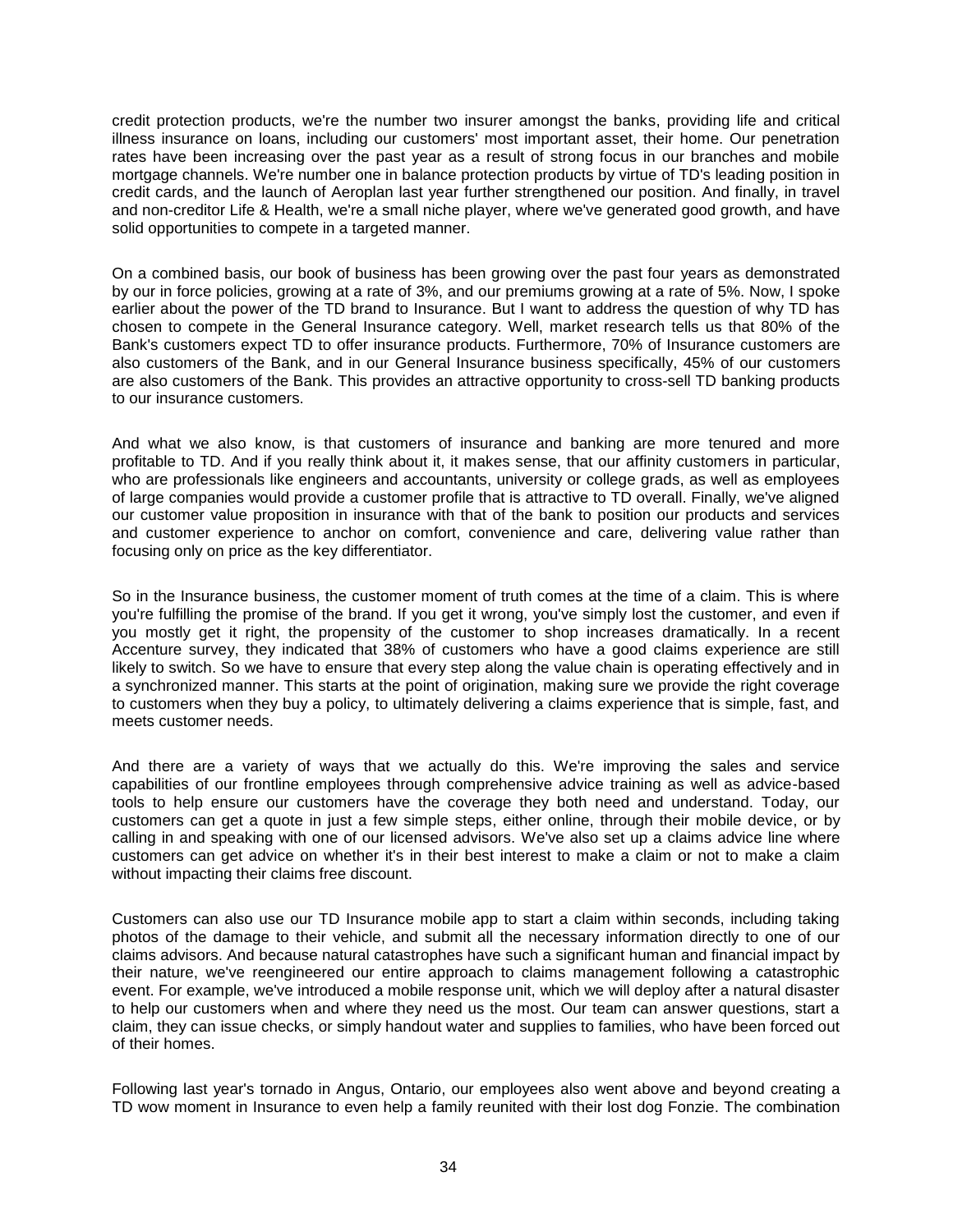of all of these actions has led our Customer Net Promoter Scores to improve 25% compared to just three years ago. We're not quite at the legendary levels of our retail banking partners but we are well on our way.

So turning to business priorities. Looking ahead, we have three key priorities in Insurance. Our first and immediate priority is to enhance our existing business. We'll achieve this by understanding our customers and their needs better than our competitors, and continue to drive towards improvements in our value chain to deliver legendary experiences aligned with the TD brand. We'll continue to retain our top talent, and build our bench by attracting specialists from the industry. And we'll leverage the bank's expertise in data and analytics to enhance our own capabilities in pricing, underwriting and claims.

Next, we're transforming our technology platforms and infrastructure for all of our businesses to accelerate organic growth. These investments are imperative for us to maintain our leadership positions as well as to develop new products and enter new segments, and to out disrupt potential new entrance. We also intend to leverage the mobile and online capabilities of the bank to preserve and build upon our number one direct-to-consumer position, as consumers increasingly demand more mobile and online functionality. In addition, we can capture white space opportunities by leveraging our core capabilities to grow simple term life insurance in the currently underserved mass market in Canada, launch usagebased insurance in 2016, and explore small business commercial insurance.

Finally, we have a relentless focus on achieving operational excellence with the goal of driving efficiency to help fund our strategic investments and to deliver a better customer experience. For instance, we've implemented a new customer-centric claims operating model. We're consolidating our back offices. We're moving to a paperless environment, and we're leveraging the bank's capabilities in legal, phone channel, and vendor management. And it's worth calling out that improvements in vendor management are very significant to an insurance company, given that the single largest cost is claims. And here is an interesting fact, through our contractors we have purchased enough carpet to cover the Rogers Centre more than three times over. And after last night's party on the field they might need to have that carpet replaced. But we're able to leverage TD's buying power to lower claims costs, while delivering a better experience for our customers. The results of these actions will be high single-digit premium growth, and an improvement in our efficiency ratio of around 200 basis points by 2020.

So in summary, here's what I'd like you to remember. Insurance is a strong franchise business that's aligned to the benefit – and benefits from the TD brand. We have a business model that has the scale and capabilities to preserve and build upon our leadership position in the markets where we choose to compete.

Being part of TD offers us some unique advantages including the opportunity to deepen customer relationships. Also we gain huge efficiencies by leveraging the bank's scale and capabilities. The fact that we own and manage every part of the insurance value chain enables us to drive a superior customer experience, which I believe helps to distinguish us from our competitors. We're well on our way to creating the better insurance company within the better bank, that can deliver strong financial results over the business cycle, and be a core part of the TD franchise going forward. So thank you. And with that, I'll turn it over to my colleague Paul Douglas.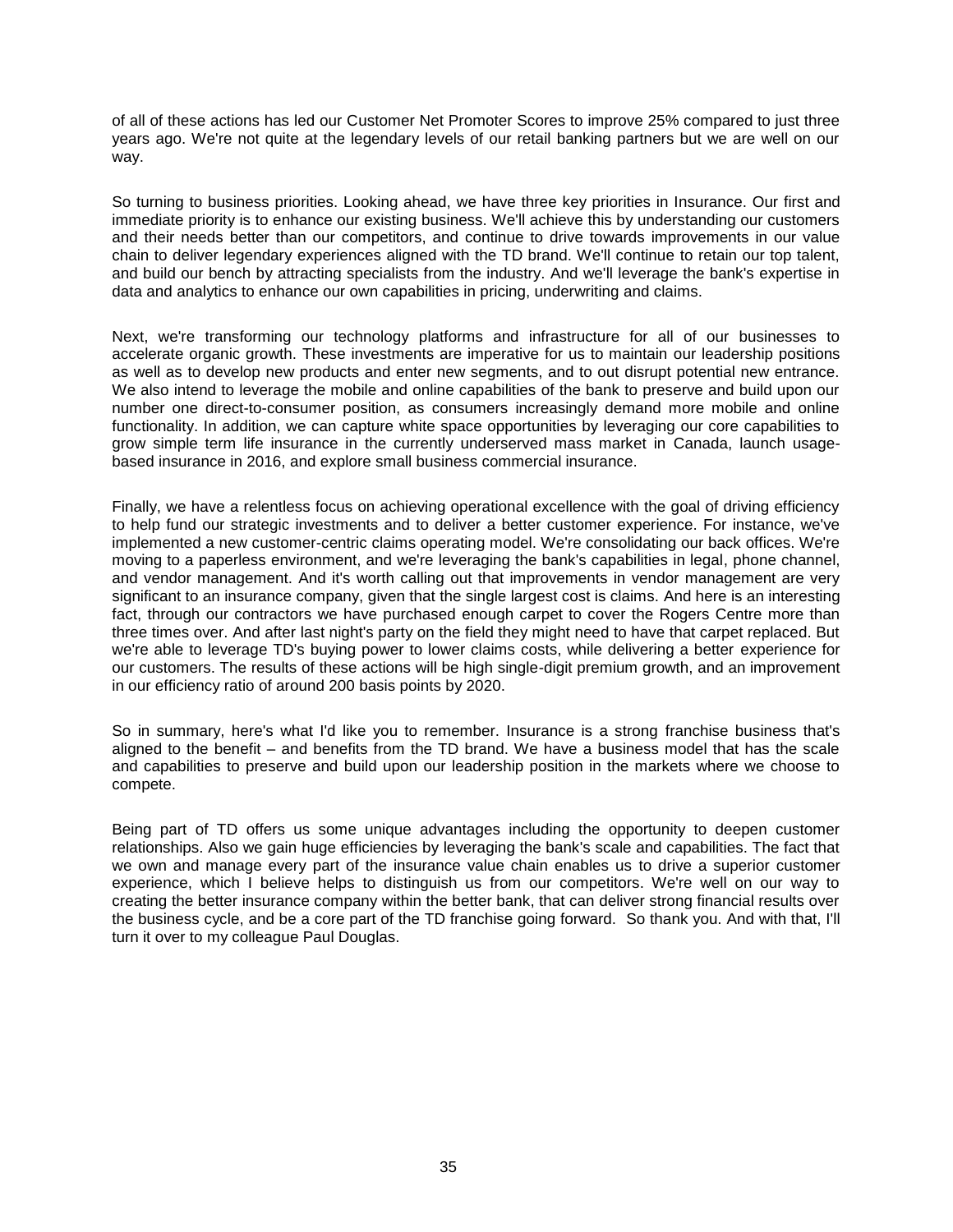# **Paul Douglas – TD – Executive Vice President, Business Banking**

Thanks, Kenn. Good morning. I'm Paul Douglas, and I head up Business Banking for TD in Canada.

Now my colleagues have all been coming up here crowing about their years with the bank, 20, 30 rookies. I actually do believe they have the potential to be decent bankers in time. In fact, I think, even Bharat has potential.

So for those of you who don't know me, I've been with TD. I'm in my 40th year at TD. And I'm starting to get a hang of it. And almost all of that time has been spent in relationship roles with corporate investment banking, commercial banking and in risk management. And I've been at various intonations of my current role as the head of the business bank for the last 11 years.

When I come home at night, if I can say that I've had a good day, there's a good chance that I spent that day with customers. And thankfully, I have a lot of good days. The business bank consists of three broad businesses: small business banking, commercial banking and TD Auto Finance. TD Auto Finance is primarily an indirect lending focusing on auto loans, but the key to success in this business is great relationships with auto dealers, and it's for that reason that TD Auto Finance is part of the business bank. But because of the obvious differences in the assets in Auto Finance versus Business Banking, I will talk about Auto Finance separately this morning.

So let's begin with commercial and small business banking. And on this slide, you can see that we have \$56 billion in loans and \$84 billion of deposits. And you should note the strong ratio of deposits to loans, because it's a big advantage for us. It's indicative of higher revenues and returns per customer.

Small business banking operates in all of our retail branches across Canada. And we have over 500 small business banking specialists in the retail system to serve those customers. Commercial Banking operates in 50 Commercial Banking centers across the country. And in addition, we have a lot of Commercial bankers who operate in individual retail branches, particularly in agricultural space or even out of their homes. We hold the number two market share position in both loans and deposits, and we're progressing to number one.

To understand our strategy and our accomplishments in recent years, you need to understand a very simple truth. Mine is a relationship business. And our customers value the banker as much, if not more, than the bank. They want a banker who knows them well, and whom they know and can trust deliver the Bank in good times and bad times. Our strategy is simple. We want the best bankers we can find. We want as many as we can afford, and we want to put them as close to the customer as we can.

Since we started this program eight years ago, we've hired over 800 new bankers, most of whom we hired right out of university. And we trained them to be great bankers. You need to understand that to build a commercial banker especially out of a university, it takes about five years. And so of those 800 bankers, a lot of them are just now coming into their prime.

We have focused on our areas of weakness, both geographical and by industry. And the results have been striking. As Tim mentioned, we've gone from the number five position not that long ago to number two today, and in this business change is usually glacial. Even more striking, when we started, we were 1,000 basis points of market share behind the market leader and we are now 400 basis points behind, and that gap is shrinking.

You can see the growth in the last five years on this slide, with compound growth rates of 12% and 8% in loans and deposits over the last four years. Key to our success is our relationship with our partners, particularly our Wealth partners, who deal with wonderful Business Banking prospects. Our referral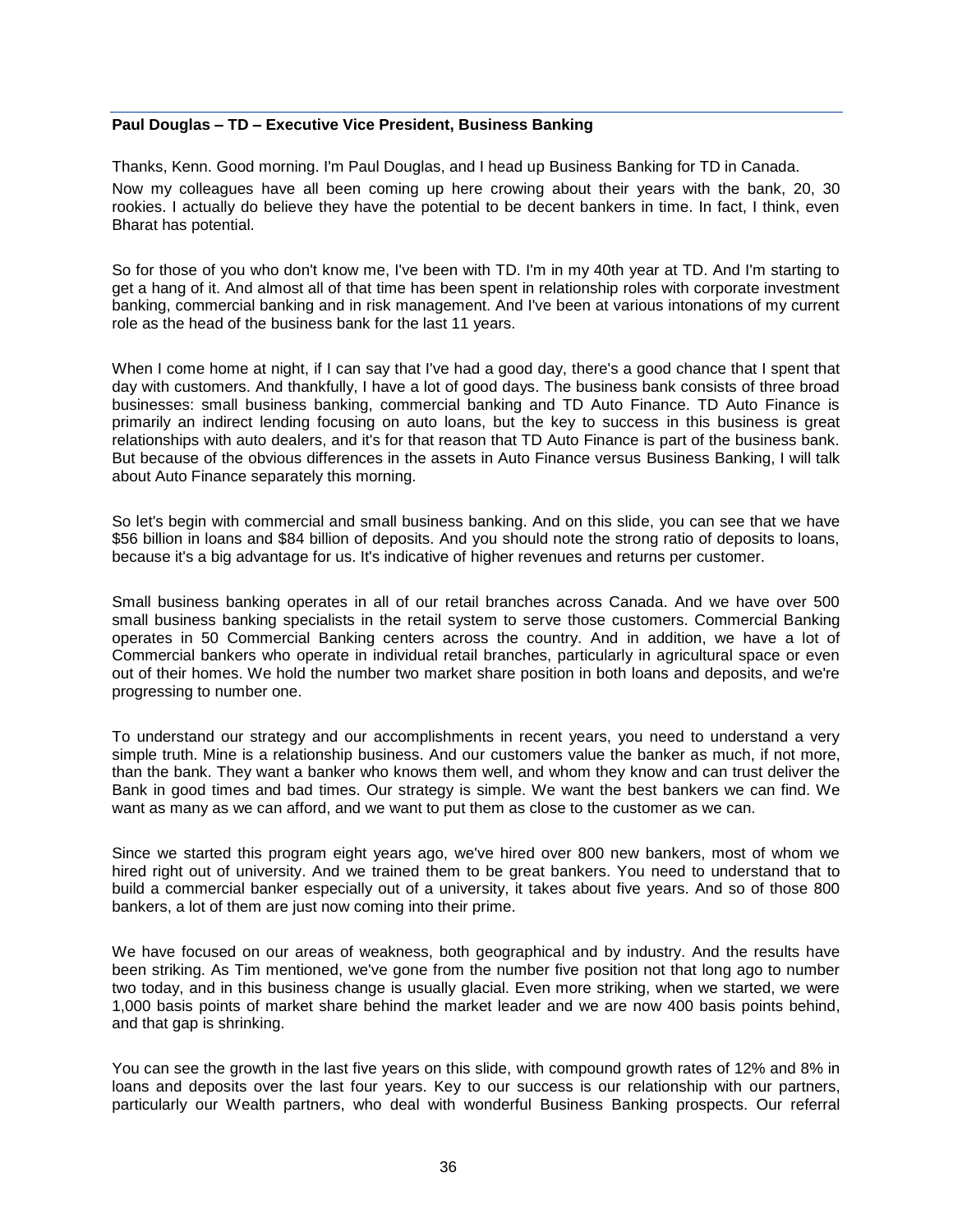relationship with them is resulting and rapidly growing opportunities for both of us, and you can see the results in the last couple years on this slide, and this is the power of One TD.

For all the progress that we've made though, it's exciting to know how many opportunities we still have, and the proof points that we can achieve success in this business ongoing. We're still underrepresented in key geographies and in key products and industry types. Up until a few years ago, for instance, we had no leasing product. We bought a small leasing company, and we're still small by industry standards in leasing. But in the last four years, we grew that leasing companies book by 20 times, and we have the ability to keep growing at a very rapid pace.

We created a national agricultural business in 2008, and this focus allowed us to grow that business and its assets by 250%. And we're still not number one, but in that timeframe, we gained 470 basis points of market share. In 2012, we've rolled out a new program for professionals. And we've grown that book by 16% compounded since then, well above market. In fact, in the last year, we captured 30% of all of the growth in dental and medical loans of the entire market. These clients bode very well for the future in our Wealth business, when we can get them to deal with Wealth.

We're moving upmarket in loan sizes. And last year, our relationship managers increased the average size of a loan by 20% on all our new deals. We were under represented in Quebec. But by investing in this better banker strategy, we've grown assets by 19% compounded in the last four years and we've more than doubled our market share. Lastly, this year, we will further integrate the small business banker specialists I mentioned into the better banker strategy, and we expect to deepen relationships with all of their customers as we have in Commercial.

Now in my background, I spent two stints running, what you might know, as special loans. We don't call them special loans. And so I'm keenly aware of some of the consequences of rapid loan growth. But ours is a feet on the street strategy and we win business the old-fashioned way. One deal at a time, and very carefully. Notwithstanding the rapid growth in our market share over those years, I'm very proud to say that our loan loss experience across all Business Banking is less than half of our competitors.

All of these examples make me very comfortable to say, we will continue to take share year-after-year. We're particularly proud of our Auto Finance business, which you see on this slide. Despite the rapid amortization of this asset class, we have grown the book by 6% compounded for the last four years, and at an accelerating pace. In fact, in the last two years, we've increased our rate of origination by 46%.

Only three years ago, we had less than 50 Commercial Banking clients, auto dealers that used our floor plan product, and now we have over 350. And I mentioned to you earlier that the key to success in this indirect lending business is the relationship that we have with the auto dealers. We enjoy relationships with 5,800 dealers across Canada for the origination of retail auto loans and recreational vehicle loans, and it results in the growth that I've talked about. We are now number one or number two in prime, nonprime and recreational vehicle lending in this space. And in the last year, in the J.D. Power survey in this industry, we moved up four positions.

Notwithstanding our ability to grow in this business, the current environment requires even more focus on costs. We recently ramped up our ability to automatically approve car loans and to present pre-approved credit products to our small business customers, and the results have been very rewarding and there's scope for more. To give you an example of these results, we're now able to underwrite 16% more of our auto business, instead of doing it manually, we do it automatically.

Last year, we introduced a remote deposit capture as a convenience service for our business clients. And this is still young in terms of rolling out our product. But in the last three months, these clients have made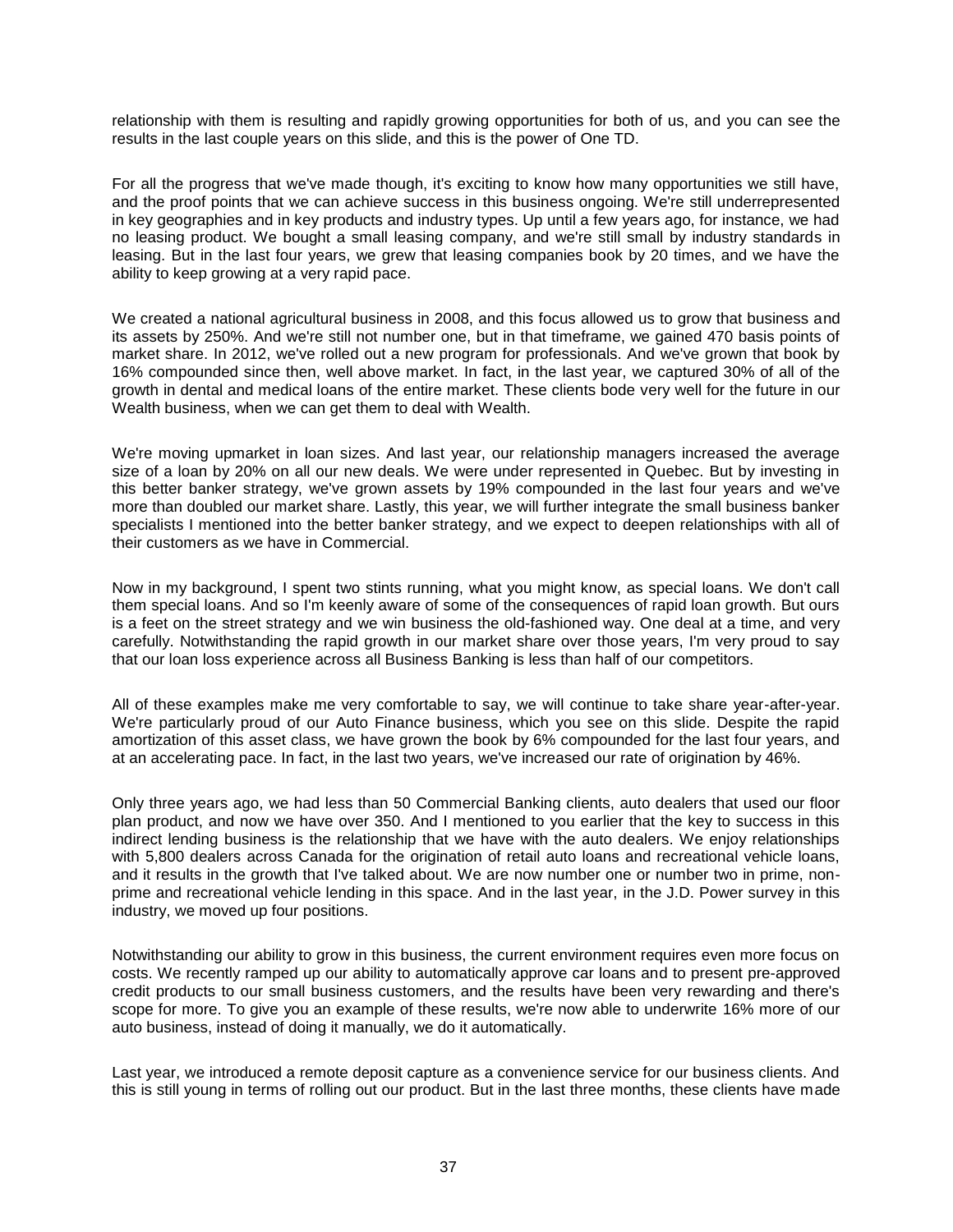over 90,000 deposits, which would have included over 1 million checks and they didn't even have to enter a branch.

Through a series of incremental improvements over the years to our credit process, we've increased the number of clients per commercial account manager by 46%, greatly increasing our efficiency. And we have more projects underway to increase the capacity to grow efficiently without distancing ourselves from our customers. So what would I like you to remember? This business is best grown carefully and deliberately for the long-term. We have significant momentum, and have taken about 50 basis points of market share every year for a number of years. The segments that we focus on have grown even faster, and they all have yet more room to grow. Our strategy is to focus on the best bankers on the street. And we have hundreds of young bankers who have yet to hit their stride. And our eyes are firmly set on the cost of doing business.

I want to thank you for your attention, and introduce my colleague, Leo Salom.

# **Leo Salom – TD – Executive Vice President, Wealth Management**

Good morning, everyone. And I'd like to thank you very much for this opportunity to be able to share a little bit of the highlights of our wealth management business. My name is Leo Salom, and I look after TD's Wealth Management operations globally. And I've been with TD now for four years. I spent 19 years at Citibank, six years at Barclays and a number of retail and commercial banking roles that took me to the U.S., Latin America and Europe, and I'm awfully pleased to be here with you today to share with you, what I think is, a really exciting growth story within the overall Canadian retail portfolio.

Our Wealth business, I'll talk specifically about our Canadian wealth franchise. So that will exclude any discussion today around our U.S. Wealth operations and our equity interest in TD Ameritrade. So with that, as a bit of a framing, let me get started.

TD Wealth serves 2 million clients in Canada. And those clients have entrusted about \$562 billion in assets to us. And we serve those clients essentially through two means, our Direct Investing platform, and the over 1,900 advisors that we have across the country. And you've heard a lot about One TD today, but what's really distinctive, I believe, and what's a huge advantage for the Wealth business is to be able to be partnered up with what is arguably the best Retail and Commercial banking business in North America, and our ability to introduce wealth management solutions to those clients.

It has been a huge catalyst of growth for the Wealth business, which is still a relatively young business. In fact. I think Tom referenced the fact that just client referrals from the Retail and Commercial bank during the 2015 year will represent about \$24 billion in terms of net asset growth. And if you put all that together just to the size of our Wealth management business in Canada, on a trailing 12 month basis, we've generated \$834 million in terms of after-tax profit. So a significant business, but still at a relatively developmental stage, which is exciting in terms of the growth prospects for the future.

Now, the business is comprised of three main lines of business. First, our Direct Investing business, which is really been where we've been a market leader. In fact, we invented the space here in the Canadian marketplace. We serve 1.2 million clients. They have \$132 billion in assets with us. We have just under about a 40% share of the market. But while that's interesting, I think, what's more important is that it's the source of tremendous amount of innovation for us, technological innovation, process innovation, that we leverage across the rest of the Wealth business.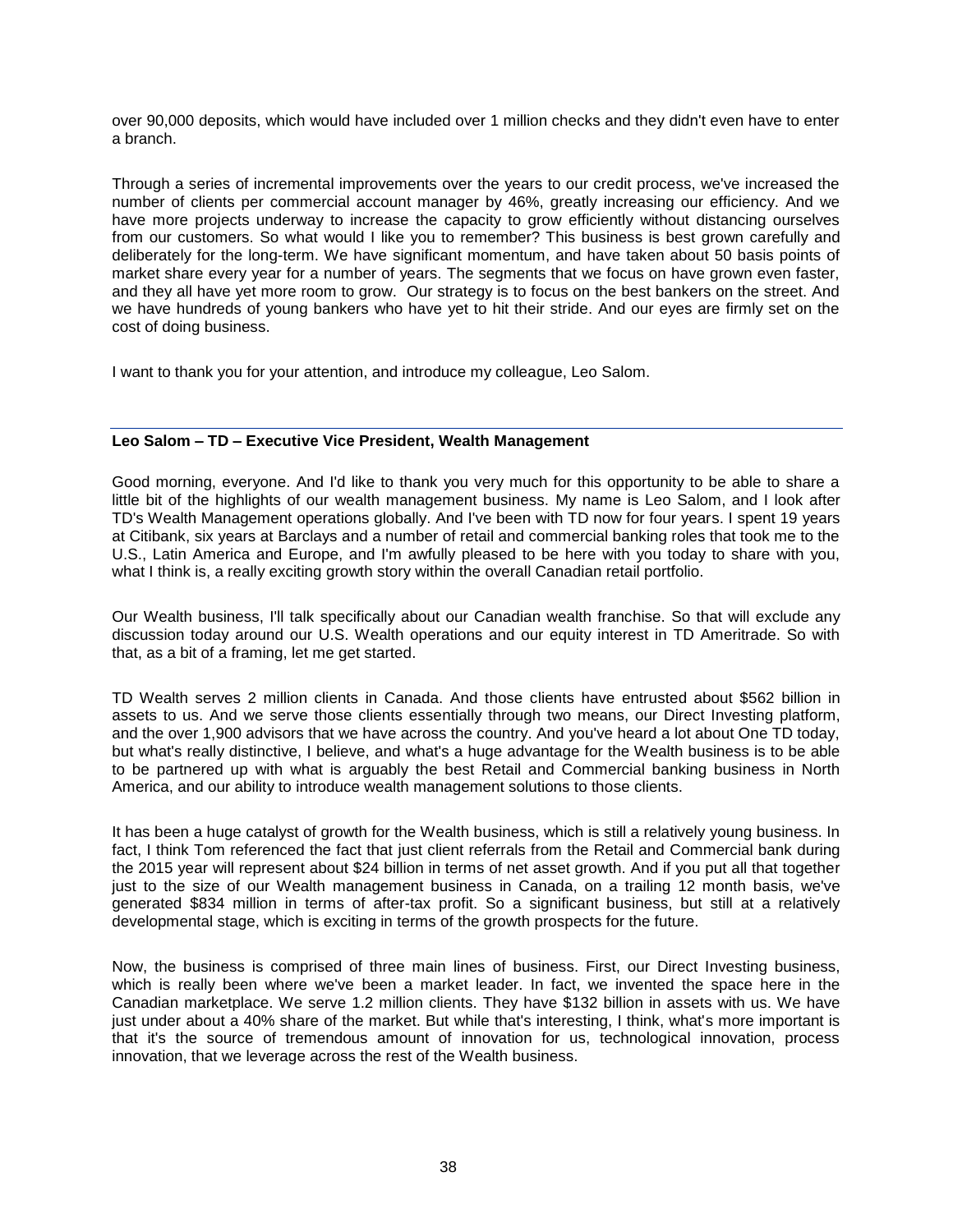Our second business is our advice platform, and any business that's intermediated by a face-to-face advisor falls in that category. It's our financial planners in the branches, our full-service brokers across the country and our private client group executives that serve the high net worth client base. That is our fastest growing part of the business.

So we've really not unlike many of our competitors that have purchased broker dealers, we built this entirely organically. And over the past four years, that business is growing earnings at a compounded annual growth rate of 15%. And I think, as I'll talk about in a moment, I think, it's a significant source of profitability opportunity for the future.

And then finally and certainly, I don't want to leave them out, our asset management business. We are the leading institutional money manager in the country. We are the largest pension fund manager in the country, the fourth largest mutual fund company, second amongst the big five banks. And that is an area that is increasingly generating a significant amount of our profit pool.

So with that said, if I take that Wealth franchise in aggregate, I think we've got a very diversified platform. One that's got a proven track record and one that, I would submit, is poised to be able to deliver doubledigit earnings growth through the cycle.

So let me talk a little bit about some of the fundamentals and some of the core operating stats. I'll start with NIAT growth. From a NIAT perspective, I mentioned the fact that, on a trailing basis, will generate \$834 million or we have generated \$834 million. That's a compounded annual growth rate of 12%. What really has led that or fueled that is strong net asset growth. This year, we'll generate \$36 billion in terms of net asset growth in Canada, and that is driven, as Tom alluded to it, as Paul alluded to it, on the power of that One TD operating model, which having worked at two other organizations in a number of different wealth businesses, I would argue is just an example of global best practice in terms of truly bringing together the best of our Retail, Commercial and Wealth franchises.

Besides growth in assets, growth in terms of top line revenue growth, the business has also been very focused around operating efficiency. In fact, over the past four years, we've reduced our overall cost ratio by 500 basis points from 71% to 66%. And we've done that while investing in distribution, and while investing in some of the core technological platform innovations that we need to be able to compete. And we've done that while still delivering positive operating leverage for each of the four previous years, which has clearly required some discipline.

If I can just give you a little bit of context there. Last year, we launched a program called Wealth Transformation, which was really intended to try to simplify a lot of the core Wealth operations. It was focused around taking structural savings, whether it'd be in our organizational structure, whether it'd be in our core processes or simply in terms of some of our core technological platforms and some of our vendor relationships. And we systematically started to put a program in place. This year that program has generated \$54 million in in-year savings, which has allowed us to be able to selectively invest in some of those growth opportunities that I've highlighted previously.

You put the focus on top line with an intense focus on operating efficiency, and as a result, this business has generated, is generating an industry-leading return on equity of 49%, which is two times the overall industry average. And the one item I'd ask you to take away from that, is that is as a result of the fact that this model is entirely organic in nature. We've not gone out and acquired platforms. And therefore, you get a sense of the true earnings potential, and the capital efficiency of this particular business.

So, in terms of overall priorities, I've had a chance to present to many of you, and our strategic priorities really have not changed. First and foremost, our focus is to reaffirm our leadership position in the Direct Investing space. And that's exactly what we're doing, with significant investments in both our desktop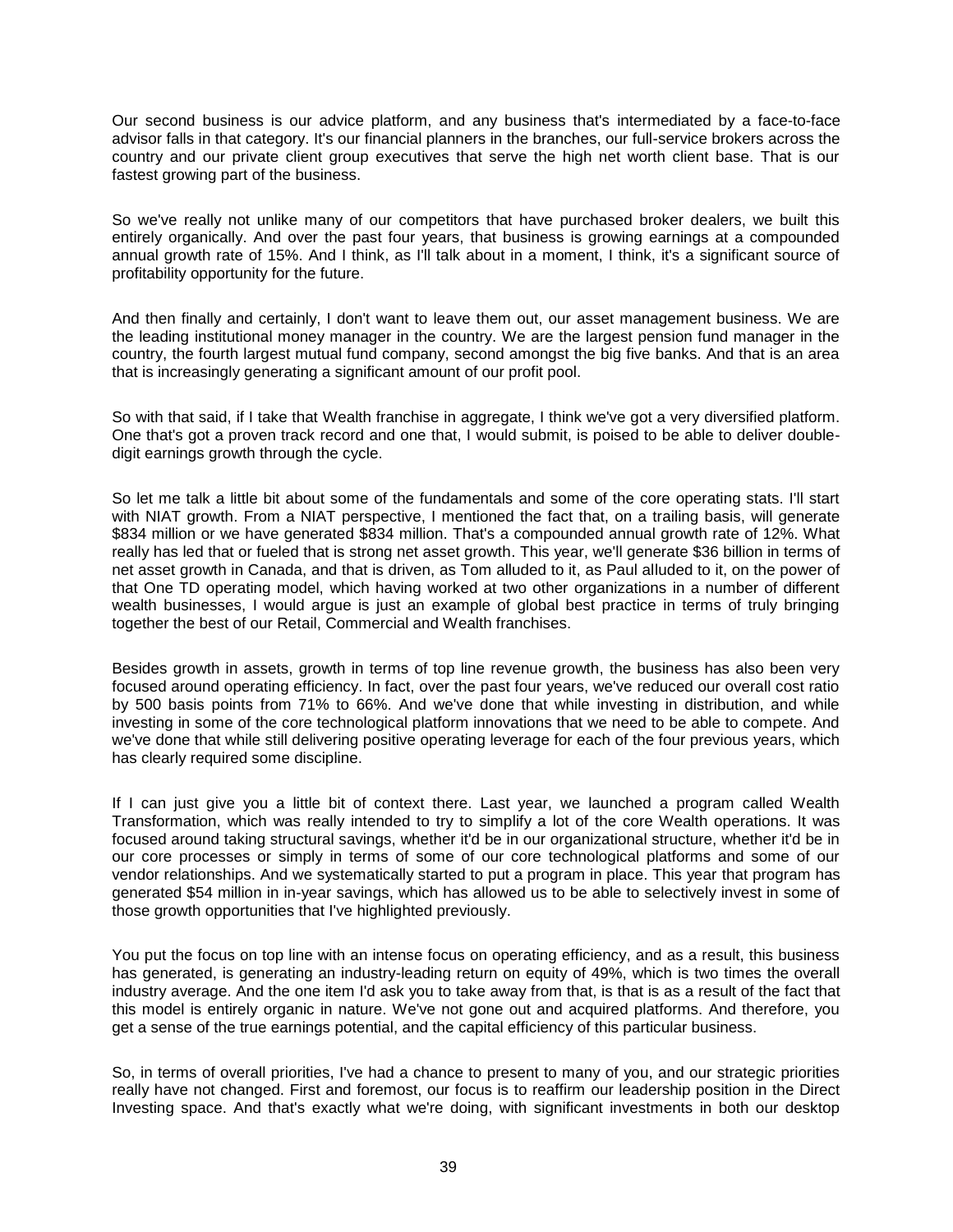capabilities as well as our mobile platforms. Today, in fact, we're launching our new next-generation WebBroker platform, which I'll be able to give you a sneak preview of in just a moment. But I believe this is important, once again, because it will be the source of investment advice delivery in the future, and I'll come back to that point.

Our second priority is to execute against the advice opportunity we have, in both the mass affluent and the high net worth space. There is a tremendous amount of cross-sell that is still available to us. Our advice business still has a relatively low penetration of the TDCT available eligible population for advice solutions, and we really want to try to accelerate to take full advantage of that.

And finally, to continue the tradition that we have around innovation in the asset management space. We've historically taken our institutional capabilities and translated that into retail innovation, and I think it's served us exceptionally well. You put those items together, you combine that with a focus around transforming our ops and technological platforms, and I believe that we can not only sustain our earnings momentum, but we can deliver double-digit growth rates and aspire to be able to eclipse the \$1 billion earnings mark in our Canadian Wealth Management business in the near future.

So, let me just, for a moment, take each one of those and elaborate a little bit more. And I'll start with our Direct Investing business. Segmentation is critical in the direct investing business. We've historically been the preferred choice amongst active traders, and it's an area that we are investing quite significantly in order to be able to provide our active investors with the most sophisticated active training tools and complete optionality in terms of mobile devices. It's an area that I think is going to be key for us, and in just a moment I'll give you a sense of what we built. That segment, today, generates 70% of our trades, 40% of our revenues. It's probably our most demanding client base, but one that once again gives us insight in terms of future generation type ideas that we leverage across the platform.

Our second segment is our long-term investors segment. And I think increasingly, this is going to be a very important segment. Clients are looking for investment guidance. They're looking for lower cost solutions. They want to avoid paying full service brokerage fees, but yet they're willing to pay for asset allocation and investment guidance. And so, we are very focused in that segment. This year, we will be launching a series of lower cost alternatives on the shelf. We've already launched 55 D-Series mutual funds. We'll complete that build out. And in early part of next year, we'll be rolling out our proprietary suite of ETFs, both passive and active in nature.

Finally, I would say, with regards to long-term investors base, that base will dictate, there's been much discussion about robo advisors. I truly believe that figuring out a way to deliver solutions to this long-term investors base, as part of an integrated platform, will be the key for success going forward in this space. And I think given our platform, we're exceptionally well positioned to be able to win in that space. And I'd like to, instead of giving you more words, I'd like to just, for a moment, showcase our new WebBroker platform that launches today. Roll video please.

The WebBroker platform is rolling out to new clients today, in fact. So I'm quite excited about that, and we'll be converting our existing client bases in ways over the next three months. So a big step forward, but I'd be remise if I just didn't describe a little bit of the process that went into that, because I think that's probably just as important as the launch today. The WebBroker program was the collaboration with Nandita's team in a completely new operating model, and an agile development model.

We brought our business leaders, our product owners, our design teams, our technology coders, we locked them in a room, fed them occasionally, and really we fundamentally changed the development process around this particular platform. As a result, we've shaved about 50% of the timeframe that we would normally take to develop the platform, and it's not just a front end.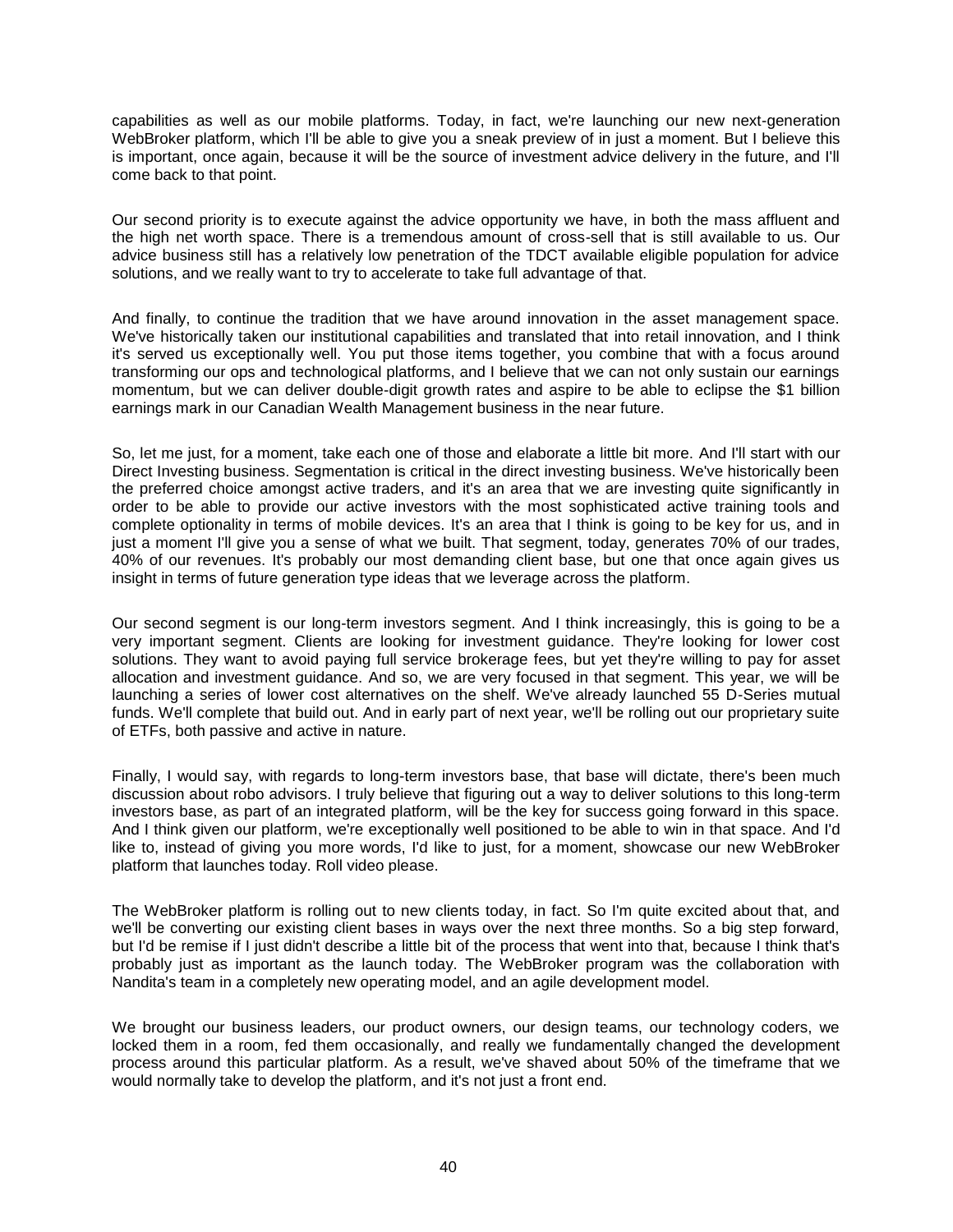The one thing that if I can leave you with one point on this, is that we built a platform that has the integration layer to allow us to innovate more rapidly going forward and bring other new innovations onto our direct investing platform, which might include both active trading solutions as well as long-term investing solutions in the future. So certainly a very important step forward for us.

If I can go to this second priority, it's really trying to accelerate the growth in our advice businesses. And I'll try to anchor this in some stats. We have 4.3 million mass affluent clients and 500,000 high net worth clients. And today, we only bank 10% of them with an advice investment solution. So incredible opportunity to increase.

Now, some of those clients might have a direct investing relationship, but many, many more could benefit from an advisory relationship. And it is that opportunity set that we're really trying to tackle. And I believe, once again I think it's one of the biggest opportunities we've got within TD Wealth, but I'd argue one of the biggest opportunities we've got across Canadian Retail. And what we're going to try to do is, we're targeting to own 15% of the mass affluent marketplace and 12% of the high net worth segment, and those are considerable increases from where we are today.

We've already taken a little less than 100 basis points in the segment over the past three years. This would represent acceleration over the next five years. But it's one that I think we're well poised, leveraging Tom's retail capability, Kerry's understanding of the retail client base and our wealth management solution set, I think we can truly integrate and realize this full potential.

How do we do it? A little combination of both distribution expansion as well as changing the advisory platform that we're going to deliver it against. First, we're targeting an increase of 500 advisors to be able to increase our coverage and support the branch as much more fully across the network. And secondly, we're really focusing on enhancing the client experience through a new advisor desktop next generation. A lot of the things that you saw with regards to Direct Investing, we're going to make that the foundation of our new advice platform going forward. And I think that will be a differentiator.

I will say we're already a leader from a customer service standpoint. In fact, in J.D. Power's most recent full-service brokerage survey, we were ranked number two overall, just one point behind the number one position, and we were number one amongst the big five banks. So, clearly, for an organic business that is really a decade old, we've really made a great deal of progress. And I think we're very, very well poised to be able to continue to grow that business at some pace.

The final business I'd like to touch on is our asset management business. And as I said before, historically, what we've done well is taking our institutional scale and knowhow and been able to translate that into innovation in the retail space. We've been leaders in low-volatility solutions, target return products, retirement funds, risk reduction pools, all of which have really driven some of our sales. In fact, this year, 54% of our long-term mutual fund sales came from products that we launched just five years ago.

So a significant catalyst for growth. And it's not just about getting top line sales growth, it's also about driving core performance. And I'm pleased to say that of our total AUM base in the retail portfolio, 64% of it is either ranked first or second quartile. So, we've gotten good innovation and follow that up with strong quality investment management performance.

Going forward, our aspiration is to be number one in terms of long-term mutual fund sales. This year, we were number two. Year-to-date, we've sold \$8 billion in terms of long-term mutual fund sales. That's up 30% year-on-year. And once again, that's a product of the collaboration that we talked about before, working closely with Kerry's Retail Savings and Investment team, working closely with Tom's distribution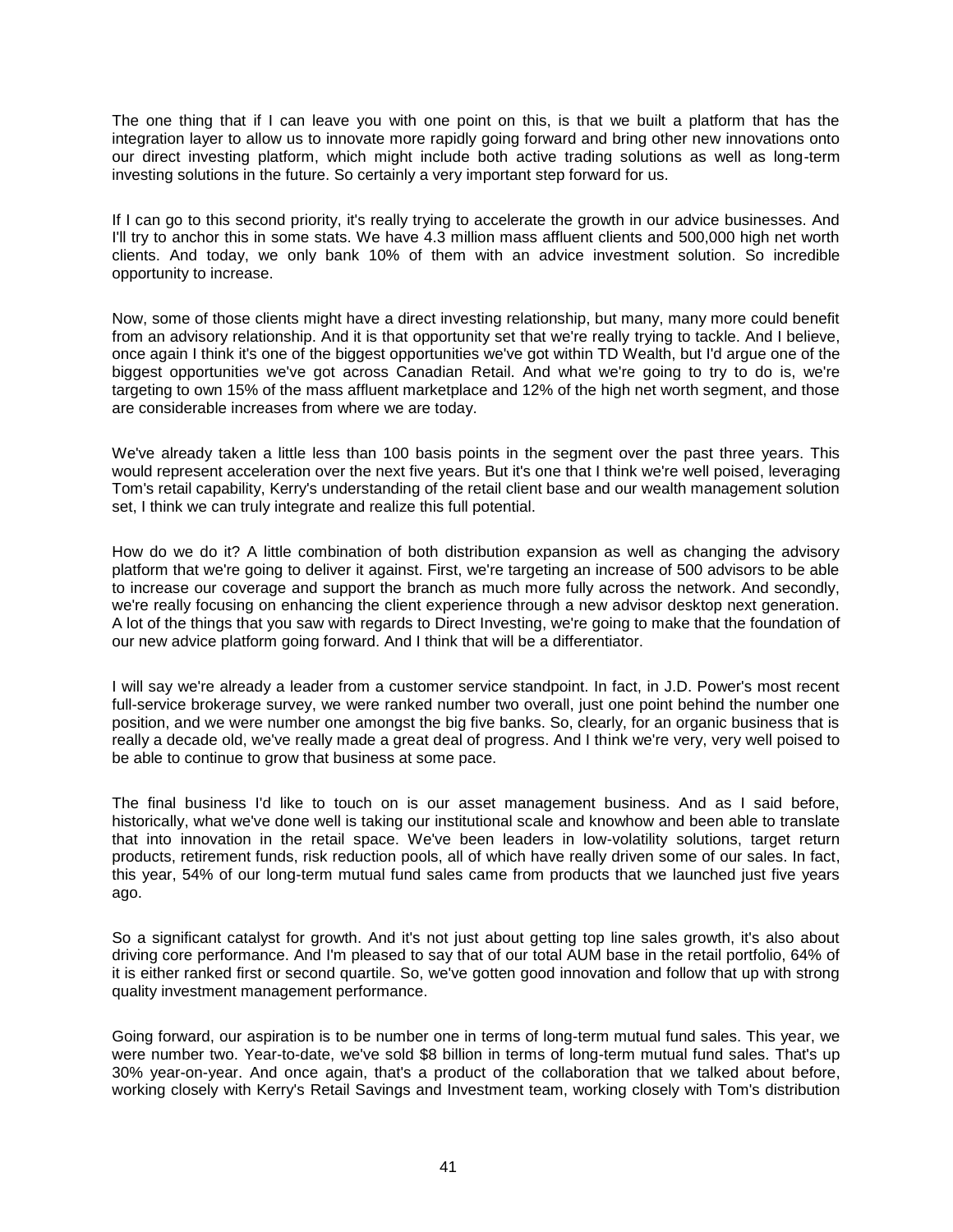team, to be able to embed a better mutual fund sales process at the branch level, and I think we're making good progress in doing that.

Our second area of focus is obviously our institutional business. As I said before, we've long been leaders in that. Once again, Benefits Canada ranked us the number one pension fund provider in the country. But I think, historically, we've always been viewed as a fixed income institutional shop. And clearly, we've got a 20% market share in that space, so that's a significant footing. But increasingly, clients are asking us to also take on U.S. global equity mandates. And they're also asking us to be the outsourced CIO of record to actually manage full asset allocation mandates for both pension fund providers as well as some of our family office businesses.

What's important about that is that comes at significant margin increases vis-à-vis the historical margin that we have in the book. So we've been able to deliver, in this business, double-digit revenue growth in a segment that typically has single-digit, low-to-medium single-digit asset growth. So that's quite exciting for us in terms of being able to drive some additional profitability. Obviously, our objective in this space is to sustain our number one position in the institutional market.

So if I can leave you with some simple takeaways, I strongly believe that TD Wealth has a strong organic growth model, one that enjoys an incredible relationship with arguably the best retail and commercial banking business in North America. And we are just beginning to fully mine that opportunity and be able to realize on the potential that exists there.

We will make select investments and distribution to be able to coverage that market much more effectively. And that coupled with, as you've heard from many of my other colleagues, a relentless focus around operational efficiency will allow us to be able to deliver double-digit earnings growth through the cycle.

And so with that said, I'd like to thank you very much for your time. And I'd like to ask my colleagues to come back up, Paul Douglas and Kenn Lalonde. Thank you very much.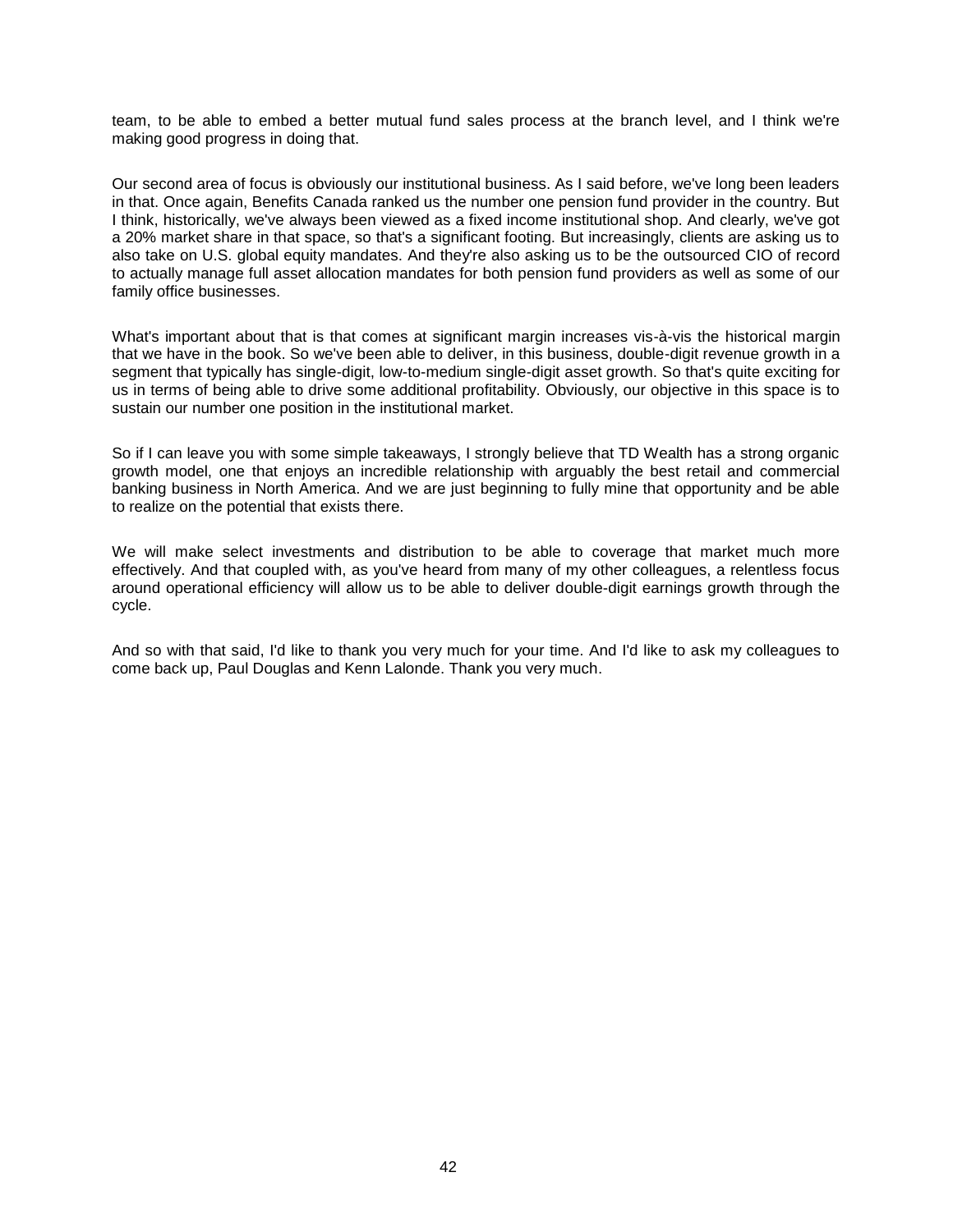# **Q U E S T I O N A N D A N S W E R – P A R T I I**

# **Tim Hockey – TD – Group Head, Canadian Banking & Wealth Management**

Okay. We're in the home stretch. I know it's been a long morning for all of you not used to sitting this long. So that's why we gave you a couple of breaks, but we've got another 20 minutes or there both for questions. So, stick your hand up and we'll get the mic to you. Right in the middle of the room. And if you've got your hand up, then we'll get another mic to you.

#### **Sohrab Movahedi – BMO Capital Markets – Analyst**

Okay, thanks. Tim, I think the question is for you, series of presentations. Everyone of the sub-groups, let's say, have pretty aspirational goals around operational improvement, and they all have expense saving plans, they all have investment priorities.

I assume you sit on top, you look across, I'd like to know what's the highest priority as far as investment, and where is the biggest expense save going to come from?

# **Tim Hockey – TD – Group Head, Canadian Banking & Wealth Management**

So, where is the...

# **Sohrab Movahedi – BMO Capital Markets – Analyst**

Biggest expense save is going to come from when you cross every one of them.

# **Tim Hockey – TD – Group Head, Canadian Banking & Wealth Management**

Great question. In terms of the overall highest priority, generally, if I can back up a little bit, it's probably just generally growth. And you may say, or that's a weasel-out answer. The reason why I say it that way is because if you look across each one of these very large businesses, then you see opportunities for growth. Now, if you look at Leo's \$800 million business, he can grow at double-digit earnings. If you go to Kerry's real estate secured lending business, it's going to grow at a slower rate, but obviously it's a very large business in the Canadian context. So growth on a large race, even if it's a lower rate, is going to get contributed to the overall targets that you saw for Canadian retail up there.

So each one of these, and the reason why I'm saying it's just generally growth. Each one of our leaders in each one of our segments is very much focused on where are there opportunities still in the Canadian marketplace to find growth. And it might not be the home runs that we had over the last 10 years and taking our credit card business from last to first, but there are lots of singles and doubles in each one of our individual business lines.

So now, your second question is, where's the biggest opportunity for cost saves? As I alluded to earlier, I think the shift that we're starting to see is twofold. One is our largest expense base being our face-to-face channel is the one that customers frankly are saying, I will use less because I can use to my greater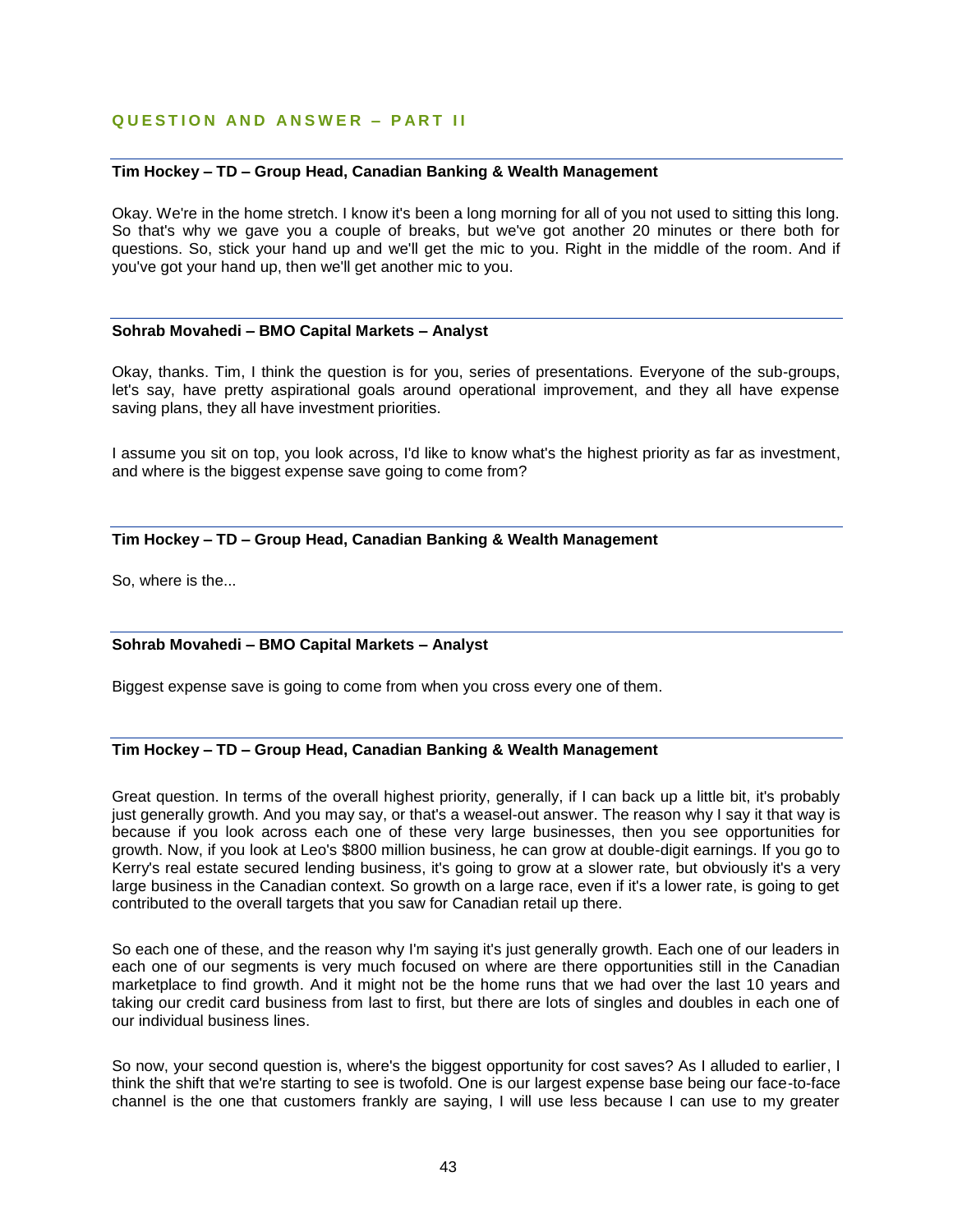service and convenience, a much lower cost channel. So we will manage that migration appropriately. That's going to be the biggest opportunity probably in bulk.

But if I then had to say, what is another opportunity? I'm very excited about the opportunity that technology is giving us. We often think of it is as a threat. It is, but at the same time, it is an enormous opportunity because if you see at much more incremental costs than what have been traditionally the case, we can add remarkable amounts of customer convenience and service through all of our business lines over the next few years. So, I'm feeling quite good about the fact that we can actually save in some areas where our customers are starting to say, you build me this new capability, I'd love to use it.

# **Sohrab Movahedi – BMO Capital Markets – Analyst**

Can I just follow up on that very quickly? So I assume you're talking about earnings growth, not necessarily volume growth here.

# **Tim Hockey – TD – Group Head, Canadian Banking & Wealth Management**

Yes.

# **Sohrab Movahedi – BMO Capital Markets – Analyst**

And I assume we're talking about at the overall Canadian Retail as opposed to the individual business. So in other words, Kerry can grow her business by 1%, but that will matter a lot more to Canadian Retail....

# **Tim Hockey – TD – Group Head, Canadian Banking & Wealth Management**

Exactly, exactly.

# **Tim Hockey – TD – Group Head, Canadian Banking & Wealth Management**

What we try to do is, you saw the targets at the total Canadian retail level. And we try to say, where are the best opportunities to invest for the long term, notwithstanding there might be an opportunity in the short term to say that's a business that might not grow, but we think in the next little while, that will be in the future.

So a great example would be when Paul talked about equipment leasing. He said, all right, what's my next opportunity platform to bolt on in a white space, and he went out and bought a very small business and a team that basically said, I can take this equipment leasing business. And he said, bolt it onto the side of the best Business Bank in Canada. And he's just been extraordinary successful at growing it out. But that's a growth on a small base, but it's profitable growth and it gives them a new platform to continue to extend out over the next little while.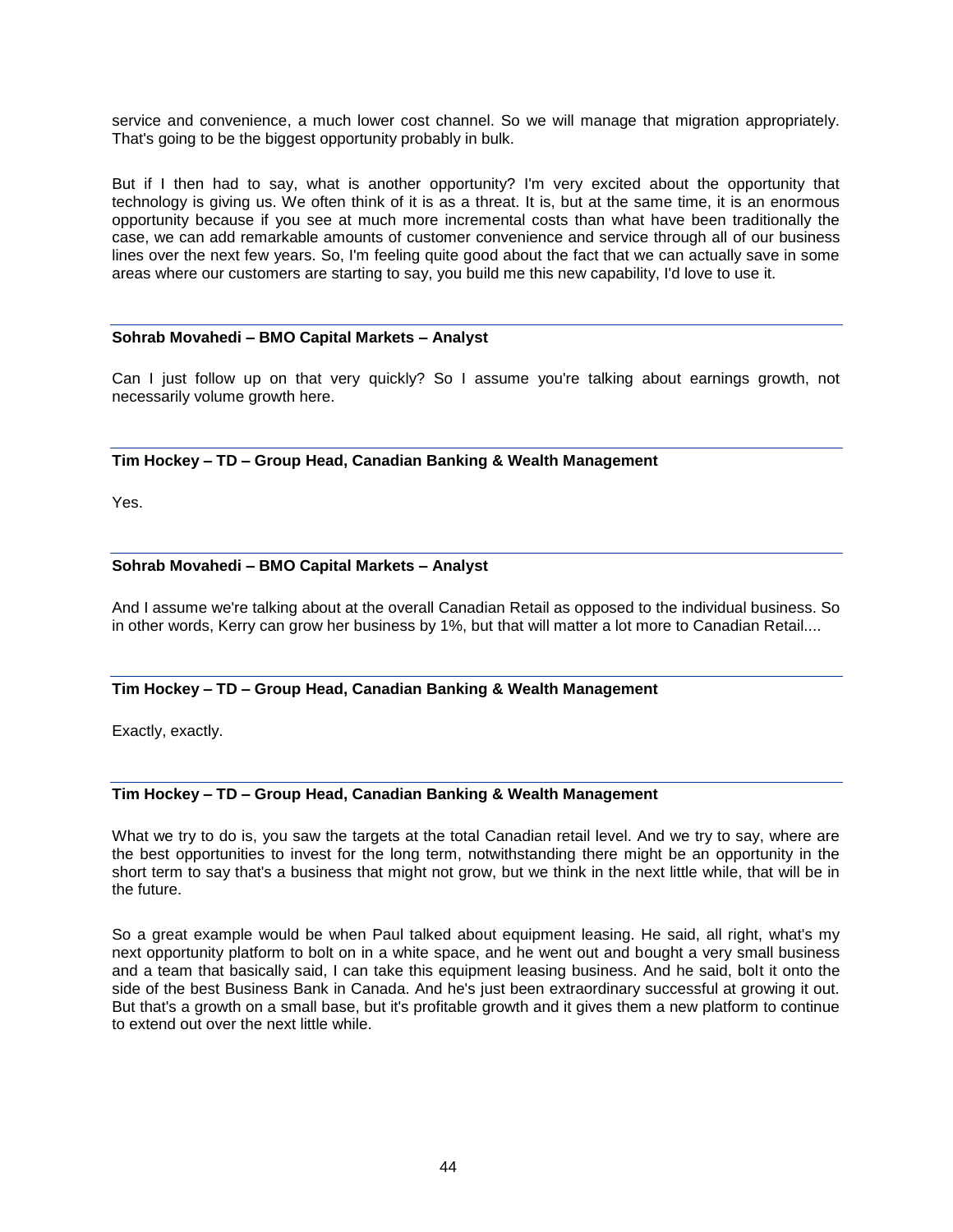#### **Peter Routledge – National Bank Financial – Analyst**

Hi. Peter Routledge, National Bank Financial. I kind of came here skeptical about the Insurance business and about whether it was really core to Canadian Retail's strategy. And I appreciated your discussion on customer loyalty and I have a better appreciation of why you think its core.

Can I ask the question a different way though, since I'm still a little skeptical. If TD were to get out of that business, sell it to another player, how would that harm Canadian Retails customer franchise over the medium term to long term?

# **Tim Hockey – TD – Group Head, Canadian Banking & Wealth Management**

Well, I think it would be a decrement to that 80% of customers that expect us to offer the product. The way we think of it is, this is the most powerful brand in Canada. There isn't a soul in Canada that doesn't see the shield that we all wear on our jackets and know exactly what TD stands for and does. And when they see it, they think financial services. And they include in that financial services, insurance. And so, as a result, when they look at us, our issue is very simple.

And you've heard this theme from across the presentations today, which is all about bringing the power of all of us collectively to bear to our customers. So when our customers sits down with one of Paul's business bankers or one of Leo's advisors and says, oh, by the way, included in my financial needs is insurance. We have a great team that will step in behind and be able to offer that product. If the customer expects it, we want to stand up and deliver that. So I think it would be quite a detriment to what our customers expect of us in terms of a full financial services offering.

#### **Peter Routledge – National Bank Financial – Analyst**

Yeah. Why do you think your peers haven't figured that out, like, no other bank really competes in this way in that market. What are they missing and why?

# **Tim Hockey – TD – Group Head, Canadian Banking & Wealth Management**

Well, I can't speculate on what their strategies are or the choices that they need. We've made lots of different choices over the last few years, and which is why we've had the outperformance that we talked about this morning. I prefer to believe strategy is about making discrete choices that gives you advantages over your competitors. And so, if we all made the same choices, we probably wouldn't be making the outperformance that we have to date.

# **Peter Routledge – National Bank Financial – Analyst**

Thanks.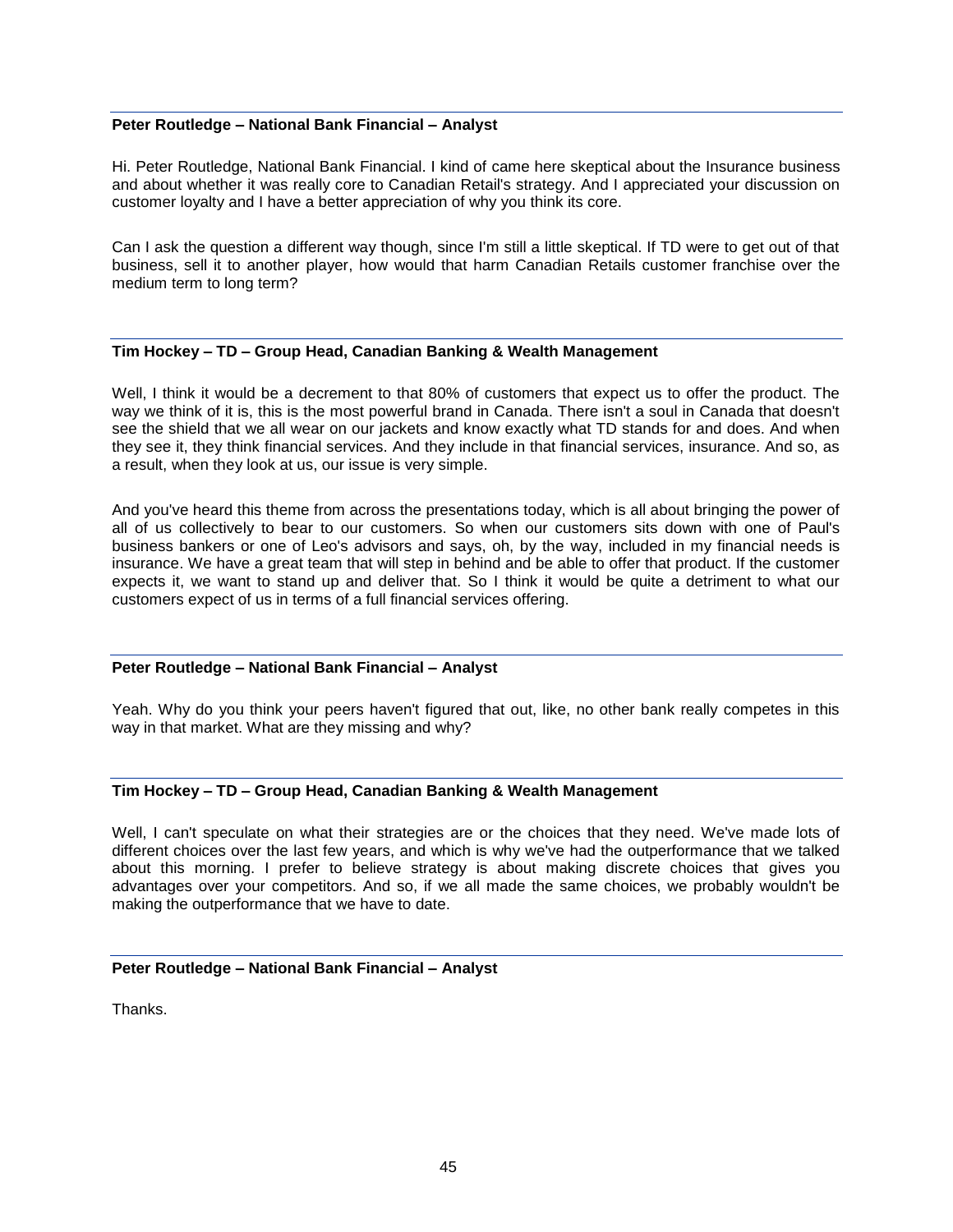#### **Mike Rizvanovic – Veritas Investment Research – Analyst**

Hi. Mike Rizvanovic at Veritas. So sticking to the Insurance business, and it looks as if the personal lines account for the majority of the \$4 billion in premiums. And when I look at the numbers based on regulatory filings, historically, you've outperformed on premium growth quite significantly, but at the same time your loss ratios in both auto and personal property have been much higher than industry peers.

And so, as you reprice to better reflect risk, presumably you're going to be less price competitive. How do you get from \$4 billion to \$6 billion in premiums in five years, because that would be a growth rate that would be, again, above industry level?

#### **Kenneth Lalonde – TD – Executive Vice President, Insurance**

Right. But when we take a look at the publicly available data, what we don't see in those numbers are non-OSFI regulated entities. And when we take a look at the core business itself, and look at the composition of that core business and when you're trying to match it up against all of our competitors, today, we would be running at a higher loss ratio than our competitors. And that's a function of both the mix of business, but also a function of the geographies in which we participate.

So in terms of the growth, the way that we're looking at this is to reduce our claims costs over time. And if you take a look at last year's numbers and this year's numbers and the previous numbers, you'll see that our actual loss ratios are improving. And in addition to that, we do see significant organic growth opportunities even within the core business in the future to outpace our competitors.

# **Mike Rizvanovic – Veritas Investment Research – Analyst**

When I was referring to loss ratios being above industry levels, it's specifically Ontario Auto. And so I'm just wondering why the differential there? So it's Ontario Auto specifically versus...

# **Kenneth Lalonde – TD – Executive Vice President, Insurance**

So again, if you go back into our history, and you take a look at the loss ratios for the business overall, we were uncompetitive in the direct market space. And if you have again looked at how we've operated in Ontario in the recent two-year period, where the regulator FISCO has actually encouraged all insurance industries to decrease their rates and rates are decreased on average about just over 6% over the period since the government actually called out the desire to reduce rates by 15%. In that same period, for our total book of business, we actually took rates up 5%.

So when you look at it over the last couple of years and you'll look out where we're today, we've essentially been working with the regulator to reprice our book of business, in order to be able to make it more profitable and create better contribution from that business.

#### **Mike Rizvanovic – Veritas Investment Research – Analyst**

**Thanks**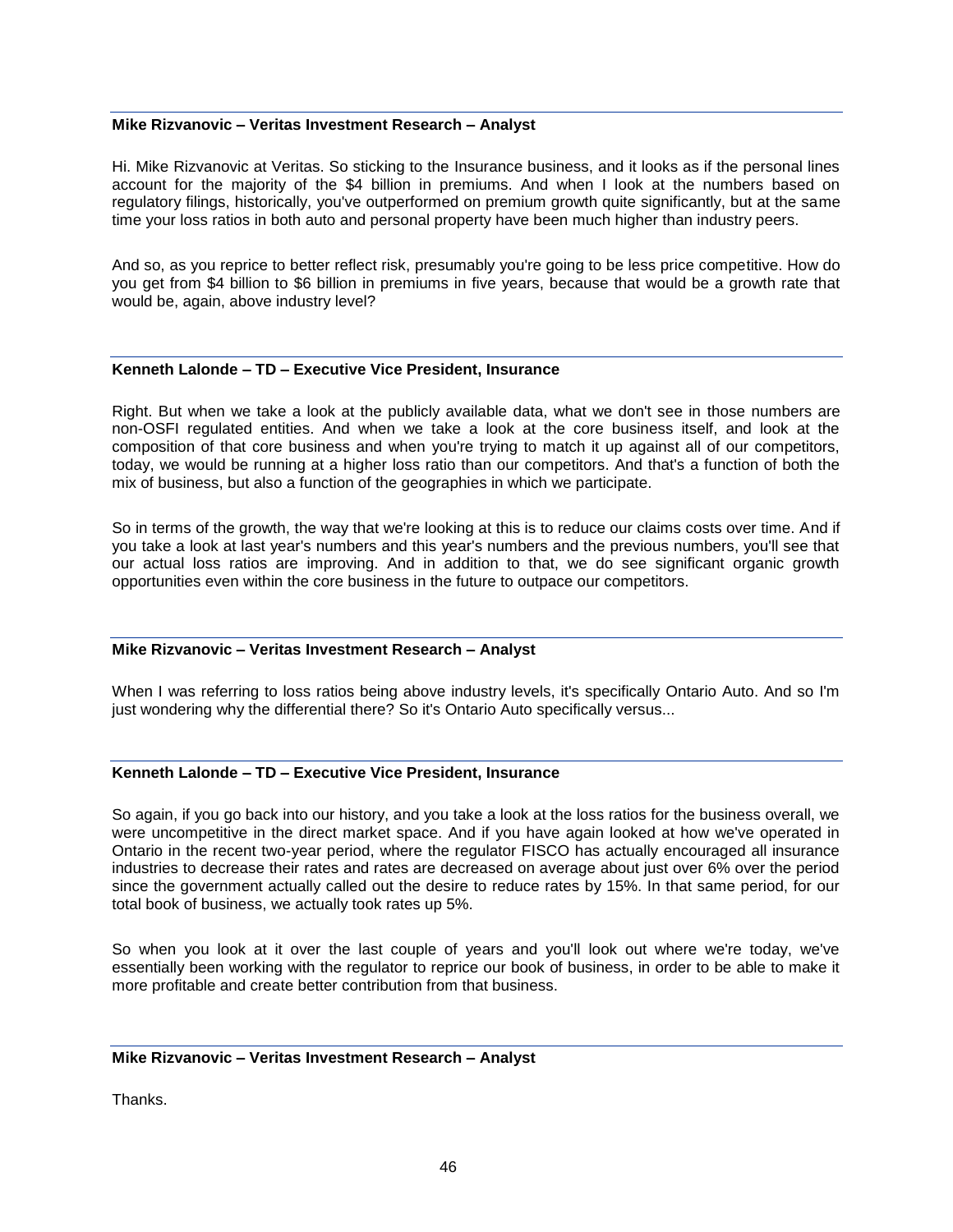#### **Question – Unknown**

Tim, you've talked a lot about investments in the business and the focus on efficiency is going forward. When I put those two together and come to the operating leverage metric that, you in particularly have talked about a lot in your time in this role, it hasn't been very TDCT-esque for the P&C business this year.

So when we think about the efficiency mandate you're discussing, is it going to be still some time for the restructuring benefits to work their way through and get you back to a positive operating leverage? And what's the paradigm to use your term that we should be thinking about in this environment?

# **Tim Hockey – TD – Group Head, Canadian Banking & Wealth Management**

Yeah. So this past year, obviously the operating leverage has been much closer to zero or fluctuating up and down, and our paradigm hasn't changed. And it won't change. And that paradigm is simple, which is, as I said earlier, grow our expenses inside our rate of revenue growth. The revenue growth rate obviously is challenged in the current environment for the industry. So that means our expense growth has to come down.

We still target positive operating leverage, and all of our business leaders knows that's the case. That makes it tougher, and the productivity mandate that we've had inside the organization over the last few years have been targeting, call it, 2% to 3% annual efficiency increases, like any manufacturing plant would try to do. And we've, sort of, built that discipline inside our businesses.

What we're doing going forward is saying, all right, well, there are opportunities, as I said earlier, to continue to do that plus there's probably even more opportunities to dig a little deeper to fund some of that investment growth. But there's no question, positive operating leverage is our target. And as we get a low efficiency ratio and ever lower efficiency ratio, it's get harder and harder, but that's still our desire.

# **Question – Unknown**

And then for revenue to Paul and your business, it seems like 10 years ago, you talked about business banking as being an underpenetrated business for TDCT. It doesn't seem like that's the case today, especially since all banks have been pushing business loan growth within the face of a slowing consumer trend.

So, when we think about 13% CAGR in your loan book in an economy that's growing 2%, 2.5% at best, are you seeing any signs of now over-leverage on the business borrower that we should be thinking about given this rapid growth? Maybe more specifically on your targets, what sectors or geographies do you feel the bank can grow the business book more than it already has?

#### **Paul Douglas – TD – Executive Vice President, Business Banking**

We're still underrepresented in the West, in Quebec and Atlantic Canada. There are certain industries, leasing, for instance, there are many competitors that are much larger than we are. We have a very large client base that can use that product, and that's why it's growing so fast. There're some industry types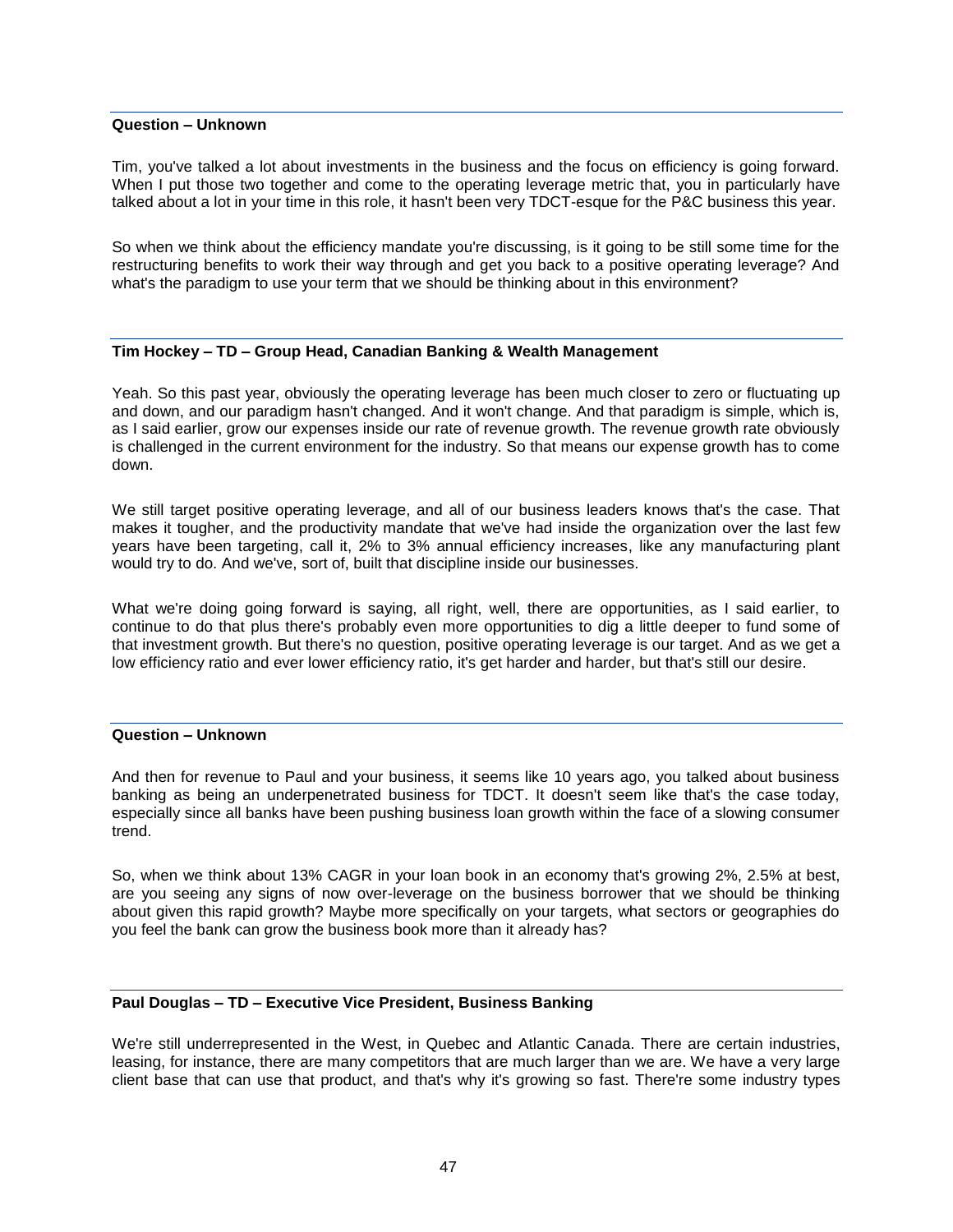that we are less involved with than others, so there is no lack of places to grow our representation in the market.

# **Question – Unknown**

And anything on credit or business borrower leverage?

# **Paul Douglas – TD – Executive Vice President, Business Banking**

You can look at the results from all banks and loan losses are very, very low. And when you look at what's going on in terms of formation of problem loans, it's still very minor, it's not a big issue. We're not going out the risk curve to grow, we're adding really good bankers to convince people to switch banks. And that's how we're growing, it's not any other way.

# **Tim Hockey – TD – Group Head, Canadian Banking & Wealth Management**

Any other questions? Any questions on the phone?

# **Operator**

There are no questions on the phones.

# **Tim Hockey – TD – Group Head, Canadian Banking & Wealth Management**

It looks like people want to get to lunch. All right. With that, I'll just make some final comments and we'll wrap it up.